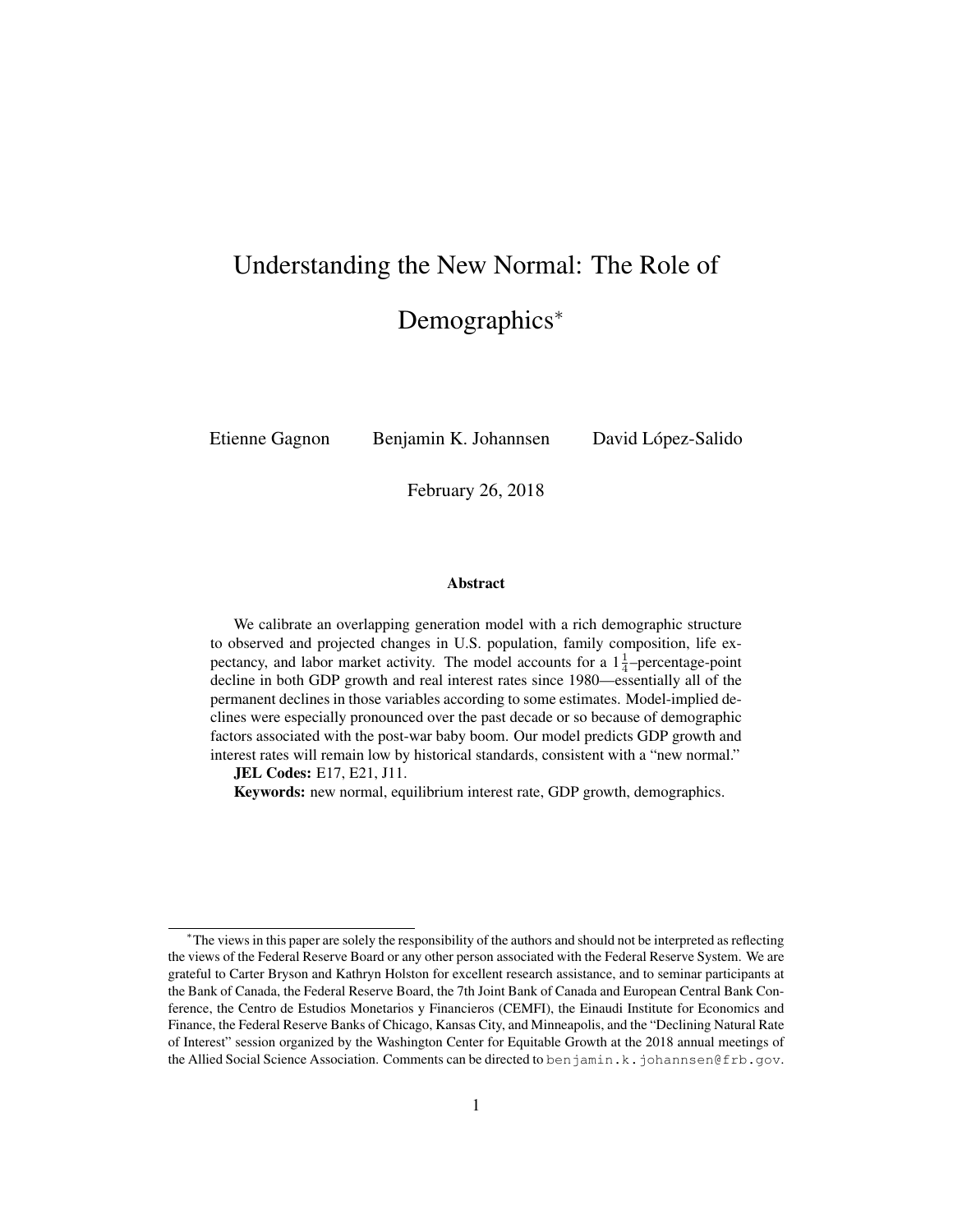# 1 Introduction

To support the economic recovery from the Great Recession, the Federal Reserve held the federal funds rate near zero for over seven years and acquired large holdings of longer-term securities. Despite these extraordinary measures, real GDP has grown at only a modest pace during the recovery. Meanwhile, long-term interest rates have declined whereas measures of longer-term inflation expectations have been relatively stable, resulting in lower real long-term interest rates, as shown in Figure 1. Some observers, such as Rogoff (2015), trace these developments to persistent, but ultimately transitory, debt deleveraging and borrowing headwinds in the wake of the global financial crisis. Others, like Summers (2014) and Eggertsson et al. (2017), see these developments as symptomatic of "secular stagnation," by which a confluence of changes in the structure or functioning of the economy is leading to weak GDP growth and low interest rates of an enduring rather than cyclical nature.<sup>1</sup> Commentators and policymakers have described this combination of low growth and low interest rates as a "new normal" for the U.S. economy.<sup>2</sup> This paper seeks to understand how much of the new normal can be explained by demographic factors in the United States.

The United States, like other advanced economies, is undergoing a dramatic demographic transition related to the unfolding of the post-war baby boom.<sup>3</sup> As a consequence, the growth rate of the labor force has declined and should remain low for the foreseeable future.<sup>4</sup> In this paper, we investigate the extent to which demographic changes, especially

<sup>&</sup>lt;sup>1</sup>The expression "secular stagnation" was popularized during the Great Depression by Hansen (1939), who wrote: "[this] is the essence of secular stagnation—sick recoveries which die in their infancy and depressions which feed on themselves and leave a hard and seemingly immovable core of unemployment." One potential contributor to secular stagnation in the 21st century is a step down in technology growth, with authors such as Fernald (2015) and Gordon (2016) arguing that the high productivity gains enjoyed before the early 1970s and during the information technology boom of the mid-1990s to early 2000s are unlikely to be repeated.

<sup>&</sup>lt;sup>2</sup> For an early use of the expression "new normal," see El-Erian (2010).

<sup>&</sup>lt;sup>3</sup>The baby-boom generation consists of the cohorts born after World War II through the mid-1960s; see Hogan et al. (2008) for a statistical definition.

 $^{4}$ Colby and Ortma (2015) describe the salient features of the U.S. demographic transition. Aaronson et al. (2014) discuss the effects of the demographic transition on recent and future movements in the aggregate labor supply.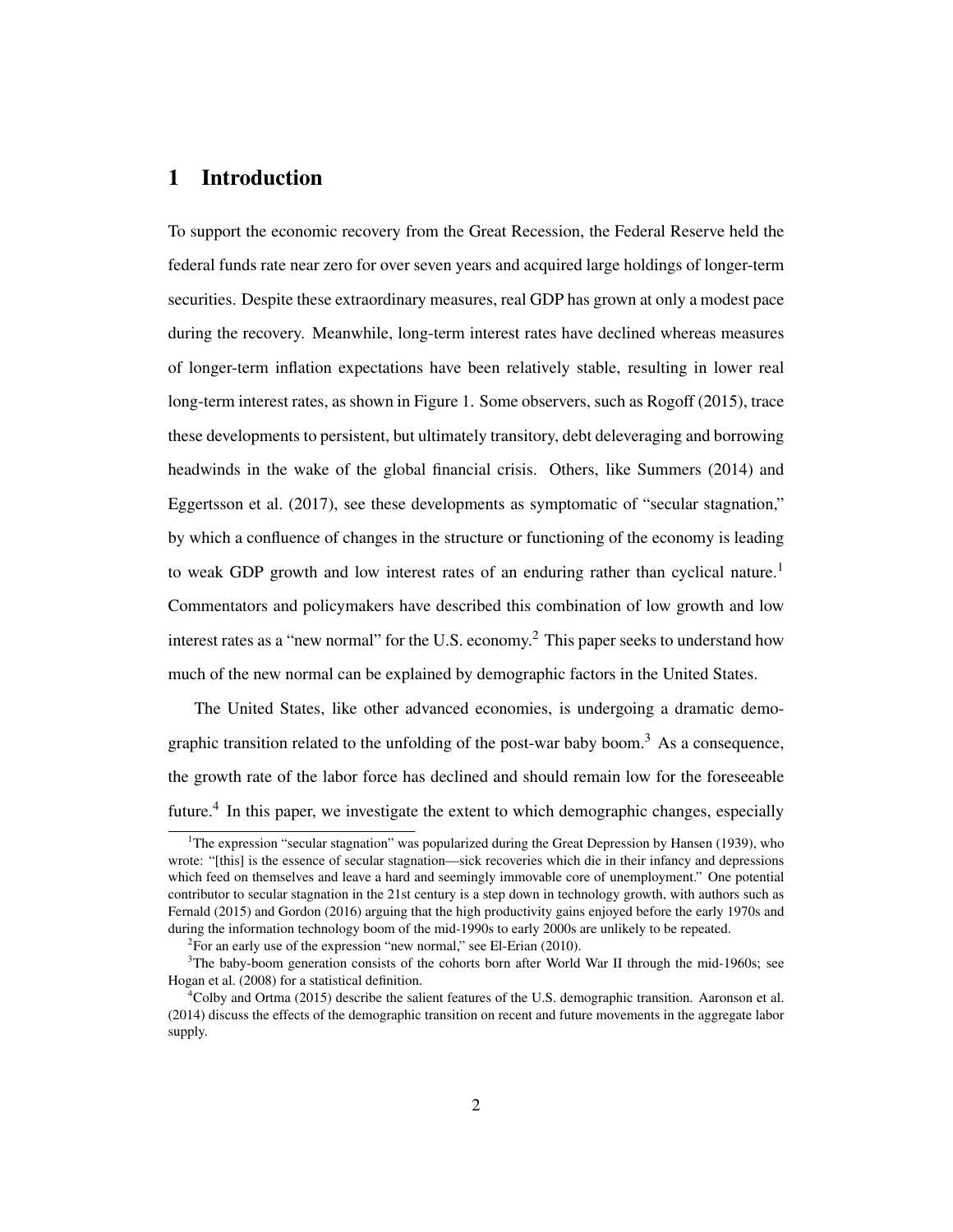those related to the baby boom, can explain the currently low levels of real interest rates and GDP growth. To this end, we build an overlapping generation (OG) model that is consistent with observed and projected changes in fertility, labor supply, life expectancy, family composition, and international migration. Our study focuses on the United States and traces the extent to which demographic changes can account for both the size and timing of historical changes in interest rates and real GDP growth rates. In an earlier contribution, Krueger and Ludwig (2007) use an OG model to explore the consequences of demographic transition in advanced economies for capital accumulation and rates of return from 2005 to 2080. We also investigate which historical demographic changes have been most important for recent and predicted future changes in interest rates and GDP growth.

We find that demographic factors alone account for a  $1\frac{1}{4}$  $\frac{1}{4}$ -percentage-point decline in the equilibrium real interest rate in the model since 1980—much, if not all, of the permanent decline in real interest rates over that period according to some recent time-series estimates, such as Johannsen and Mertens (2016b) and Holston et al. (2016). The model is also consistent with demographics having lowered real GDP growth  $1\frac{1}{4}$  $\frac{1}{4}$  percentage points since 1980, primarily through lower growth in the labor supply; this decline is in line with changes in estimates of the trend of GDP growth over that period. Interestingly, the model also implies that these declines have been most pronounced since the early 2000s, so that downward pressures on interest rates and GDP growth due to demographics could be easily misinterpreted as persistent influences of the global financial crisis. When we enrich our model with total factor productivity (TFP) growth consistent with the observed historical trend, the predicted declines in GDP growth and the equilibrium real rate between 1980 and the present are essentially unchanged but the pace at which the economy has been transitioning to the new normal over the past decade is more dramatic.

In the model, the dynamics of interest rates and GDP growth are most directly connected to the consequences of the post-war baby boom. As the baby-boom generation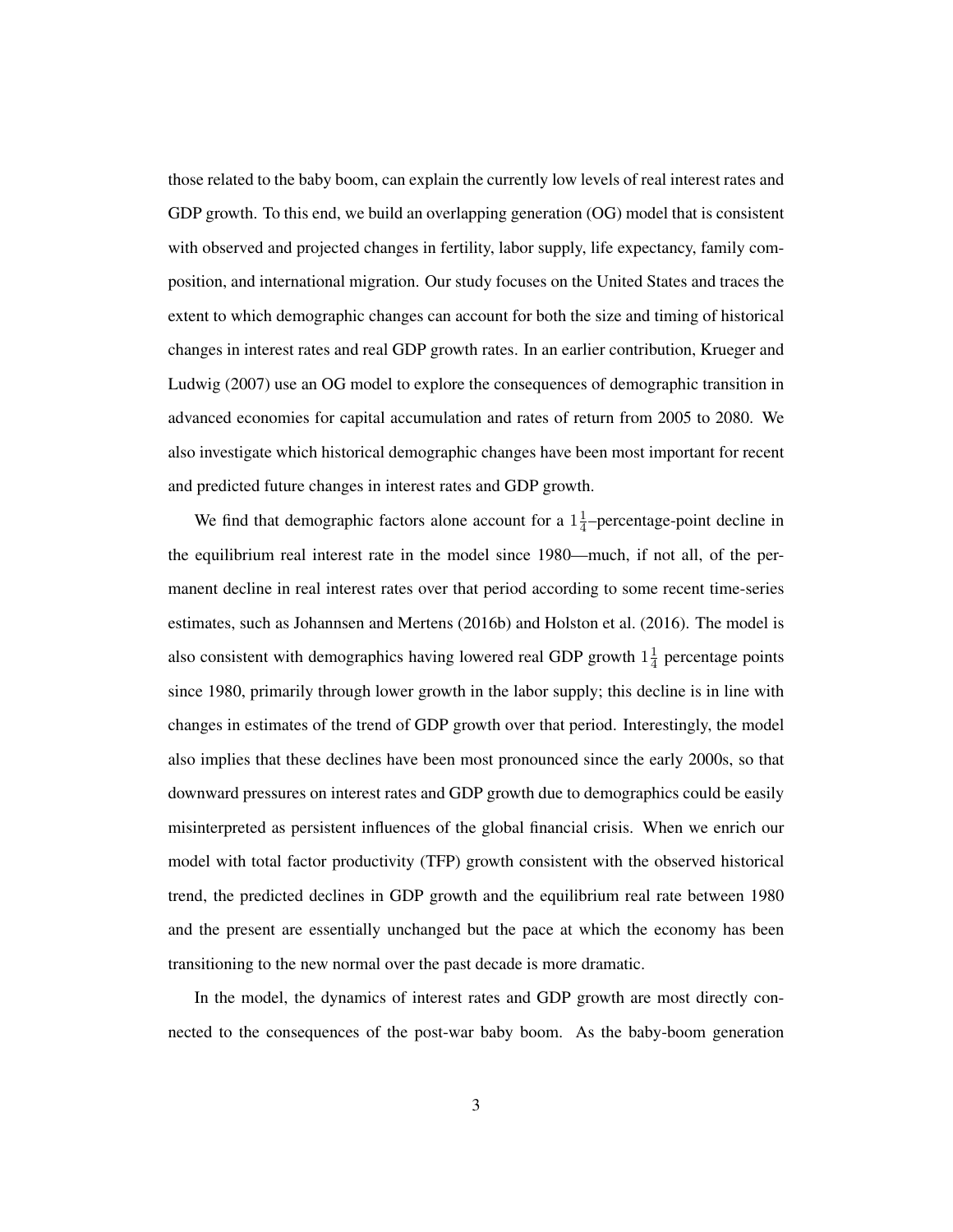reached working age in the 1960s, the aggregate labor supply, GDP growth, and interest rates all increased. The abundance of labor was accentuated by the fact that the baby boomers had far fewer children than their parents did, leading the United States to reap a "demographic dividend" by which the number of workers relative to the number of dependents climbed to historically high levels by the turn of the 21st century. The demographic situation stimulated aggregate capital formation as members of an unusually large cohort with few dependents simultaneously supplied labor and aimed to save ahead of retirement. The low fertility rates of the baby-boom generation also supported the accumulation of capital by facilitating greater labor-force participation of women and by freeing resources that families would have otherwise allocated to consumption by children. Furthermore, steady gains in health and life expectancy have increased the amount of time households expect to spend in retirement, in turn boosting their desire to save. The baby-boom generation has since begun to retire and the growth rates of the aggregate labor supply and aggregate output have accordingly slowed. From our model's perspective, these factors have led to a current abundance of capital relative to labor, depressing the return on capital and also causing aggregate investment rates to decline, a phenomenon that we see as consistent with puzzlingly low rates of capital investment in the recovery from the global financial crisis. Going forward, the model predicts that the capital-labor ratio will remain elevated despite low rates of aggregate investment in capital because the growth rate of the labor supply will also be low, so that both real interest rates and GDP growth will linger near their current low levels.

We use the model to show that the most consequential demographic changes for interest rates and GDP growth today took place before the 1980s. Had demographic variables held constant at their 1960 levels, both real interest rates and GDP growth today would be similar to their levels in 1980. In sharp contrast, had demographic variables held constant at their 1980 levels, the declines in the equilibrium real rate and real GDP growth would have been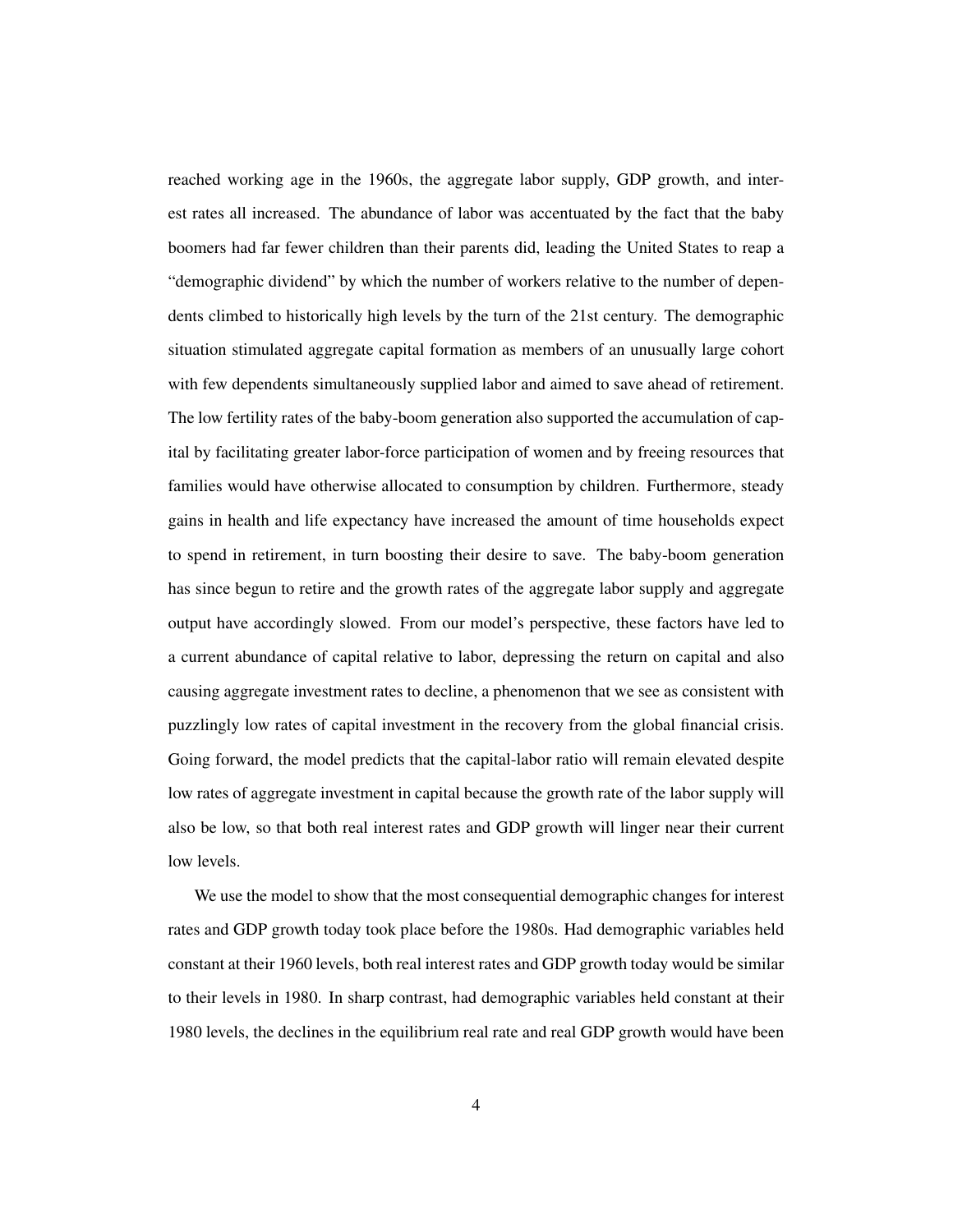largely as predicted under the baseline calibration of the demographic variables. We also use these simulations to parse out the relative contributions to those declines of each of the demographic factors. In the case of real GDP growth, the sharp drop in fertility rates in the 1960s and 1970s, which ultimately led to a slowing in the growth rate of the labor supply, is the predominant contributor to the decline since 1980. In the case of real interest rates, we find that falling fertility rates and increased employment rates in the 1960s and 1970s each have contributed  $\frac{1}{2}$  percentage point to the decline in the equilibrium real rate between 1980 and the present, with longer life expectancies accounting for the residual.

Our results also complement those of Ikeda and Saito (2014) for Japan and Carvalho et al. (2016) for the OECD. These studies focus on the distinction between working-age adults and retired adults, and show that a rise in the proportion of retired adults lowers real interest rates. Our model is richer, taking into account differences in demographic characteristics over the life time and across birth cohorts. We argue that the consideration of a rich model matters for obtaining reliable empirical estimates of the size and timing of the macroeconomic effects of demographics. In particular, the model of Carvalho et al. (2016) predicts a sharp decline in real interest rates in the 1990s driven by increased life expectancy. We show, within the context of our larger model, that life expectancy changes over the past several decades have had relatively little effect on interest rates and that the coming retirement of the baby boom generation had its most dramatic effects on interest rates only after the turn of the century. Our model is also related to contemporaneous work by Eggertsson et al. (2017), who find dramatic declines in interest rates from a variety of sources. Our focus on demographics and our rich demographic data allow us to quantify the effects of demographic transition in the United States.

The paper is organized as follows. Section 2 presents our model economy. Section 3 details the demographic data and other parameters of our calibration, as well as our approach to computing the model's dynamic general equilibrium. Section 4 shows the main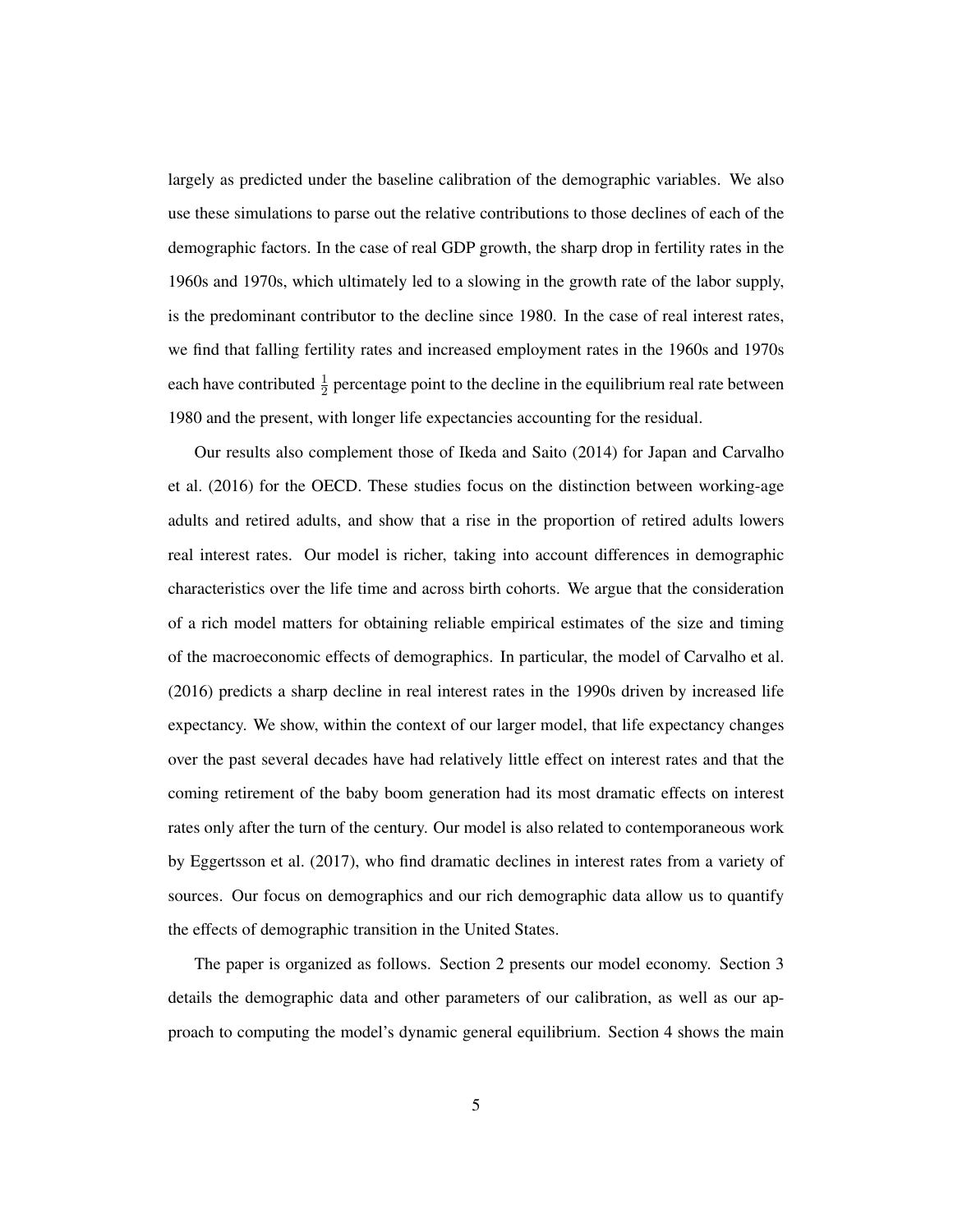results under our baseline calibration and gauges the relative importance of demographic factors through the consideration of a number of alternative scenarios. Section 5 offers a series of robustness checks and observations pertaining to our choice of a technology growth process, the elasticity of substitution in production, the role of dependents in household preferences, and open-economy considerations. Finally, section 6 concludes.

# 2 Model economy

Our OG model borrows from the vast literature exploring the long-run fiscal and macroeconomic implications of demographic transitions and social security programs. See, among many related contributions, Yaari (1965), Fehr et al. (2003), or, more recently, Reichling and Smetters (2015). The economy is comprised of households and representative firms. Households are headed by adults who are representative of their birth cohort in terms of life-cycle characteristics. Each period, these adults inelastically supply their labor endowment, which varies over the life cycle and across birth cohorts. Additionally, these adults decide how much they and their dependent children (that is, children who have yet to reach adulthood) consume, and how much capital to save for retirement. Representative firms operate a constant returns to scale production technology that uses capital and labor inputs. Given our focus on low-frequency dynamics, we abstract from business cycle shocks and aggregate uncertainty. Instead, we assume that adults and firms have perfect foresight with respect to aggregate and demographic variables, and that they face no idiosyncratic risk besides the uninsurable risk of death. The timing of events is as follows: At the beginning of each period, children are born with no capital holdings according to fertility rates that depend on the age and birth cohort of the adults. After children are born, some household members die, with probabilities conditional on age and birth cohort, and orphans are redistributed among surviving adults belonging to the same cohort as the deceased parent. The capital held by dead adults is then uniformly redistributed to surviving adults. Finally,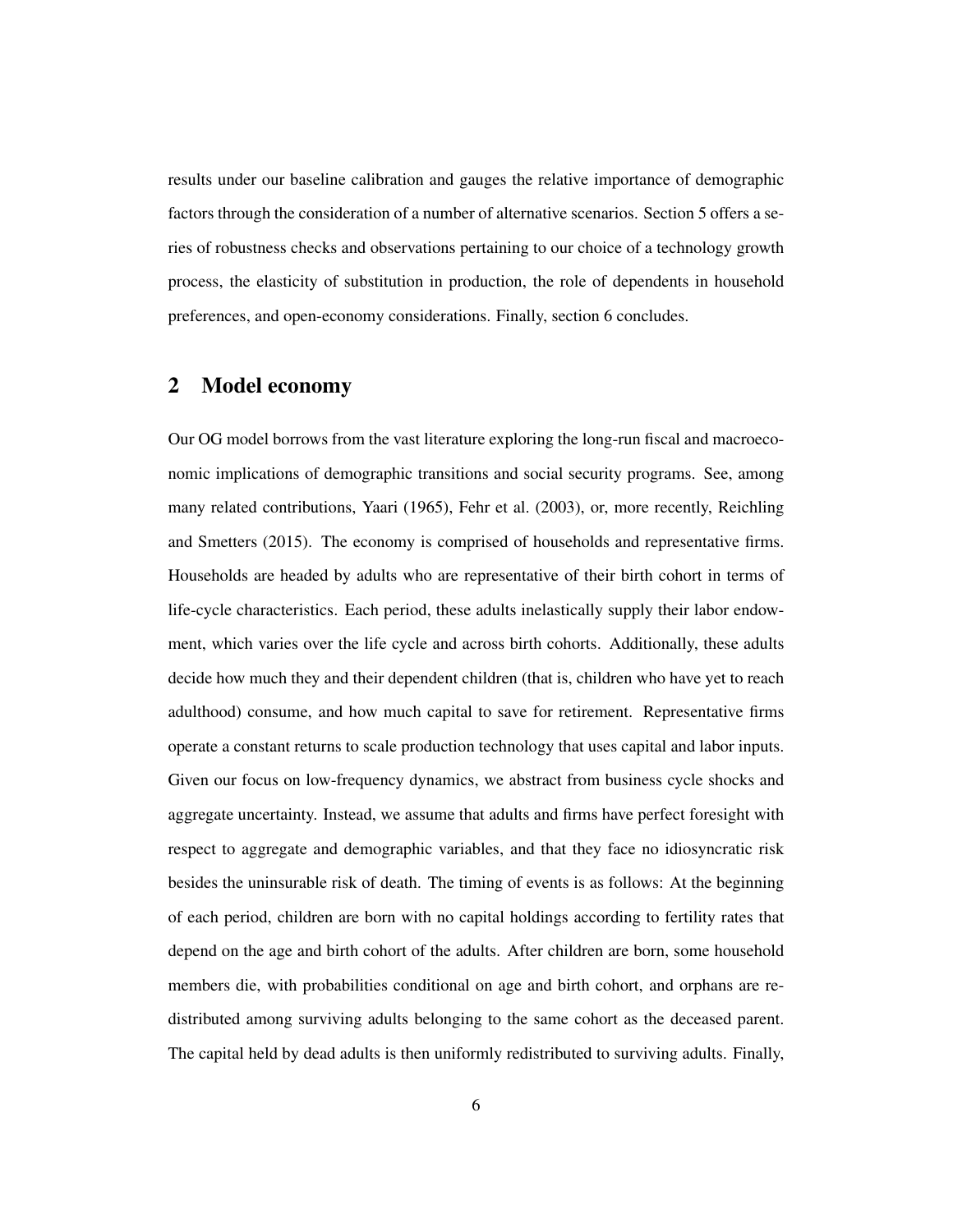surviving adults make their consumption/saving decisions and firms produce.

## 2.1 Households

In our benchmark model, we assume that households derive utility from adult consumption only.<sup>5</sup> Consider a cohort-representative adult aged a in period t, with a utility function given by

$$
\sum_{s=0}^{A-a} \beta^s \Gamma_{a,t,t+s} \frac{(C_{a+s,t+s})^{1-\nu}}{1-\nu},\tag{1}
$$

where  $C_{a,t}$  is the adults' consumption. Our specification implies that adults derive utility only in periods in which they are alive and that they have no intentional bequest motive. The probability that an adult aged  $\alpha$  in period  $t$  survives through the end of the next  $s$  periods is given by the cohort-specific function  $\Gamma_{a,t,t+s}$ . Adults take fertility and mortality rates as exogenous, so the sequence of values for  $\Gamma_{a,t,t+s}$  are taken as given. We assume that no adult survives past some finite length of life, A. Households face the following sequence of budget constraints

$$
C_{a+s,t+s} + K_{a+s+1,t+s+1} = (K_{a+s,t+s} + \Xi_{t+s}) \left( R_{t+s}^K + 1 - \delta \right) + e_{a+s,t+s} W_{t+s}.
$$
 (2)

Here,  $K_{a,t}$  is the age a adult's capital holdings at the beginning of the period,  $e_{a,t}$  is the age *a* adult's labor endowment,  $R_t^K$  is the real rental rate of capital, and  $W_t$  is the real wage rate. We assume that the capital held by adults who die,  $\Xi_t$ , at the beginning of the period is redistributed among surviving adults. In short, the budget constraint states that consumption and net investment (in capital units) cannot exceed income from renting her capital units (both previously saved and inherited) and supplying labor.

We assume that adults receive a labor endowment in each period so the total amount of labor supplied is exogenous in the model. We could, of course, make labor supply

<sup>&</sup>lt;sup>5</sup>In our robustness exercises we consider adding children's consumption to the utility function, as in Curtis et al. (2015a) and Curtis et al. (2015b)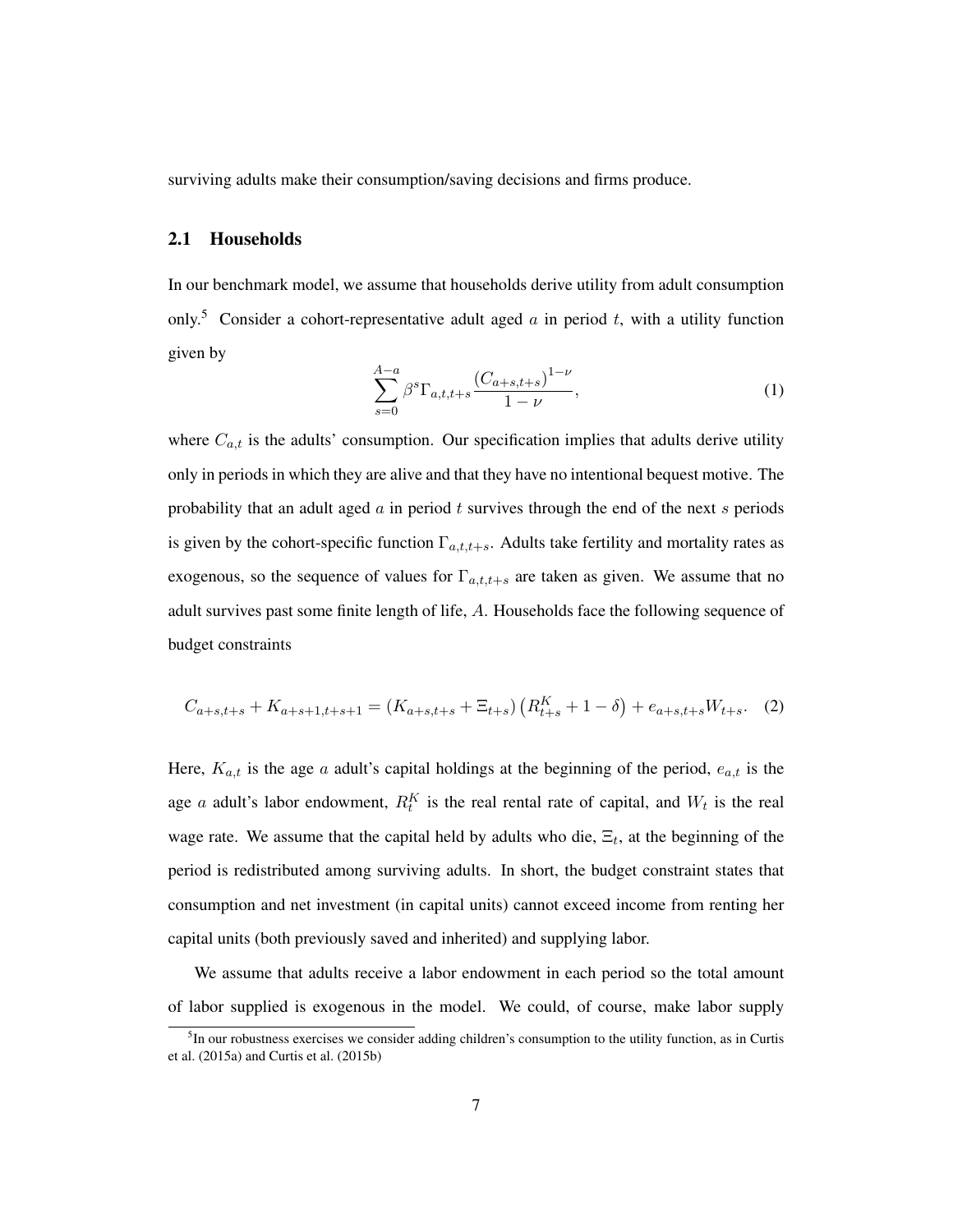endogenous by adding leisure time to the utility function. However, our model is not rich enough to capture the societal changes in the latter part of the 20th century that resulted in more women in the workplace than in the early part of the 20th century. To match those changes, we likely would need time-variation in the preference parameters of the cohort representative adults or in home production technology. Calibrating these preference parameters to match historical data would be akin to making labor supply exogenous. Given that we abstract from business cycle fluctuations, look at long horizons, and focus on capital accumulation dynamics, we make labor supply exogenous for simplicity.

The inter-temporal Euler equation can be written as

$$
\left(\frac{C_{a+1,t+1}}{C_{a,t}}\right)^{\nu} = \beta \Gamma_{a,t,t+1} \left(1 + R_{t+1}^{K} - \delta\right). \tag{3}
$$

The effective discount factor of adults depends on the usual discount factor,  $\beta$ , adjusted by the probability of surviving to enjoy consumption in the next period,  $\Gamma_{a,t,t+1}$ . In the absence of a bequest motive, adults therefore become increasingly impatient as they approach the end of their lives and the probability of dying rises. To the extent that the probability of surviving is close to 1 in the early decades of adulthood, consumption growth is fairly steady because the young are relatively patient.<sup>6</sup>

#### 2.2 Firms

The representative firm rents capital and labor inputs in perfectly competitive factor markets. It uses those factors in a constant-elasticity-of-substitution (CES) production function to produce final output,  $Y_t$ . The functional form of the production technology is given by

$$
Y_t = K_t^{\alpha} \left( Z_t L_t \right)^{1-\alpha},\tag{4}
$$

 $6$ Consistent with this prediction, Browning and Ejrnæs (2009) provide evidence that two-adult households without children—for which household consumption roughly equals adult consumption—have fairly flat consumption profiles over their midlife.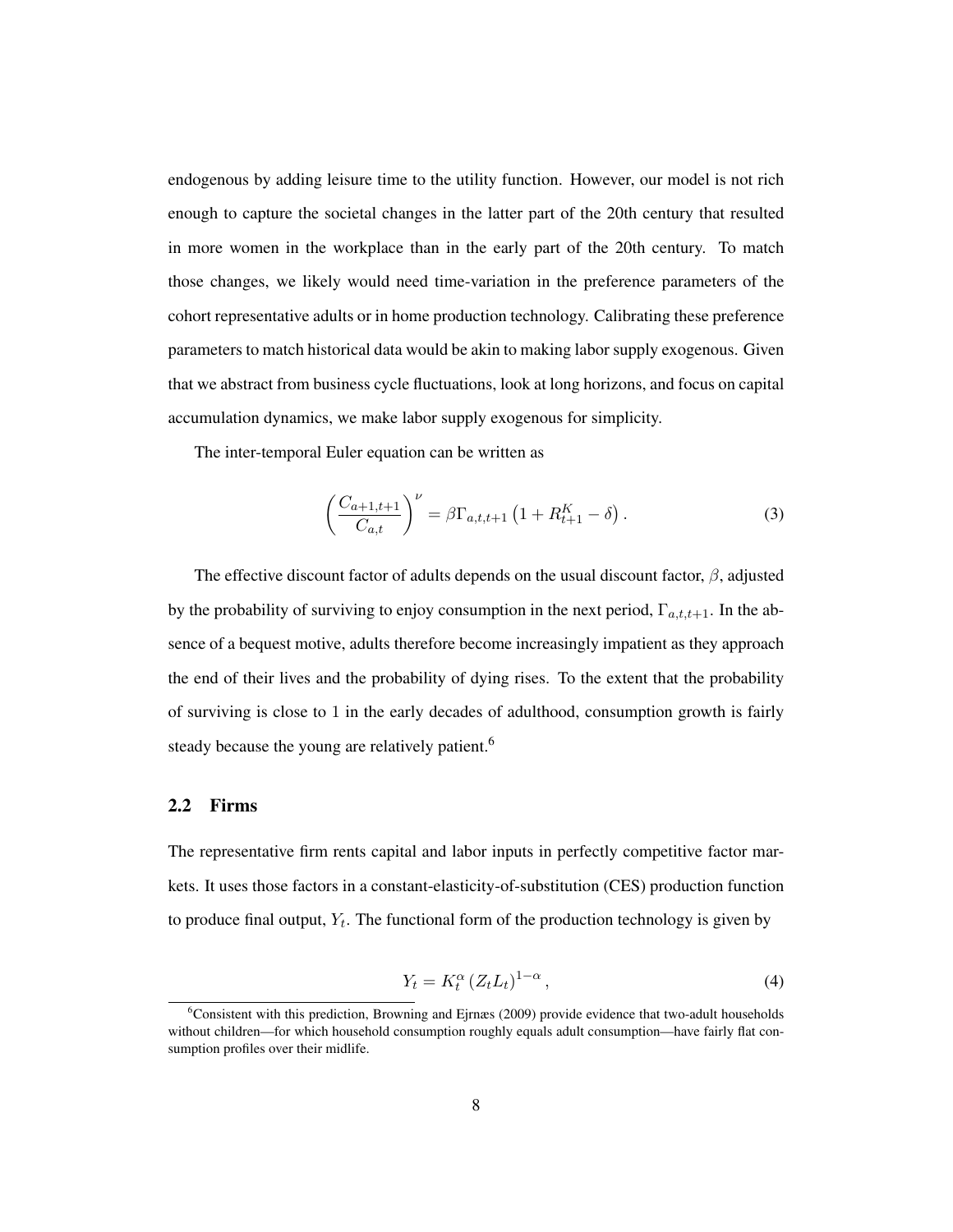where  $Z_t$  is the level of labor-augmenting technology. Firm are atomistic and rent capital and hire labor in perfectly competitive factor markets so as to maximize per-period profits. In our robustness exercises, we consider other specifications of the CES production function.

#### 2.3 International migration, aggregation, and market clearing

In addition to births and deaths, we allow the population to change through international migration, a feature that helps us to ensure that, in our simulations, the size and composition of the population matches official estimates and projections of the U.S. population. At the beginning of each period, a measure  $m_{a,t}$  of individuals aged a enters the economy on net. For simplicity, and similarly to Fehr et al. (2003), we assume that these immigrants (or emigrants, if  $m_{a,t}$  is negative) are identical in terms of asset holdings, labor endowments, and demographic characteristics to the resident population of age  $a$ .

Let  $\mu_{a,t}$  be the number of individuals aged a at the beginning of period t after accounting for net migration and births, but before deaths have occurred. Given our assumptions, this variable evolves according to  $\mu_{a,t} = \mu_{a-1,t-1} \Gamma_{a-1,t-1} + m_{a,t}$  for all  $a > 0$ , and  $\mu_{0,t} = births_t + m_{0,t}$  for newborns. Equilibrium in the labor market requires that

$$
L_t = \sum_{a=A_c+1}^{A} \mu_{a,t} \Gamma_{a,t,t+1} e_{a,t},
$$
\n(5)

that is, the economy-wide labor supply is equal to the total labor endowment of surviving adults. Equilibrium in capital markets requires

$$
K_{t} = \sum_{a=A_{c}+1}^{A} \mu_{a,t} \Gamma_{a,t,t+1} K_{a,t} + \phi \sum_{a=A_{c}+1}^{A} \mu_{a,t} \left(1 - \Gamma_{a,t,t+1}\right) K_{a,t}.
$$
 (6)

The aggregate capital stock is composed of two summations. The first summation is the capital that surviving adults brought into the period. The second summation is the redis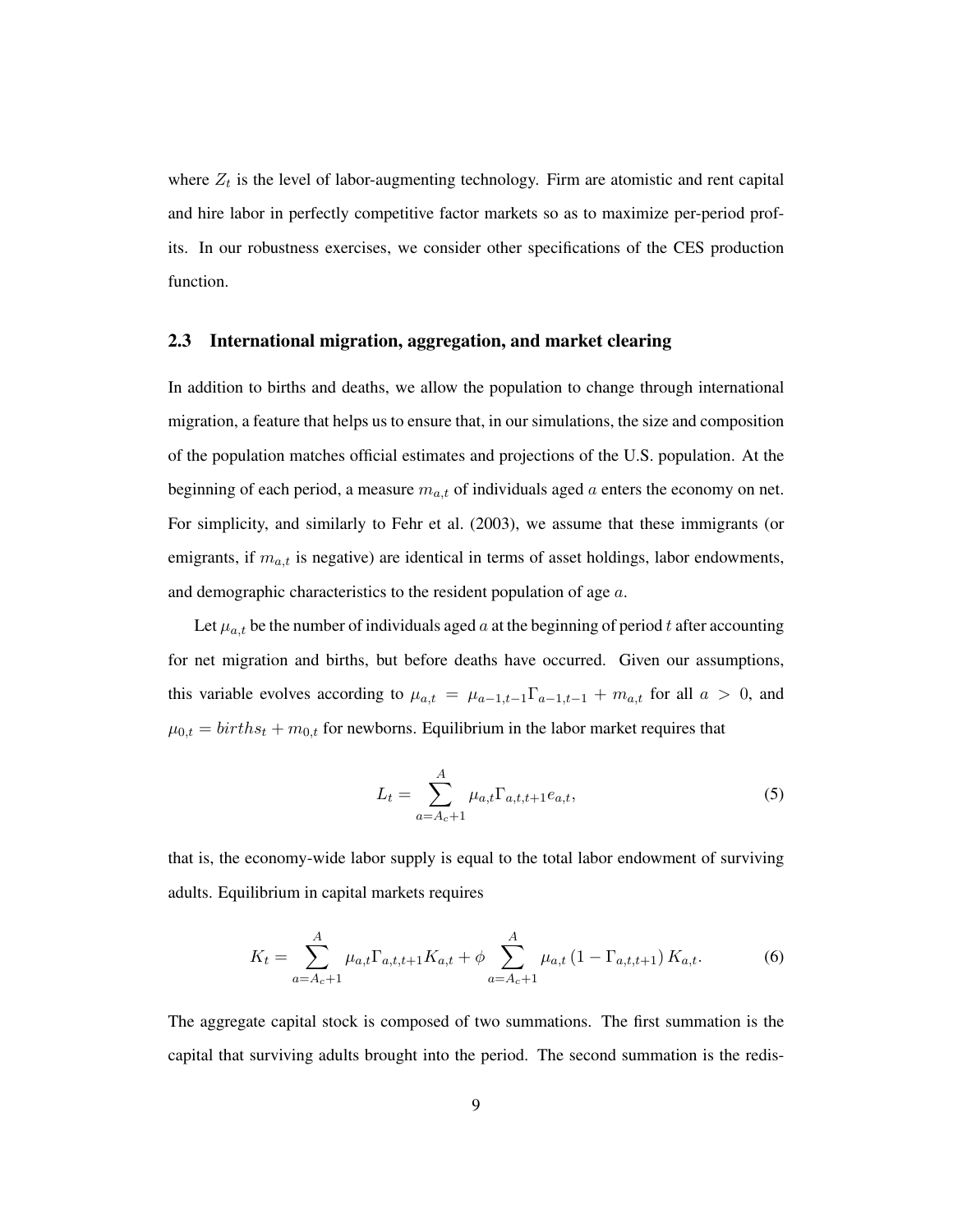tributed capital from adults who die in the period. Finally, goods-market clearing requires that production be equal to the sum of household consumption and gross investment aggregated across the cohort-representative adults,

$$
Y_t = \sum_{a=A_c+1}^{A} \mu_{a,t} \gamma_{a,t} C_{a,t}^h + \sum_{a=A_c+1}^{A} \mu_{a,t} \left( K_{t+1,a} - (1-\delta) \left( K_{t,a} + \phi \Xi_t \right) \right). \tag{7}
$$

Importantly, the presence of immigration does not change the optimality conditions of the household as the effects of immigration will show up in prices, which the household takes as given.

## 2.4 Solution method

We consider a perfect-foresight equilibrium such that, in each period, (a) goods and factor markets clear, (b) factor prices correspond to their marginal products, (c) the bequests received by surviving adults sum up to the capital held by adults who passed away at the beginning of the period (net of any destroyed capital), and (d) household optimality conditions are satisfied. While uncertainty may influence household decision making, we are interested in the low frequency effects of demographic changes, which are predictable far in advance. Thus, we view the perfect foresight assumption as an innocuous abstraction for the questions addressed by this paper.

We describe our solution method to find the perfect-foresight general equilibrium in the appendix. In short, we conjecture the paths of aggregate variables over the simulation period and solve the problem of the cohort-representative adults. The solution to this problem is conditional on those paths and on the household's demographic variables (namely the mortality rates, fertility rates, and labor endowments conditional on age and birth cohort), net migration, and the initial conditions at the start of the simulation period in 1900. We next compute new paths for the aggregate objects by aggregating across the individual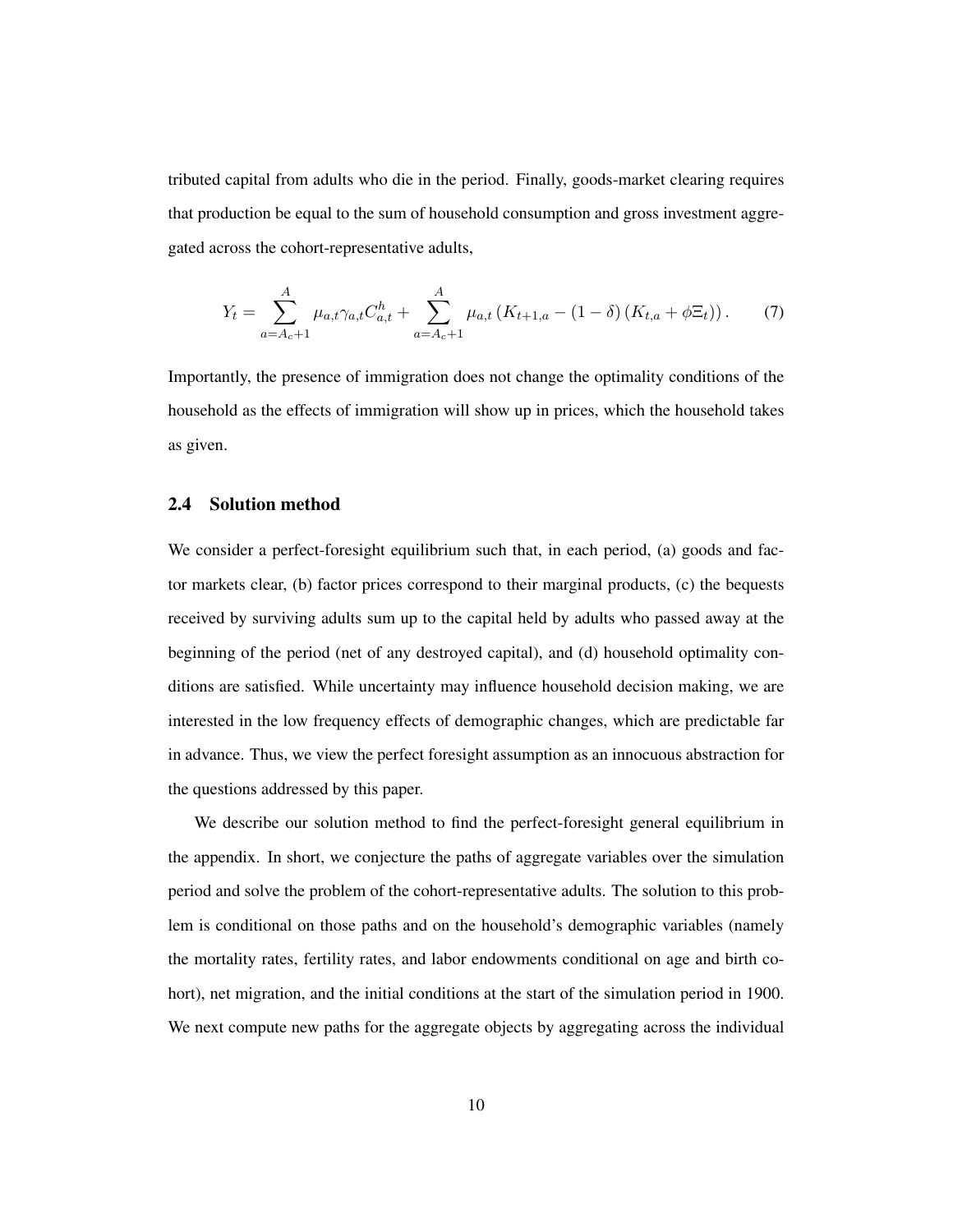investment, saving, and labor supply decisions of the cohort-representative adults and by imposing the first-order conditions of the representative firms. If these paths differ from our initial guesses, then we update the paths and iterate an additional time. Once we have reached numerical convergence, our search for the equilibrium stops. Because the equilibrium is conditional on an initial distribution of capital holdings and population at the start of 1900, all aggregate objects, including the equilibrium real rate, depend on these distributions. However, 1900 is sufficiently far in the past that reasonable choices of the initial distributions have little influence on equilibrium outcomes in the post-war period. The solution method is sufficiently rapid that we solve the model at a quarterly frequency.

# 3 Model calibration and demographic data

We take as inputs to our model demographic data, as well as labor-market participation rates. In particular, we use data on mortality to calibrate  $\Gamma_{t,t,t+a}$  for each age-specific cohort. These data pin down the effective discount rate in Equation (3) for each household aged  $\alpha$  at every date. We use population data to ensure that the correct proportions of old and young households obtain at every point in time. As a result, the rental rate of capital and real interest rates reflect the relative supply of savers and borrowers. Finally, we use labor market data to ensure that the supply of labor by age and over time is consistent with the data.

In this section, we describe the historical demographic data that we utilize to calibrate our model as well as the projections we utilize to calculate household expectations about the future. We also discuss the calibration of the model's parameters. A key feature of our calibration is that the economy eventually converges to a balanced growth path, which facilitates the computation of a solution. The simulation period runs from 1900 to 2400; such a long period recognizes that life-cycle decisions at any point in time take into account the evolution of factor prices and demographic variables over both the past and the next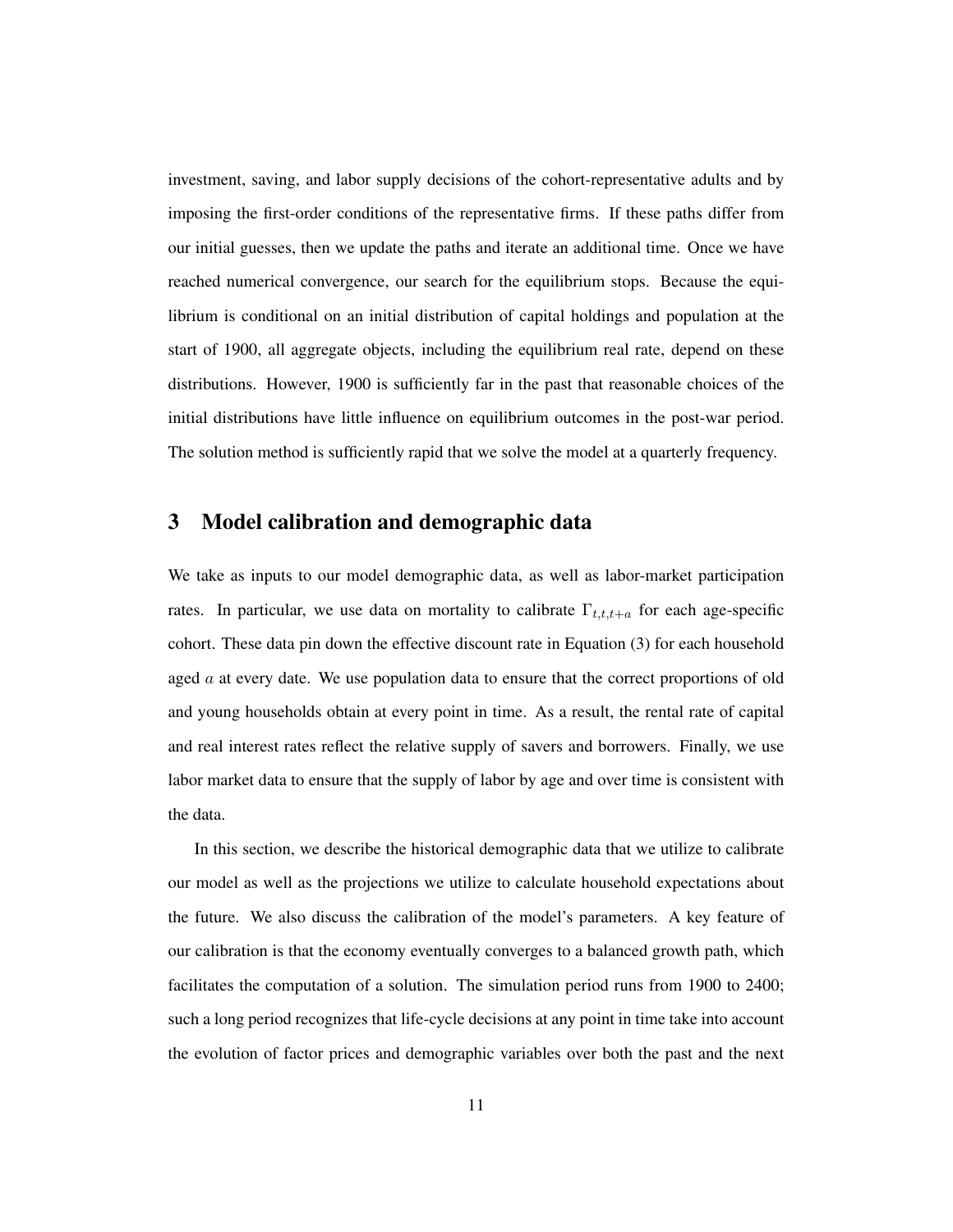several decades.

## 3.1 Mortality

Our individual life expectancy data are derived from mortality rate estimates and projections reported by Bell and Miller (2005) from the U.S. Social Security Administration. These estimates and projections cover every decade from 1900 to 2100 and are reported separately for men and women. We aggregate mortality rates by age and birth cohort across genders in proportion to the number of surviving males and females up to the period. We interpolate mortality rates conditional on age and cohort within inter-census periods and age groups using a cubic spline. In our applications, we assume that the mortality rates in 1900 prevailed in all earlier periods and, similarly, that the mortality rates in 2100 prevail in all subsequent periods.<sup>7</sup> Figure 2 shows a dramatic drop in infant mortality in the early 20th century, along with a realized and projected steady increase in adult life expectancy. The most dramatic gains in life expectancy were came early in the 20th century.

## 3.2 Fertility

To determine population over time, we combine our data on mortality rates with data on the number of live births, female fertility, and yearly infant population estimates. Data on live births are published by the National Center for Health Statistics (NCHS) starting in 1972.<sup>8</sup> Prior to that year, we construct live birth estimates by adjusting infant population estimates from the Census Bureau for mortality. We note that, in recent decades, yearly observations from the NCHS series essentially coincide with corresponding five-year data

 $7$ The cohort born in 1900 had a lower probability of death at all ages than persons born earlier in the 19th century. For example, the probability of dying at age 65 conditional on having survived to age 64 was 3.6 percent for the cohort of men born in 1900, whereas 4.2 percent of men who turned 65 years in 1900 died that year. The corresponding gap for women is similar, suggesting that the steady fall in mortality rates around that time was not primarily due to lingering consequences of the American Civil War.

<sup>&</sup>lt;sup>8</sup>We use annual estimates of live births from NCHS. The NCHS also makes available monthly data on live births, however these data contain apparent seasonal patterns.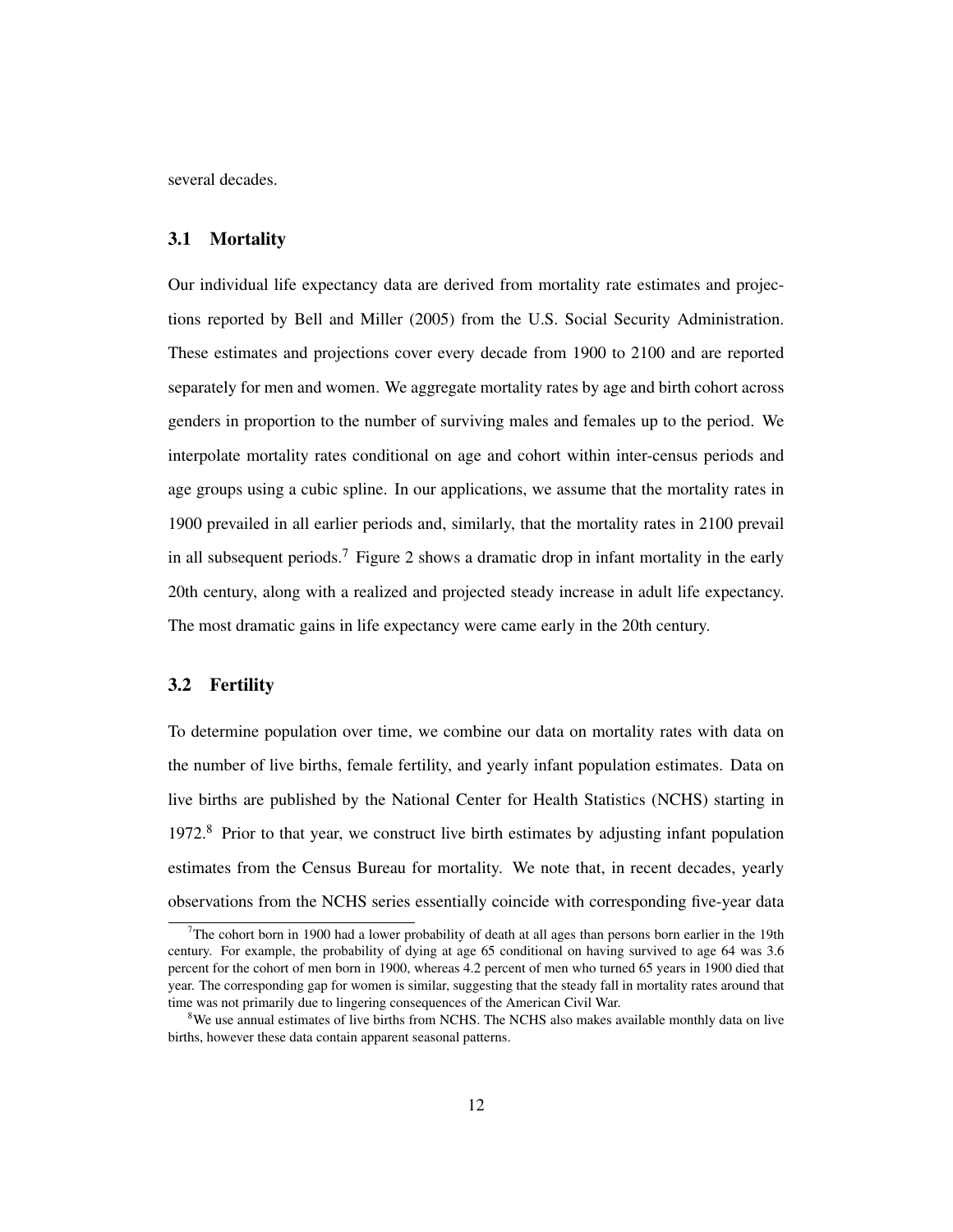from the United Nations' *World Population Prospects (WPP): 2015 Revision*. We use the WPP data, which extend through 2100, to construct birth-rate estimates beyond 2014. Of note, by the end of the current century, the WPP data project that live birth rates have essentially stabilized. Using this observation, we impose that the number of live births is constant from 2100 onward. Further details regarding the construction of fertility rates are available in our appendix.

#### 3.3 Employment rates

We calibrate the labor endowments of adults in the model using data on the employmentpopulation ratios (EPRs) by age groups published by the BLS since 1948. We complement these data with a forecast of the EPRs for 2024 based on sectoral employment projections published by the BLS. Given that we do not model labor force participation, we interchangeably refer to the EPRs as the "employment rates," although our EPR measures do not correspond to official employment rates, which are conditional on labor force participation and thus less suited for measuring the aggregate labor supply. We assume that employment rates by age before 1948 and after 2024 correspond to the employment rates by age in those years. Cyclical fluctuations in employment rates are evident in the raw data; given our focus on explaining longer-term trends in interest rates and GDP growth, we use filtered versions of the published series that strip out these movements.<sup>9</sup> We set the employment rates of people aged less than 18 years to zero so as to conform with the model's treatment of dependent children.

Figure 7 shows our fitted employment rates by age. A few patterns are apparent. Most notably, employment rates have risen overall since the 1950s, a consequence of women participating in the labor force in greater numbers so as to more than offset corresponding

 $9T$ o extract the trends in quarterly EPR series, we use the Hodrick–Prescott filter with a Lagrange multiplier of 25,000. This value is much higher than the typical value of 1,600 used in the business cycle literature. However, we found that the typical multiplier is much too low to filter out the cyclical effects of the Great Recession. See our technical appendix for further discussion.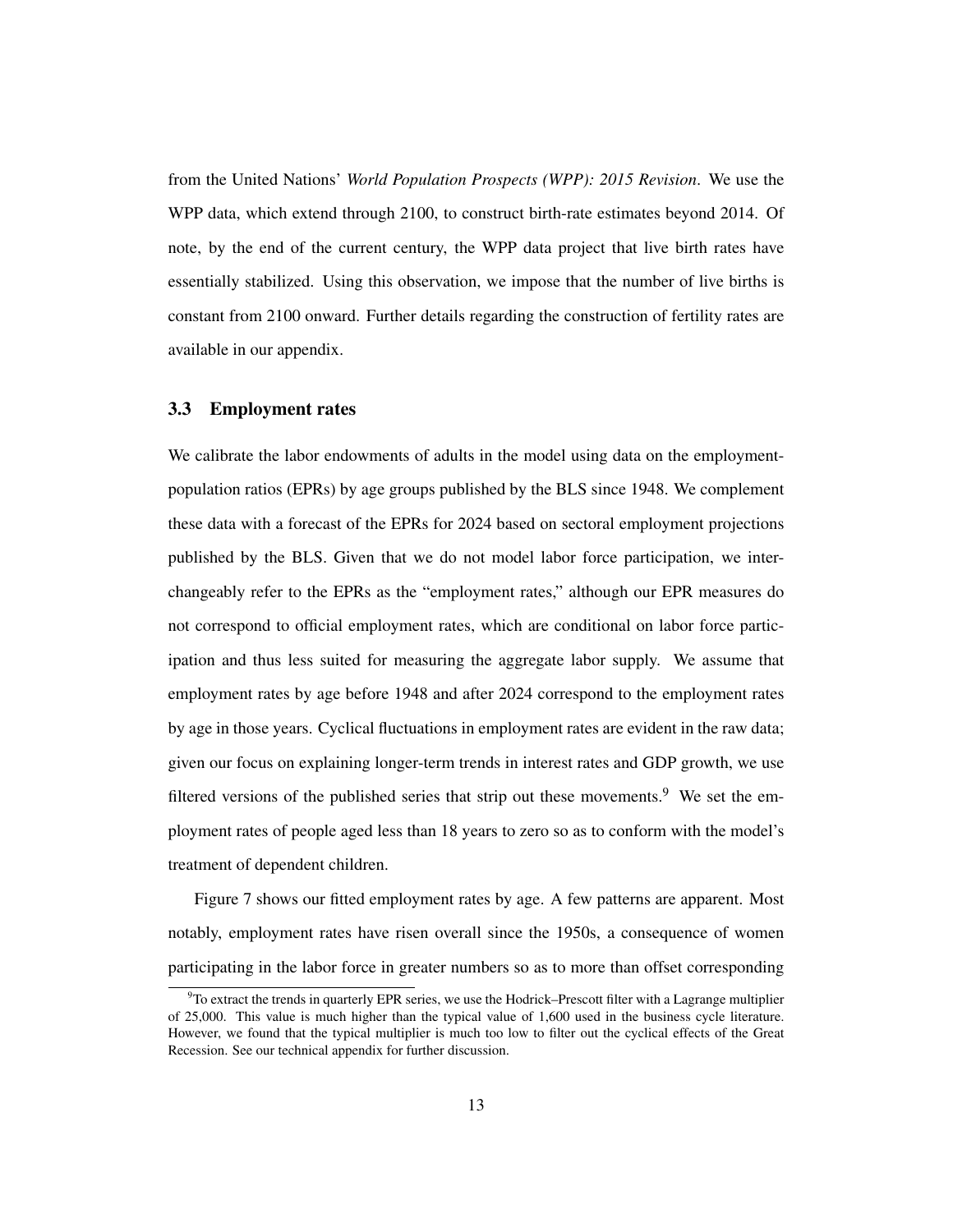declines in male employment. The employment rates rise steeply over an individual's late teens and early 20s, but then plateau for the next few decades. Some dynamics are also apparent around the time of retirement. In the early 1960s, workers typically remained active in the labor market until later in life than in the subsequent decades. The employment rates of older workers initially declined for a couple of decades, a tendency that subsequently reversed. Our projections are consistent with a continuation of the trend toward increased participation of older workers in the labor force in the coming decade.<sup>10</sup>

#### 3.4 Other parameters

To isolate the effects of demographic factors on the aggregate objects of interest, our baseline calibration features no technology growth (that is,  $Z_t/Z_{t-1} = 1$ ). In some simulations, we will augment the model with a TFP series matching low-frequency movements in productivity growth to refine our analysis of the transition to the new normal. Our main TFP data source is an updated version of the data from Fernald (2014), whose data sample runs from 1947:Q2 to 2016:Q1. Before 1947, we assume that TFP grew at an annual rate of 2 percent, which is in the middle of the range of estimates surveyed by Shackleton (2013). After 2016, we assume that TFP is growing at a rate of 1.1 percent, which is consistent with the projections of Gordon (2015). As with employment rates, we filter our TFP series so as to strip out cyclical fluctuations. $^{11}$ 

The last parameter that we need to pin down is the household's discount factor,  $\beta$ . We calibrate this parameter such that the average level in the 1980s of the real short-term interest rate in the model—which we refer to as the equilibrium real rate—matches the average point estimate of the real interest rate expected in the long run calculated by Johannsen

 $10$ These pattern are consistent with several and at times offsetting factors, including increased access to public and private savings and pension funds, improved health and access to health insurance, and longer life expectancy. For a recent review of the relevant literature on the labor supply of older workers, see Coile et al. (2016).

<sup>&</sup>lt;sup>11</sup>We again use the Hodrick–Prescott filter with a Lagrange multiplier of 25,000 on quarterly data.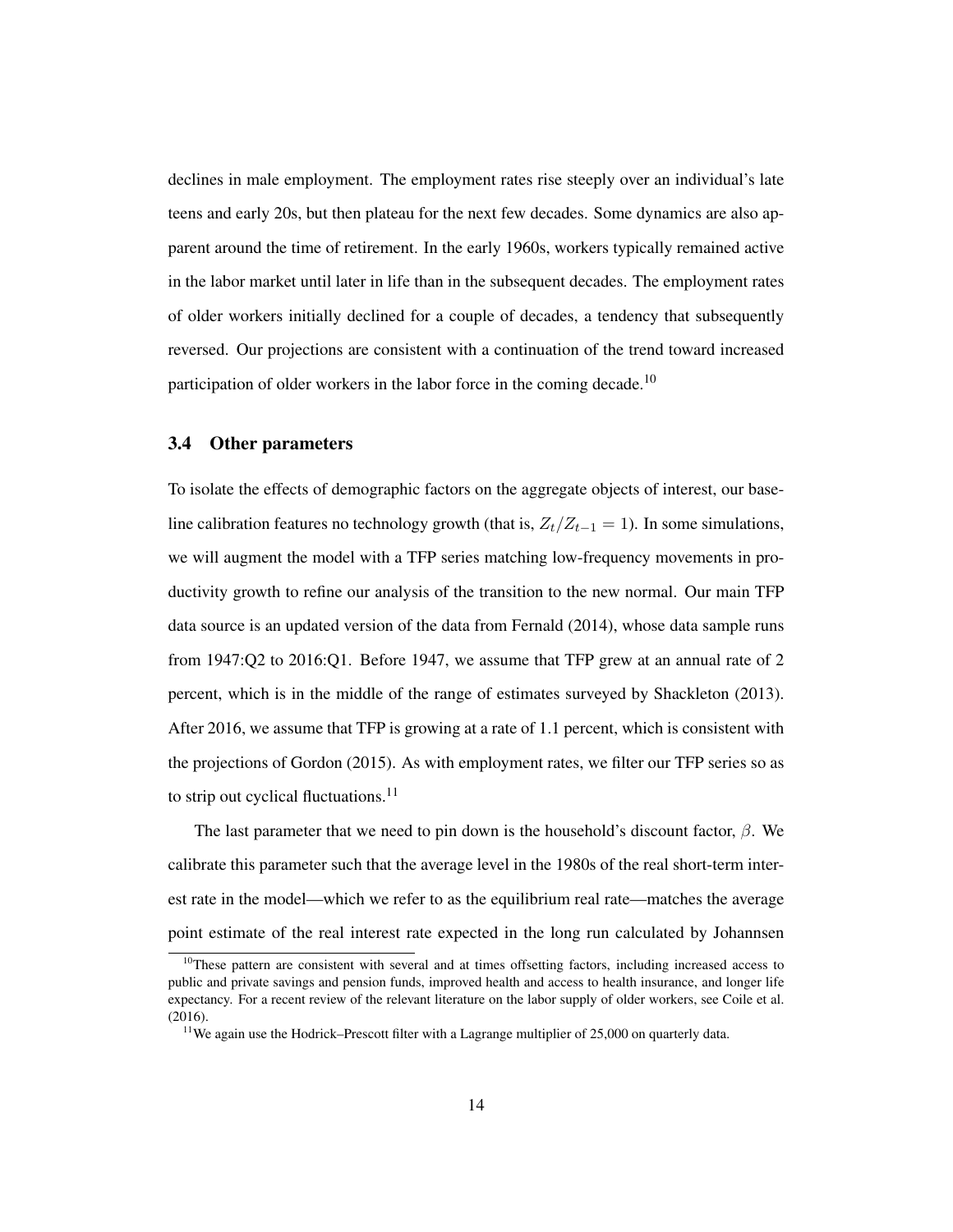and Mertens (2016b) for that decade. We compare the model's path for the short-term real interest rate to the estimate from Johannsen and Mertens (2016a) of the real interest rate expected in the long run. We see these authors' estimate as a good benchmark because, like our model, it seeks to capture low-frequency movements in real interest rates that are unrelated to business cycle developments. Moreover, the contour of the estimate accords with low-frequency movements in observed real interest rates, being low in the 1960s, somewhat higher in the 1970s and 1980s, and low again in the recent period. We will return in section 5 to the discussion of our benchmark for the equilibrium real rate. For now, we note that changing  $\beta$  shifts the level of the equilibrium real rate path in our simulations but otherwise has little effect on the contribution of demographic factors to observed changes in real interest rates and real GDP growth over time.

# 4 Main results

Our dynamic simulations track the evolution of the U.S. economy from 1900 to 2400. However, our discussion focuses on the implications of the U.S. demographic transition for the recent and next few decades, especially as they relate to a possible new normal for the U.S. economy. One reason to discount the model results for the early decades of the 20th century is that the initialization of the simulation is subject to some uncertainty. Our sample begins only 35 years after the end of the U.S. Civil War, which saw the destruction of a substantial amount of capital and the tragic death of 2.5 percent of the population—mostly men who would have been part of the labor force.<sup>12</sup> The first half of the 20th century also encompasses two world wars and the Great Depression, whose economic consequences are outside of our framework. The uncertainty surrounding demographic projections and fu-

 $12$ Moreover, the 1900 Census counts by age are rather imprecise, displaying jumps in the number of persons reporting that their age in years ends with either a 0 or a 5. The quality of Census data appears to have improved quickly thereafter, making us confident that our key findings are insensitive to reasonable deviations from the initialization of demographic data.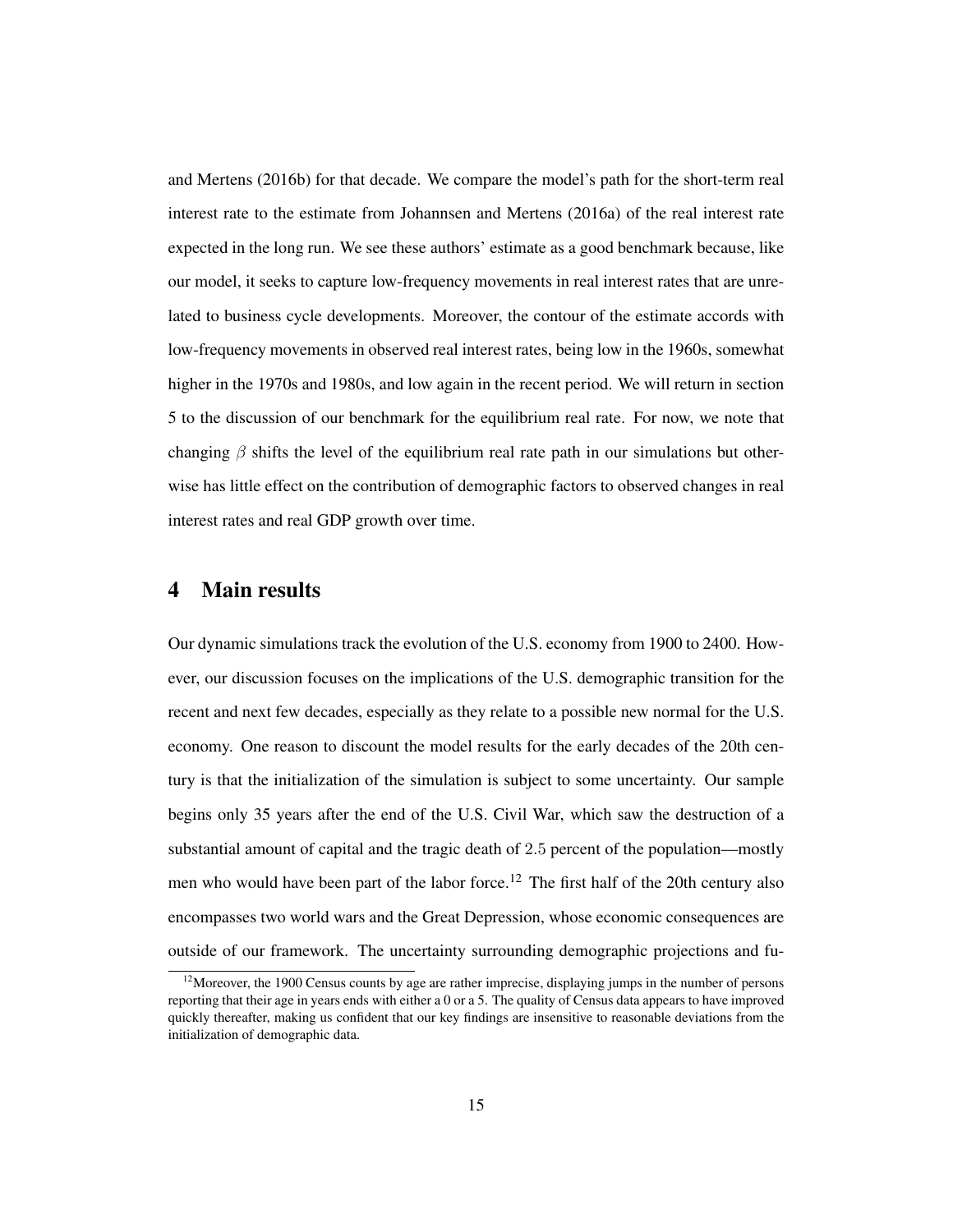ture technology growth similarly grows with the time horizon. That said, knowledge of the current distribution of population, mortality rates, birth rates, and immigration rates imply that the evolution of the population over the next few decades is reasonably certain.

## 4.1 Dynamics of real interest rates

Figure 8 shows the model's dynamic equilibrium real rate over the 1960–2030 period under our baseline specification with dependent children. At a qualitative level, the model generates a path of the equilibrium real interest rate that resembles that of Johannsen and Mertens (2016b) over the period: The equilibrium real rate rises through most of the 1960s and 1970s, reaches a peak around 1980, and falls thereafter. Time-series estimates of the equilibrium real rate are inherently uncertain, as the band in the panel highlights. Nonetheless, we find the similarity in the timing of the rise, peak, and decline in the equilibrium real rate between these authors' estimates and our baseline estimates rather remarkable. Since 1980, Johannsen and Mertens (2016b) estimate that the long-run equilibrium real rate has fallen  $\frac{3}{4}$  percentage point, whereas our model predicts a modestly larger fall, at  $1\frac{1}{4}$  percentage points. Put differently, demographic factors appear to be an economically important contributor to low-frequency movements in the equilibrium real rate, possibly explaining all of the permanent declines in real interest rates in recent decades.

As the figure shows, the results are broadly similar when we assume that children's consumption does not enter enter the household utility function, a common assumption in macroeconomic models. When dependents are ignored, the fall in the equilibrium real rate since 1980 occurs somewhat more gradually. By contrast, our model with dependent children has the steepest declines in real interest rates shortly after the year 2000, and thus predicts that the equilibrium real rate was falling especially rapidly during the Great Recession and its aftermath.

Figure 9 offers some guidance to understand the demographic forces that are driving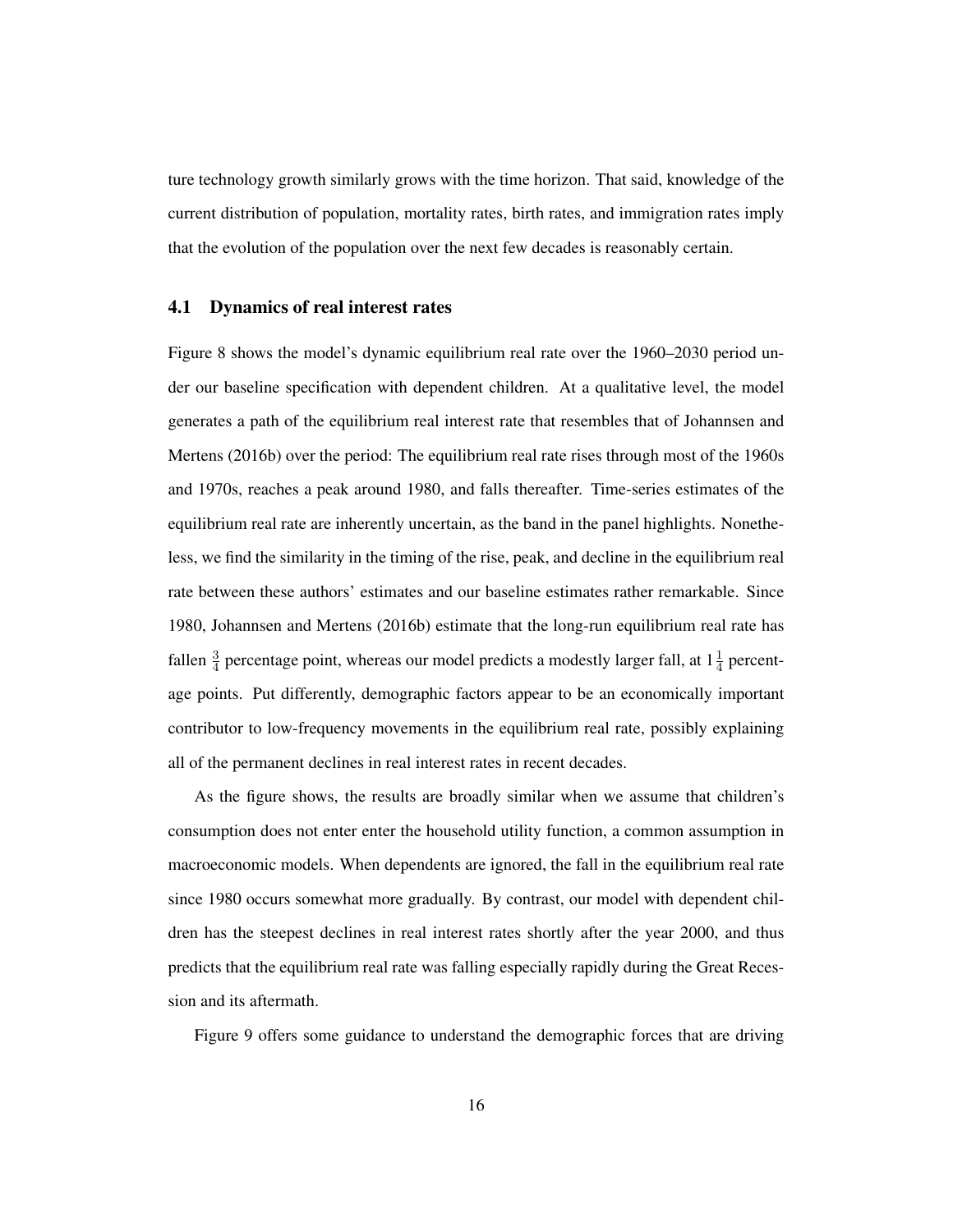our simulation. The top panel shows that the economy-wide employment rate increased consistently as the baby-boom generation entered the labor market, peaking about the year 2000. The bottom panel shows that the number of dependent children per adult dropped precipitously as the baby-boom generation reached the age of maturity. Additionally, the number of inactive adults relative to employed adults—a measure of the importance of older dependents—similarly reached a turning point around the year 2000 and is projected to increase in the next few decades as the baby-boom generation retires.<sup>13</sup> In this sense, the U.S. economy has had a demographic dividend as of late, in that the number of workers relative to the total population has been historically high.

## 4.2 Dynamics of GDP growth and other variables

Figure 10 shows the predictions from our baseline model for real GDP growth. Our baseline model abstracts from productivity growth, yet GDP grows at different rates over time for a variety of reasons. Most importantly, movements in the total number of working-age adults and in their employment rates affect the total labor supply, and thus have direct effects on real GDP growth. Demographic factors also affect the accumulation of capital, although the corresponding contribution to movements in GDP growth is small. Our model predicts that demographic factors caused real GDP growth to rise about a percentage point from 1960 to 1980. From 1980 to 2015, the transition toward lower growth in the labor supply erased that increase: Initially, the decline was modest but picked up around the year 2000.

Figure 11 provides information about the effects of the demographic changes in our data on some economic variables. By construction, the real rental rate of capital in our model (shown in the upper-left panel) mimics movements in the equilibrium real rate. The real rental rate of capital increases as the baby-boom generation enters the labor force and capital is relatively scarce. The net saving rate follows a similar pattern as the rental rate of

<sup>&</sup>lt;sup>13</sup>We calculate this ratio as  $(1 - \bar{e}_t)/\bar{e}_t$ , where  $\bar{e}_t$  is the average employment rate of adults in the sample.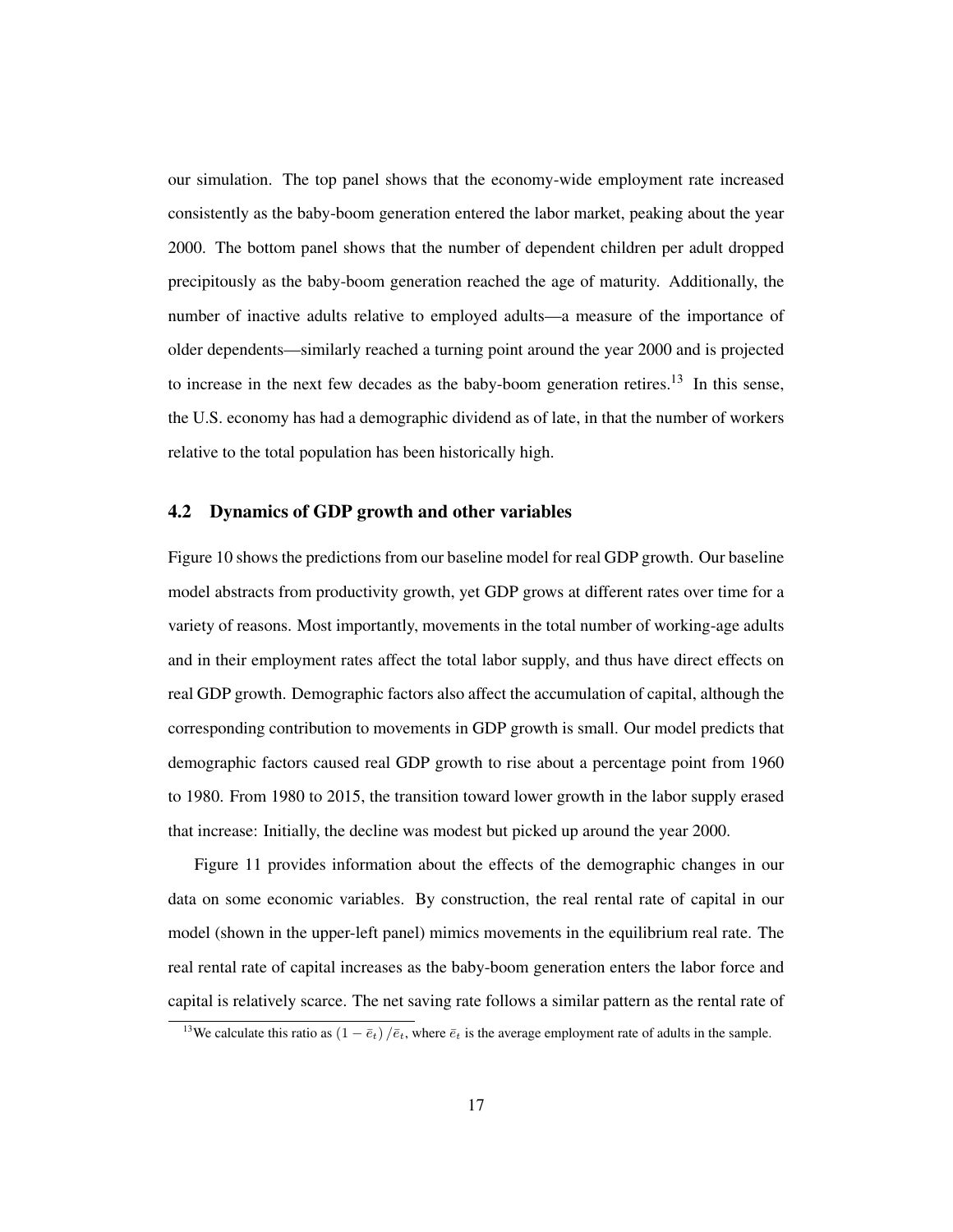capital in that it peaks around 1980 and declines sharply after the year 2000. Changes in the net saving rate reflect the desire of the baby-boom generation to save for retirement. After these workers leave the labor force, they draw down their capital, depressing net saving rates. When we include dependent children in our model, the contour of the net saving rate is somewhat changed from 1980 through 2010, reflecting the resources that the baby-boom generation allocates toward its dependent children. However, these differences are small relative to the effect of retirement saving and spending by baby-boom generation. During the period in which the proportion of adults active in the labor market is at its highest, the capital-labor ratio is relatively low, even though net savings is high (as shown in the lower-left panel). The capital-labor ratio rises even as the net saving rate falls because the retirement of workers from the baby-boom generation puts downward pressure on the growth rate of the labor supply.

The real wage (measured in efficiency units, and shown in the bottom-right panel) remained low and falls through most of the 1960s and 1970s, reaching a trough in the 1980s, before steadily rising. The movements in the real wage are much smaller than the movements in the capital-labor ratio and reflect the relative scarcity of factors of production; that is, labor is relatively scarce in our model after workers in the baby-boom generation begin to retire. Even though the net saving rate is declining after the year 2000, the model predicts that the equilibrium real interest rate is falling because the capital-labor ratio is dramatically increasing. This observation cautions that simple dynamic analyses that ignore the rich variation in demographic factors and composition of the population might draw incorrect conclusions. Moreover, it suggests that demographic factors offer an explanation for puzzlingly weak business investment in the wake of the Great Recession, which some authors, such as Banerjee et al. (2015), have instead traced back to persistent uncertainty and limited investment opportunities.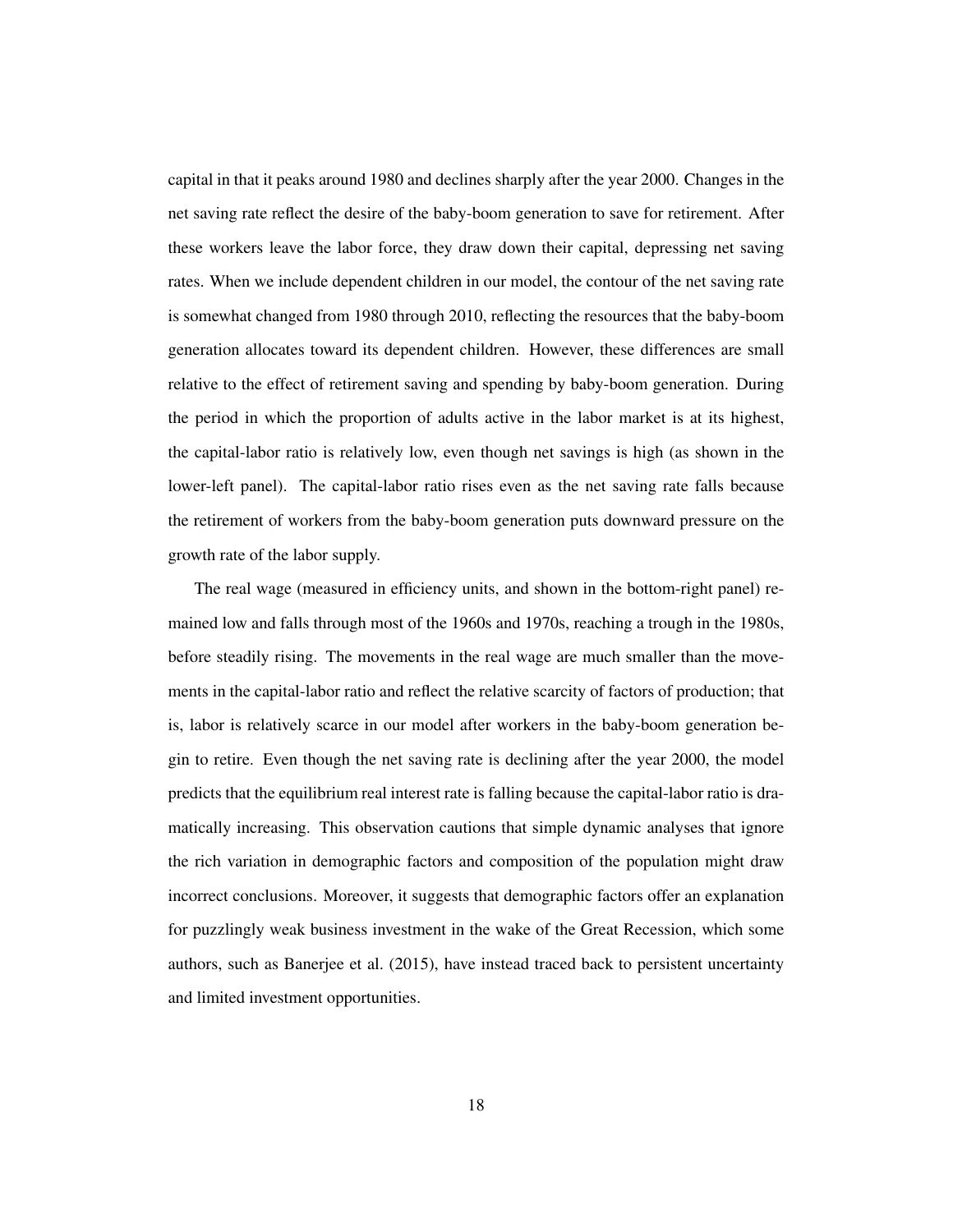#### 4.3 Parsing the effects of fertility, mortality, and employment rates

To assess the respective contributions of changes in fertility, mortality, and employment rates to macroeconomic developments since 1980, we perform alternative simulations in which we freeze demographic variables from 1960 onward.<sup>14</sup> We use the model with dependent children as our baseline model and we keep  $\beta$  fixed across simulations so as to isolate the effects of the demographic data.

We present the counter-factual paths of the equilibrium real rate in the top panel of Figure 12. When we keep fertility, mortality, and employment rates all fixed at their 1960 values, we see that there would have been no net decline in the equilibrium real interest rate since 1980. Put differently, the entirety of the decline in the equilibrium real interest rate that our model finds for the recent decades is a direct consequence of the demographic changes that happened from 1960 onward.

To analyze the respective contribution of each demographic factor, we consider the effects of freezing each demographic variable in turn.<sup>15</sup> The two most consequential demographic changes are the drop in fertility rates and the increase in employment rates, which each contributes  $\frac{1}{2}$  percentage point to the  $1\frac{1}{4}$ -percentage-point decline in the equilibrium real rate between 1980 and the present. Intuitively, the demographic dividend stemming from the drop in fertility rates in the 1960s and 1970s facilitated the accumulation of capital in aggregate. Moreover, the retirement of a relatively large cohort of baby boomers has further put upward pressure on the aggregate capital-labor ratio of late, leading to a fall in the equilibrium real interest rate. Similarly, employment rates were relatively low in 1960, as we showed in Figure 7. Since that time, the number of households with two adults who

<sup>&</sup>lt;sup>14</sup>That is, we assume that a person aged  $\alpha$  in any period after 1960:Q1 faces the same mortality rate, fertility rate, or employment rate (or combinations of these three variables, depending on the simulation) as someone aged  $\alpha$  did in 1960:Q1 under our baseline calibration. The net migration flows by age and period are kept the same as under our baseline calibration.

<sup>&</sup>lt;sup>15</sup>The contributions of demographic factors to the fall in the equilibrium real rate since 1980 are roughly additive in the model, a fact that we verified by solving the model under all possible combinations of frozen variables.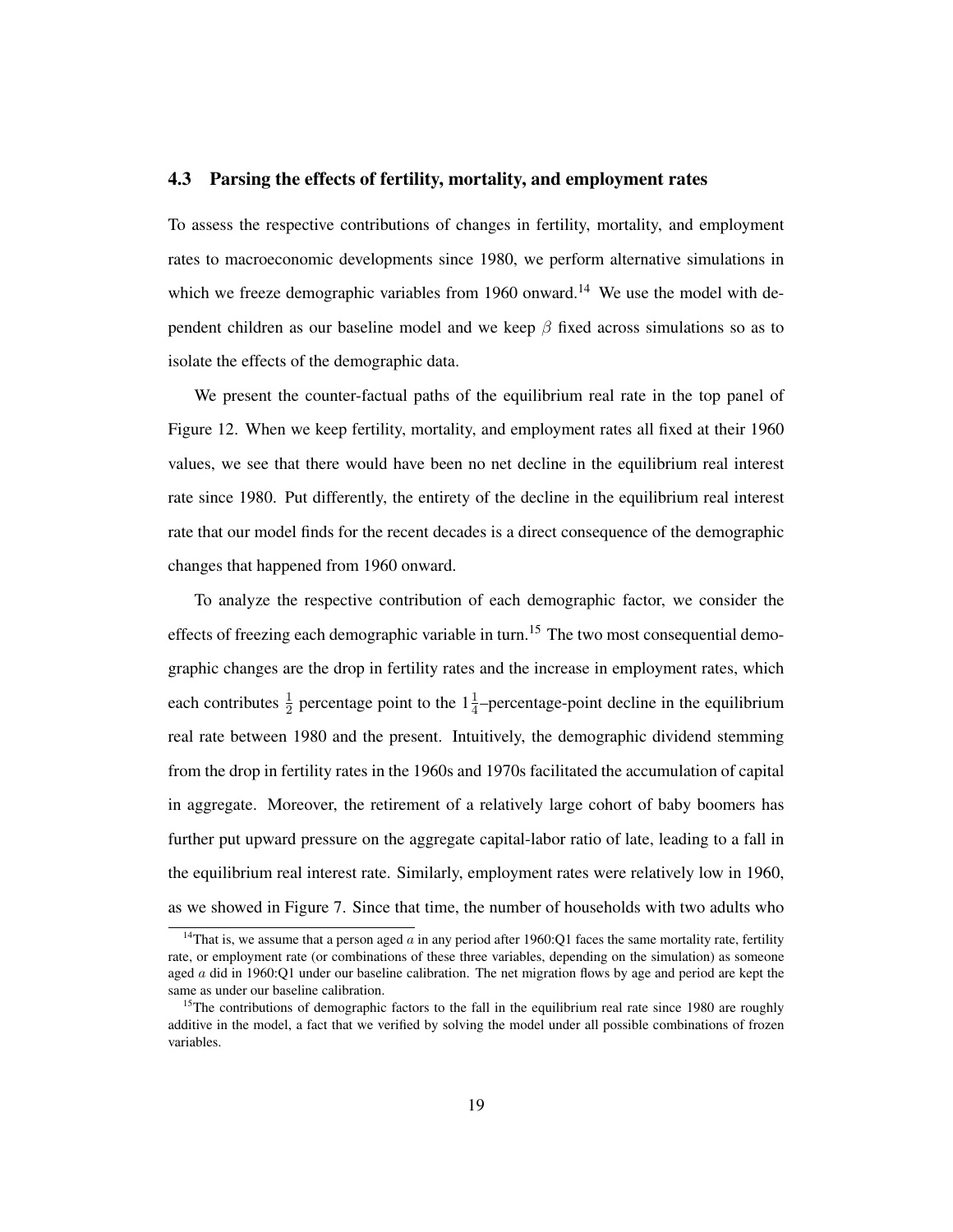participate in the labor market has increased dramatically. As such, the aggregate labor supply has increased through the latter part of the 20th century, in turn facilitating aggregate capital formation and exacerbating the deceleration in the aggregate labor supply once baby boomers began to retire.

The contribution of lower mortality rates to the fall in the equilibrium real rate since 1980 is only half as large, at ¼ percentage point, than those of the fall in fertility rates and rise in employment rates. That changes in life expectancy alone have had only a small effect on the equilibrium real interest rate over this period is perhaps unsurprising. To put these changes in mortality rates in perspective, we note that the mean life expectancy at birth conditional on the mortality rates observed at the start of 1980, at 79.6 years, was only three and half years less than the corresponding statistic based on the mortality rates prevailing in 2015. By contrast, the total gain in life expectancy over the 1900–2100 period is nearly three and a half decades. Moreover, the gains in life expectancy over the past few decades reflect primarily a fall in mortality rates during an adult's years in retirement, thus having almost no effect on the aggregate supply of labor. And with younger cohorts discounting the consumption of their older selves, the incentives to accumulate more capital during the productive years are little changed either. On net, the aggregate stock of capital rises only modestly, which is consistent with a small fall in the equilibrium real rate at the margin.<sup>16</sup>

To narrow in on the timing of the demographic changes that were most important for the decline in the equilibrium real interest rate, we do similar experiments in which we freeze demographic variables starting in 1980. These new counter-factual paths for tbhe equilibrium real interest rate are shown in the bottom panel of Figure 12. It is clear that

 $16$ Our estimate of the contribution of longer life expectancy to the fall in the equilibrium real interest rate is much smaller than found by Carvalho et al. (2016). The difference likely reflects the fact that, in these authors' model, all retirees face the same mortality rates independently of their age or asset holdings. By contrast, in our model, the mortality rates are calibrated to the age and cohort of each adult; an increase in longevity primarily affects older adults whose capital holdings have already declined, so that the effect on the aggregate capital stock is more limited.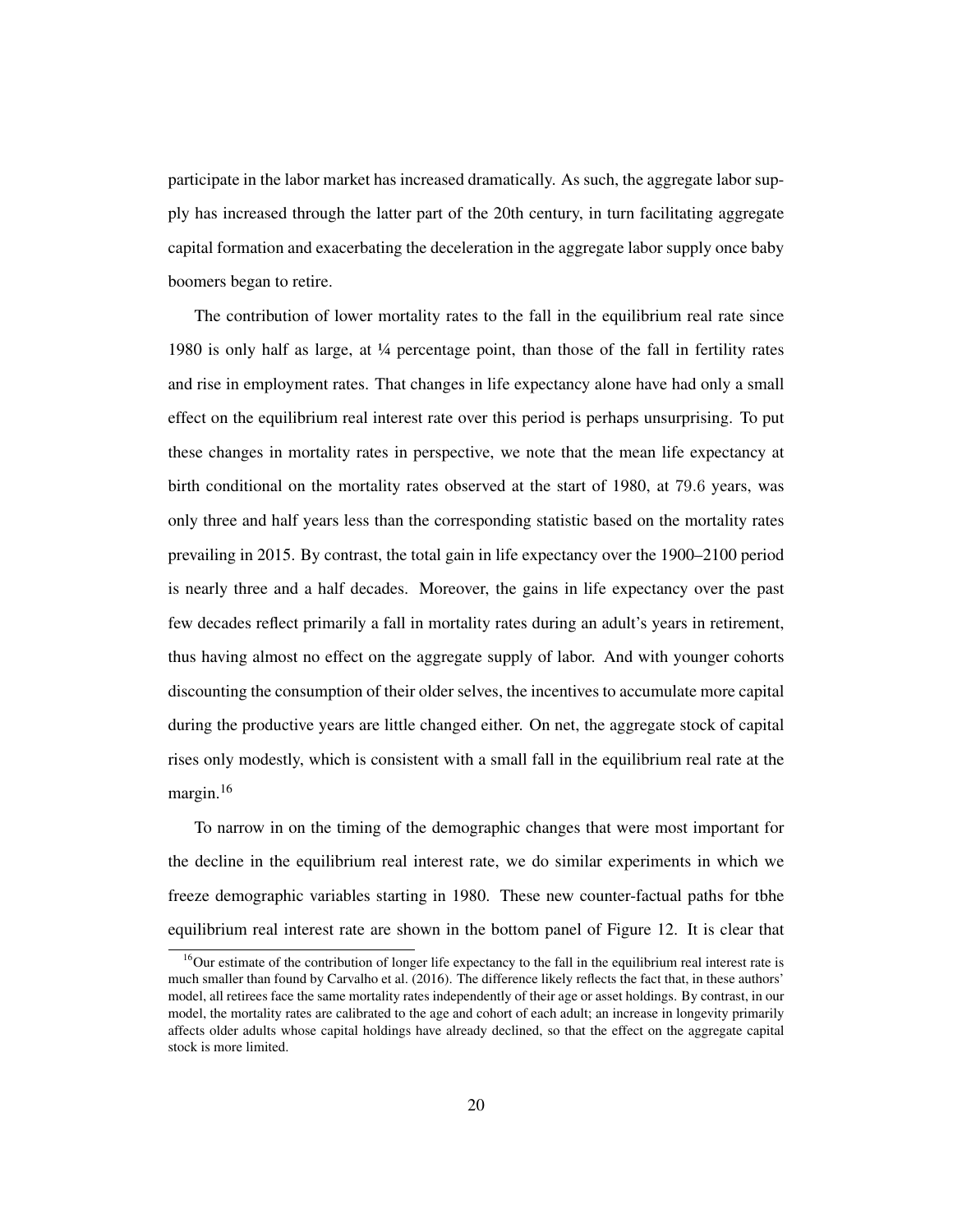holding demographic variables fixed at their 1980 levels, either independently or jointly, has essentially no effect on the subsequent path of interest rates predicted by the model. The reason for this result is that, by 1980, fertility rates were close to levels that prevail even today (which can be seen in Figure 6), employment rates had increased markedly but then stabilized (which can be seen in Figure 7), and, as mentioned above, mortality rates have fallen only somewhat modestly. In sum, the subsequent decline in real interest rates due to demographic factors was mostly due to demographic changes that took place before 1980. The subsequent dynamics reflect the life cycle of those demographic changes, meaning the contours of the path of interest rates largely reflects the impact of the babyboom generation.

Figure 13 shows that keeping employment rates or mortality rates fixed at either their 1960 or 1980 levels has little effect on the growth rate of real GDP overall. Instead, the bulk of the fall in real GDP growth of late is accounted for by declines in the aggregate labor supply related to the gradual retirement of the baby-boom generation. As can be seen from Figure 13, fixing fertility rates at their 1960 levels would have kept real GDP growth from falling. However, because fertility rates fell, our model predicts that real GDP growth initially increased as members of the baby-boom generation reached working age and then started falling in the 1980s. The model also predicts that the most dramatic declines in real GDP growth due to demographic changes happened shortly after the year 2000, again around the time that the baby-boom generation began to retire.

#### 4.4 The effects of productivity growth

We add productivity growth to the model to assess its effects on the transition to the new normal for the U.S. economy. Authors such as Summers (2014), Gordon (2016), and Fernald (2016) argue that the rate of potential GDP growth in the future will be modest relative to its average over the post-war period. Changes in TFP have two direct effects in the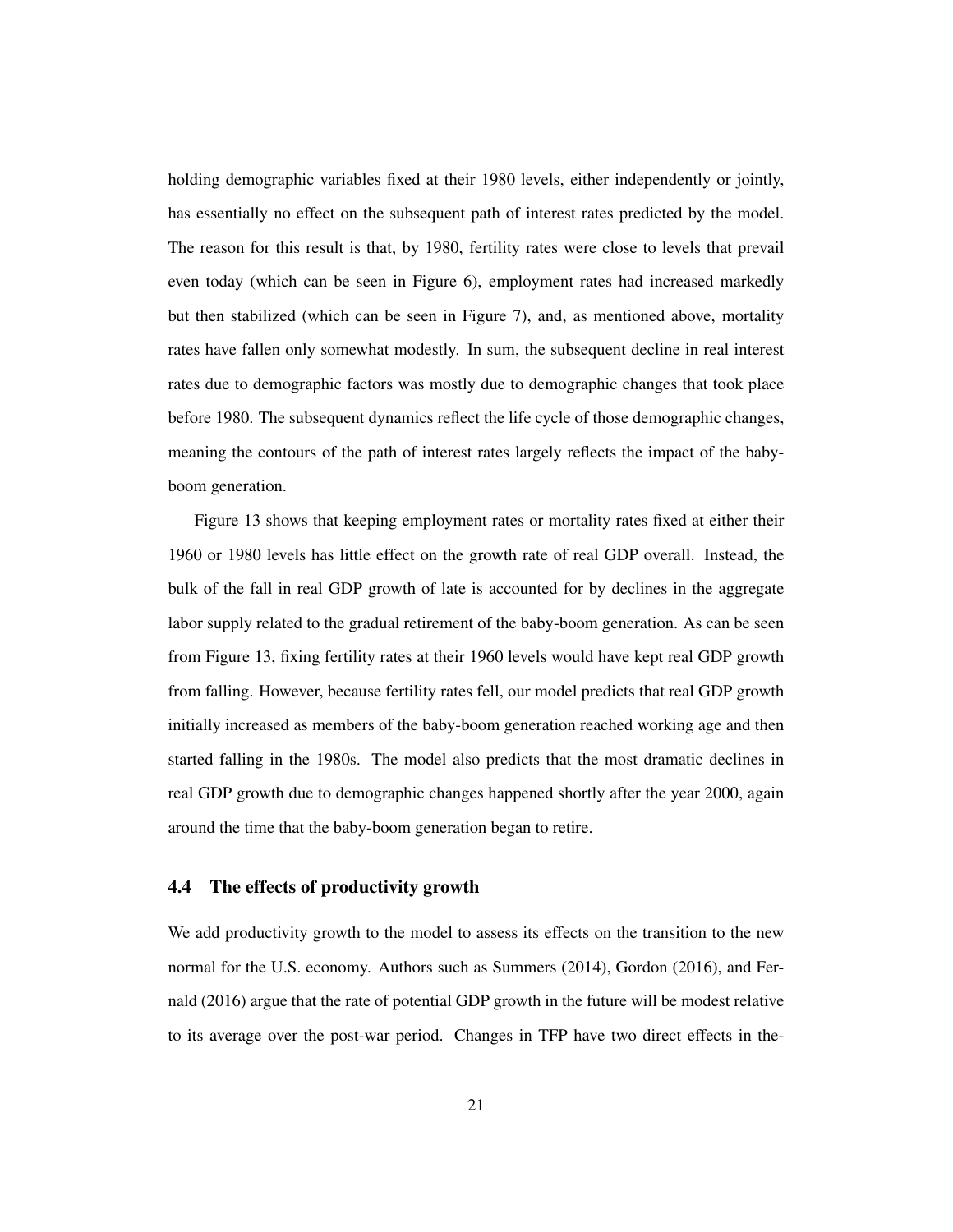ory. First, because productivity enters the production function, GDP growth should slow if productivity growth slows. Second, real interest rates are proportional to TFP growth in a broad class of models, meaning interest rates should fall if productivity growth falls. In the standard real business-cycle (RBC) model, the real interest rate is given by

$$
r = \frac{(1 + \Delta z)^{\nu}}{\beta} - 1,
$$

where  $1 + \Delta z \equiv Z_t/Z_{t-1}$ .

We perform a dynamic simulation of our model in which technology growth matches prominent estimates of its historical and projected trend. Our series captures relatively rapid productivity growth before the early 1970s, a slow down from the 1970s through the early 1990s, a temporary pickup associated with the information technology boom, and finally modest rates of technology growth from the early 2000s onward of the kind envisioned by Gordon (2016). See our appendix for details on the construction of our series. Consistent with our earlier approach, we assume that these developments are anticipated and calibrate the household's discount factor,  $\beta$ , such that the average real rate in the 1980s corresponds to the average point estimate of Johannsen and Mertens (2016b). Absent this adjustment, the introduction of positive technology growth in the model would raise the path of the equilibrium real rate compared with our baseline specification with no technology growth.<sup>17</sup>

Figure 10 shows that productivity growth shifts up the model's predicted path for GDP growth. Even though we do not use data on aggregate output, the model's predictions for real GDP growth are remarkably similar to the growth rate of the Hodrick–Prescott filtered trend in actual output, also shown in Figure  $10<sup>18</sup>$  It is noteworthy how our model captures

<sup>&</sup>lt;sup>17</sup>The calibration requires a value of  $\beta$  that is slightly above 1. In a standard RBC framework, values of  $\beta$  above 1 would be inconsistent with the existence of an equilibrium with balanced growth because the incentives to save would be so strong that households would want to accumulate an ever increasing amount of (technology-adjusted) capital. By contrast, in our OG model, the mortality risk lowers the effective discount factors of households to levels that ensure the existence of an equilibrium.

<sup>&</sup>lt;sup>18</sup>At a business cycle frequency, one might expect that calibrating the model to match data on the aggregate labor supply would mostly capture movements in aggregate output given that the capital stock is relatively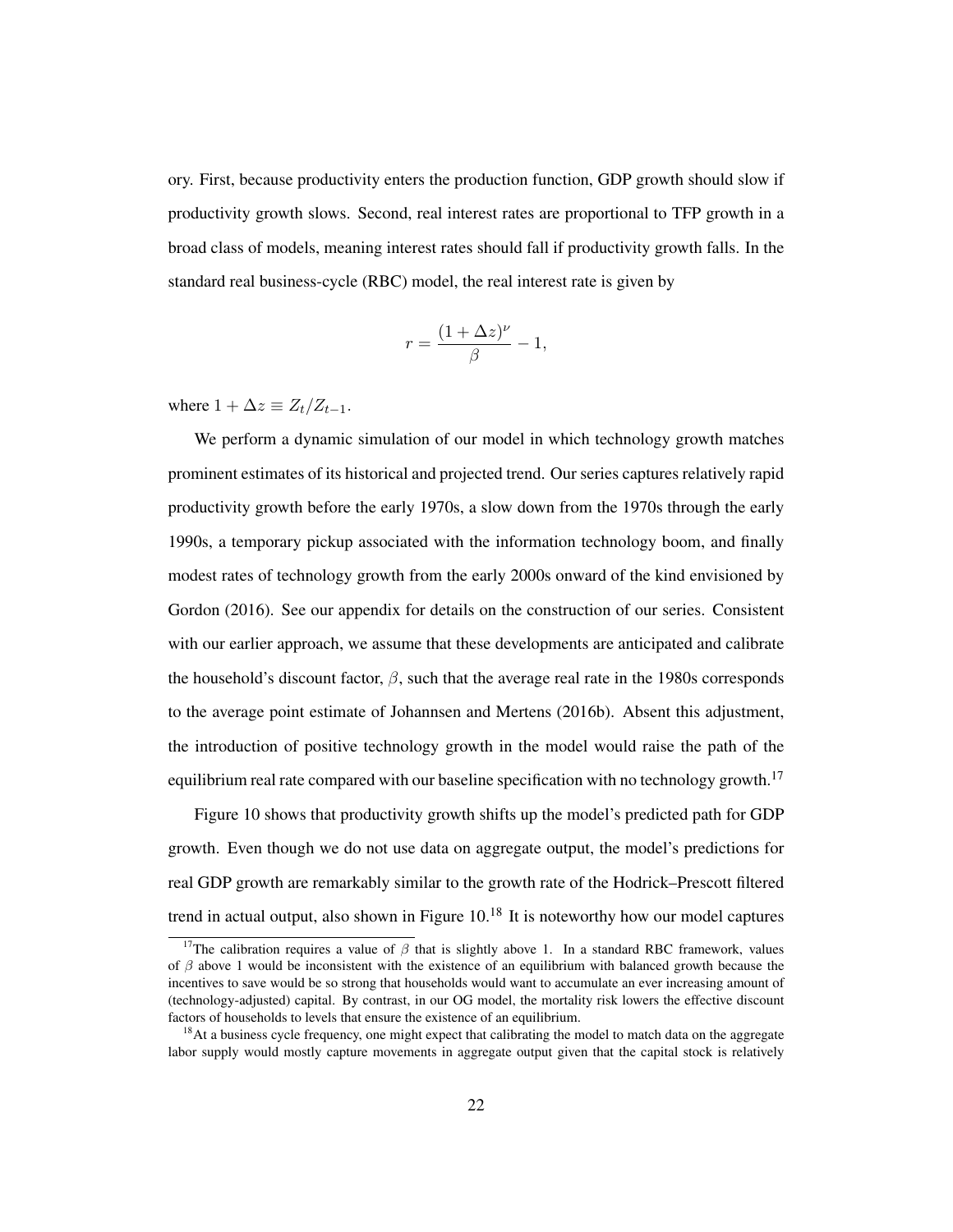the size of the decline in real GDP growth from the 1980s to the present. The reason is that, aside from some years of very high productivity growth in the 1990s, data from Fernald (2014) indicate that TFP growth was low even in the 1980s. By contrast, high levels of TFP growth in the 1960s correspond to a larger difference between our baseline calibration and our calibration with TFP growth in terms of real GDP growth. Thus, even with historical movements in TFP, our model predicts that much of the decline in real GDP growth since the 1980s is associated with demographic change.

Relative to the baseline case, the boom in productivity growth initiated in the 1990s keeps the equilibrium real rate elevated through much of the first decade of the 2000s. The equilibrium real rate only begins falling in earnest around the onset of the Great Recession, proceeding to drop almost one percentage point in the span of about 10 years to a level similar to that in our baseline simulation. Importantly, the fall in the equilibrium real rate under this scenario is largely concomitant with the global financial crisis. As such, factoring in the temporarily high productivity gains of the 1990s and early 2000s suggests a material risk that observers could confuse the persistent but ultimately temporary consequences of the financial crisis with other influences originating from the demographic transition and technology growth cycles.

Looking at the whole period shown, Figure 14 points to a rather weak connection between the equilibrium real rate and the pace of technology growth over long horizons. Notably, even though technology growth was elevated by historical standards prior to the early 1970s, and should thus have been associated with a high equilibrium real rate, realized real interest rates were quite low at the time. Accordingly, the figure features a persistently large gap between the equilibrium real rate predicted by the model and the estimates of Johannsen and Mertens (2016b) in the 1960s and 1970s.

fixed in the near term. However, at low frequencies, the endogenous dynamics of capital accumulation is also potentially important for explaining movements in the trend of real GDP growth.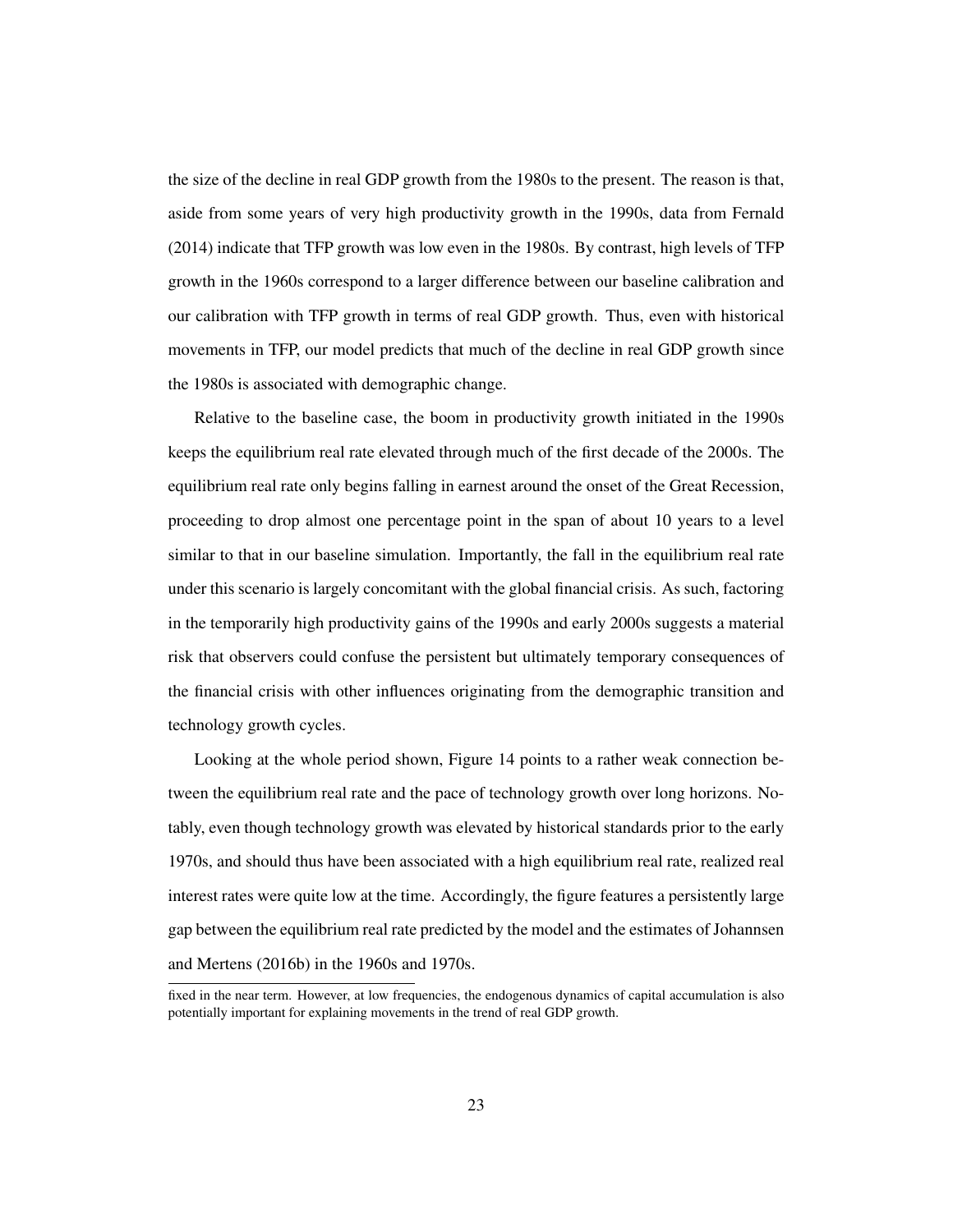## 5 Discussion and robustness

Judging the empirical success of our model requires taking a stand on the low-frequency paths of real interest rates and the growth rate of real GDP that the model should seek to capture. We take the change in our Hodrick–Prescott filtered output series as a good estimate of the decline in GDP growth; other low-frequency filters suggest similar contours.<sup>19</sup> By contrast, estimates of permanent changes in interest rates are much more uncertain, a point demonstrated in Kiley (2015). Rachel and Smith (2015) seek to explain a 450-basispoint fall in the neutral rate of interest over the past 30 years, a movement that is in line with the fall in real long-term rates over the period. We judge their benchmark to be much too large to reflect the influence of secular factors alone. As we showed in Figure 1, the 1980s were preceded by relatively low but positive real interest rates in the 1960s and early 1970s, and then negative real interest rates in the remainder of the 1970s as inflation picked up. The historically high real interest rates of the 1980s occurred as the Federal Reserve tightened the policy stance to rein in inflation. Unsurprisingly, the estimates of Johannsen and Mertens (2016b), which net out cyclical influences, suggest a significant but much smaller drop since the 1980s. Another reason for our discomfort with the size of the drop in the neutral rate reported by Rachel and Smith (2015) is that some of the explanatory factors in their analysis were already at play prior to the 1980s; one implication of extending the data farther back in time is that the drop in the neutral rate since, say, the 1960s would be implausibly large to us. Additionally, work by Hamilton et al. (2015) presents evidence that if the equilibrium real rate has declined, then that decline is likely smaller than the magnitude reported by Rachel and Smith (2015). Therefore, we assess that a decline in the equilibrium real interest rate of less than 2 percentage points since 1980 is most consistent with the new

<sup>&</sup>lt;sup>19</sup>That said, we view the typical value of the Hodrick–Prescott filter Lagrange multiplier for quarterly data, at 1,600, as much too low to eliminate all cyclical fluctuations, especially in light of the unusually prolonged recovery from the global financial crisis.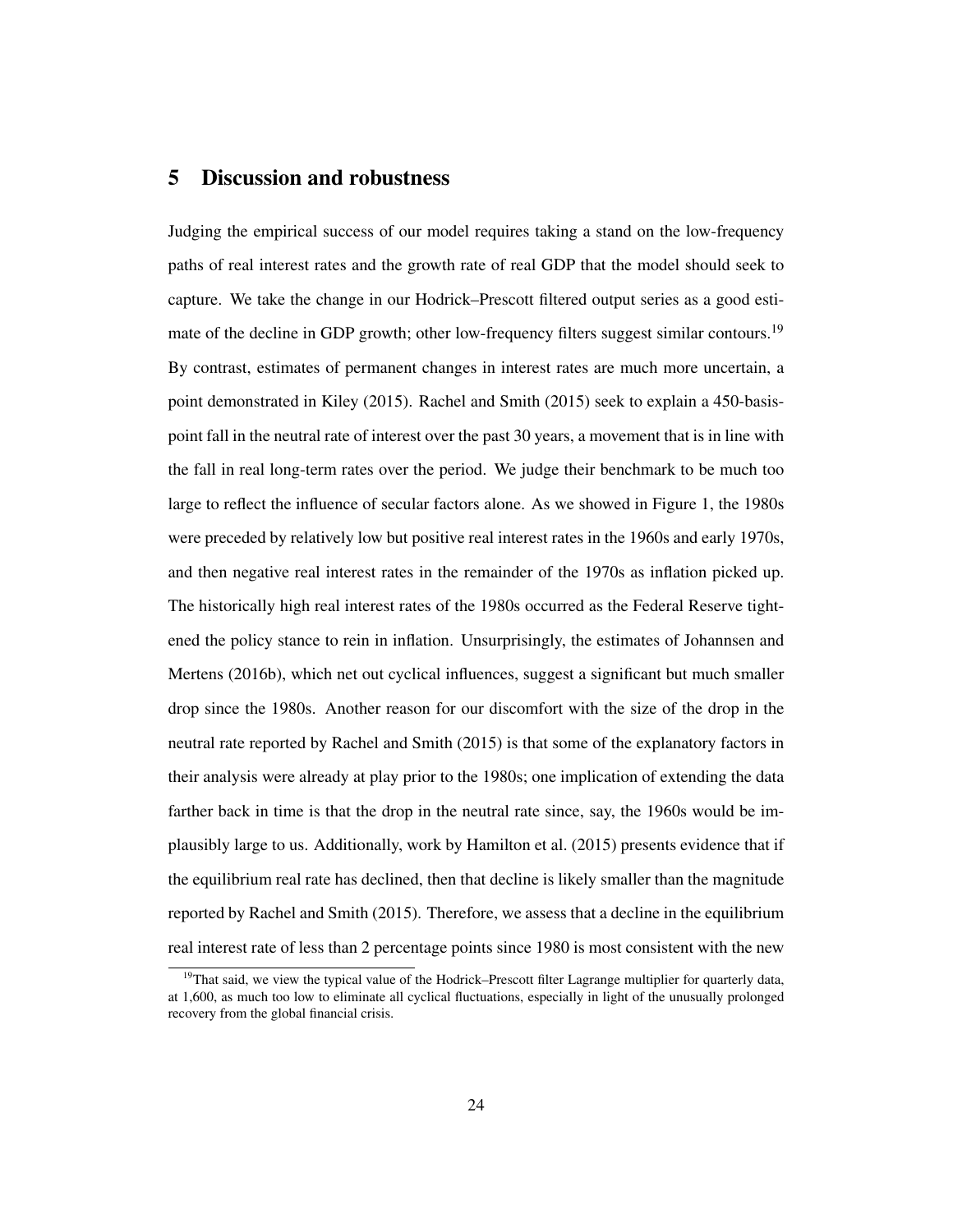normal for the U.S. economy.<sup>20</sup>

Our results are subject to a number of potential caveats. A particularly important assumption we have made is that adults have no intentional bequest motive, an assumption that is standard in the OG literature. Relaxing this assumption would likely weaken the size of the decline in the equilibrium real rate since 1980 by facilitating the extent to which economic agents can engage in intertemporal substitution across generations and thus smooth the effects of the baby boom and other demographic elements. By comparison, the effects on real GDP growth would likely be modest because demographics affect the pace of output growth primarily through changes in the labor supply, which is exogenous in our environment. From an empirical perspective, the extent to which intentional bequests matter for the determination of the equilibrium level of the aggregate capital-labor ratio—and thus for equilibrium interest rates—is unclear. Intentional bequests are certainly observed in practice but often come in the form of housing, which Yang (2009) argues has different properties than capital over the life cycle due notably to large transactions costs, the impossibility of fractioning most capital held in the form of housing, and the utility that housing provides to owners. The consideration of housing is beyond the scope of our model.

Below, we consider a number of alternative scenarios to assess the sensitivity of our results to other model features. We first consider the possibility that the elasticity of substitution between factors of production is lower than we have assumed. This consideration is motivated by the central role played by the aggregate capital-labor ratio in the model for explaining movements in the equilibrium real rate, as well as by empirical evidence that the long-run elasticity of substitution is lower than implied by Cobb-Douglas production

<sup>&</sup>lt;sup>20</sup> Alternative estimates of the long-term real interest rate that are popular in economic analysis include the time-series model of Laubach and Williams (2003) and the related model of Holston et al. (2016). We see these estimates as less preferable for our purposes than those of Johannsen and Mertens (2016b) in light of their apparent cyclical sensitivity and the fact that they imply real equilibrium rates in the 1960s and 1970s that are well above the realized real yields on Treasuries and other risk-free instruments during those decades. The initially elevated estimates in those papers appear to be due to the assumption of a direct relationship between movements in trend productivity growth, which was high at the time, and the equilibrium real rate. See Kiley (2015) for an exploration of identification in the Laubach and Williams (2003) model.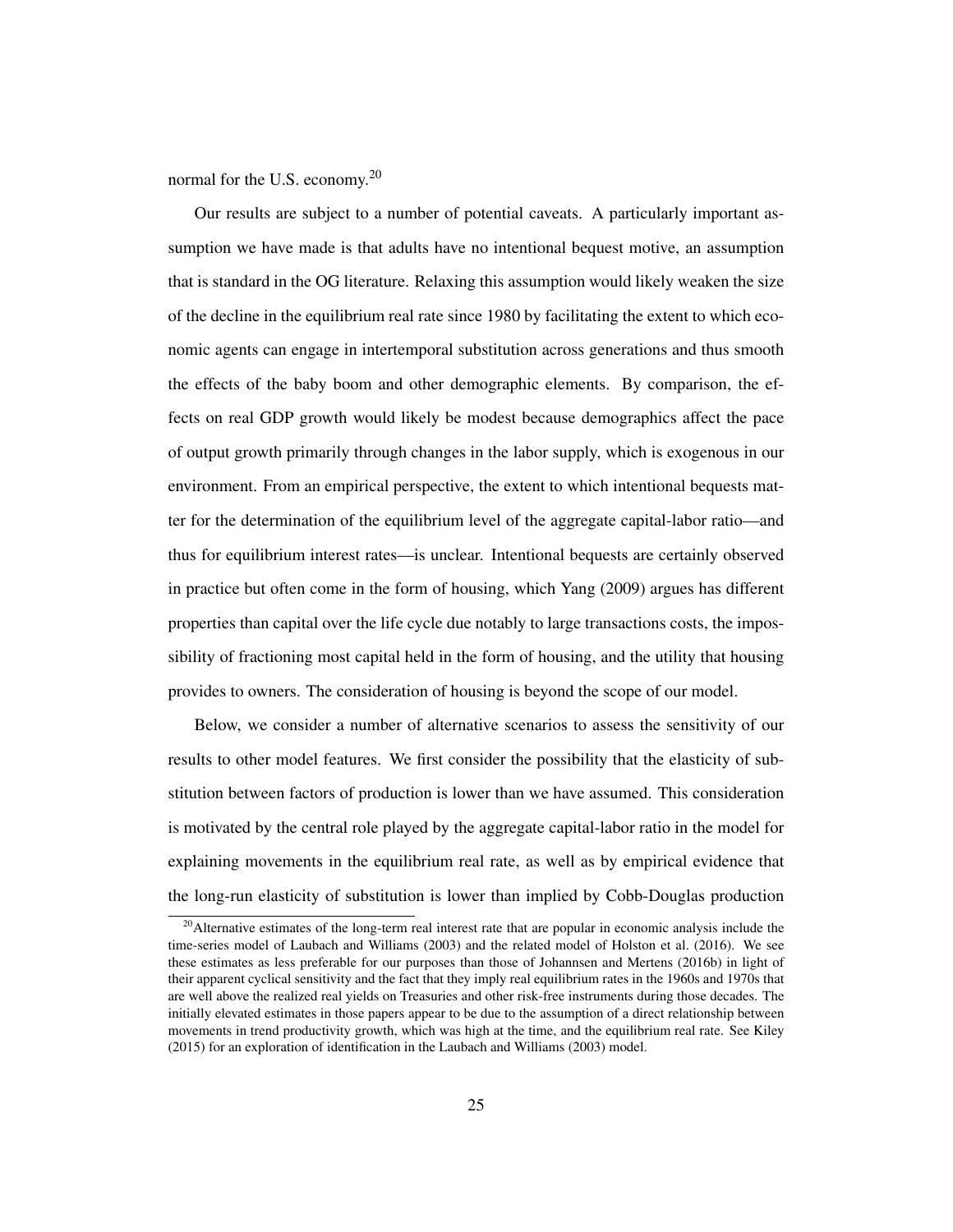functions. We next consider an alternative specification of preferences that some authors have argued is especially successful at matching consumption/saving decisions over the life cycle. We conclude with a comparison of the U.S. and foreign demographic transitions.

## 5.1 Elasticity of substitution in production

So far, our analysis has focused on how demographic characteristics affect the supply of labor and capital by households in equilibrium. We now provide a sensitivity analysis of the elasticity of substitution between capital and labor in production,  $1/(1 - \rho)$ , which affects the demand for factors of production in equilibrium, and thus also plays a role in determining equilibrium factor prices and quantities. In particular, the dynamic of the equilibrium real rate in the model is tightly connected to that of the (technology-adjusted) capital-labor ratio. Using Equations (4) and (??), we can write the equilibrium real rate as

$$
r_t = R_t^K - \delta = \alpha \left( \alpha + (1 - \alpha) \left( \frac{Z_t L_t}{K_t} \right)^{\rho} \right)^{\frac{1 - \rho}{\rho}} - \delta.
$$

In our baseline calibration, we assume that the representative firm's production function is of the Cobb-Douglas form, so that the elasticity of substitution between factors of production is one (that is,  $\rho = 0$  and  $r_t = \alpha (Z_t L_t / K_t)^{\alpha - 1} - \delta$ ). The empirical relevance of this standard assumption is questionable, with the survey of Chirinko (2008) suggesting a long-run elasticity that is appreciably lower than one.<sup>21</sup> Inspection of the above equation indicates that, for a given capital-labor ratio, both the level of  $r_t$  and its sensitivity to movements in the capital-labor ratio fall as we lower the elasticity of substitution from 1.

<sup>&</sup>lt;sup>21</sup>The evidence reviewed in Chirinko (2008) is consistent with a long-run elasticity somewhere between 0.4 and 0.6, with the preferred value of the more recent study by Chirinko and Mallick (2015) being at the bottom of that range. Under a standard CES production function like Equation (4), one cannot lower the elasticity parameter down to that range while simultaneously imposing that the share of capital in aggregate income is aligned with that in the data. In particular, for a capital share of aggregate income  $s<sub>K</sub>$  and a balanced-growth real return on capital (net of depreciation) of r, Equation (4) requires setting  $\alpha$  equal to  $r^{\rho}/(s_K)^{\rho-1}$ . If we set  $r$  such that it conforms with the estimates of Johannsen and Mertens (2016b) in the 1980s, then the value of  $\alpha$  consistent with  $s_K$ =0.35 exceeds one whenever the elasticity of substitution between capital and labor is assumed to be below 0.72.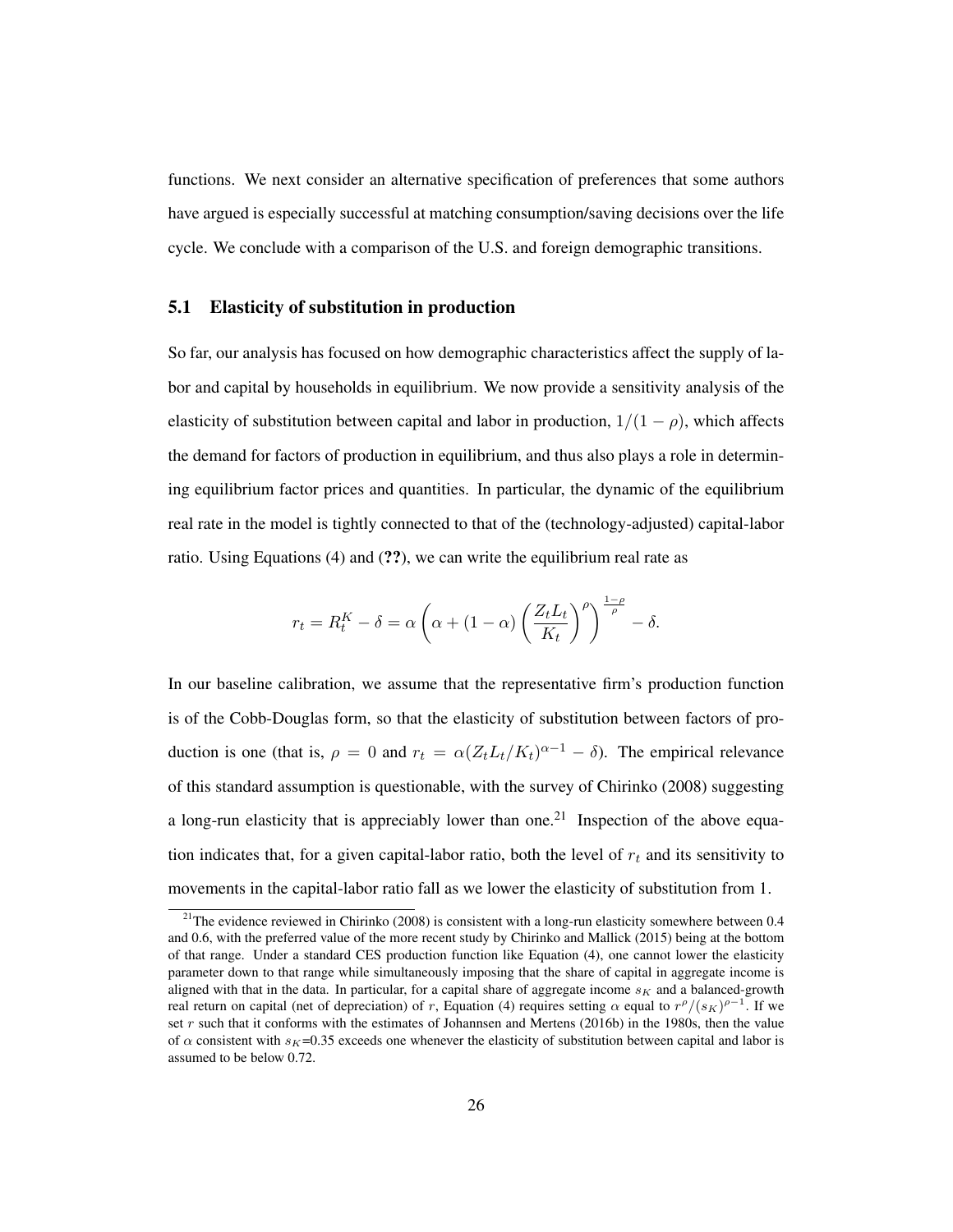In this robustness check, we decrease the elasticity to 0.75 while still imposing that the parameter  $\alpha$  is consistent with a share of capital in aggregate income of 35 percent. We also re-calibrate the value of  $\beta$  such that the model's average equilibrium real rate in the 1980s matches the point estimate of Johannsen and Mertens (2016b). Figure 14 shows that lowering the elasticity of substitution accentuates the extent of the fall in the equilibrium real rate since 1980 that can be attributed to demographics. The current difference with respect to the baseline case is somewhat small, however, at about 2 tenths of a percentage point.

## 5.2 Adult-equivalent preferences

The predicted peak in household consumption in our baseline model occurs somewhat earlier in the life cycle than it does in the data. As an alternative, we consider a variant of Browning and Ejrnæs (2009) preferences in which total household consumption increases in the age of each of the children, thus postponing the peak in household consumption to when dependent children approach adulthood. These authors' specification of the utility function is of additional interest to us because they show that it can explain the magnitude and timing of the rise and peak in life-cycle consumption without recourse to other causal mechanisms, such as liquidity constraints, precautionary motives, and non-separabilities between consumption and labor supply—features that are also absent in our environment. Household utility is given by

$$
\sum_{s=0}^{A-a} \beta^s \Gamma_{a,t,t+s} \frac{\left(C^h_{a+s,t+s}e^{-f_{a+s,t+s}}\right)^{1-\nu}}{1-\nu} e^{f_{a+s,t+s}}.
$$
 (8)

The function  $f_{a,t} = \delta_h \log(m_{a,t})$  allows for economies of scale in consumption based on the number of adult-equivalent members of the household, denoted  $m_{a,t}$ <sup>22</sup> In simulations

<sup>&</sup>lt;sup>22</sup> Although the utility function is specified in terms of total household consumption, we retain the dependence of the household's effective discount factor in terms of the survival rate of adults only. Current and projected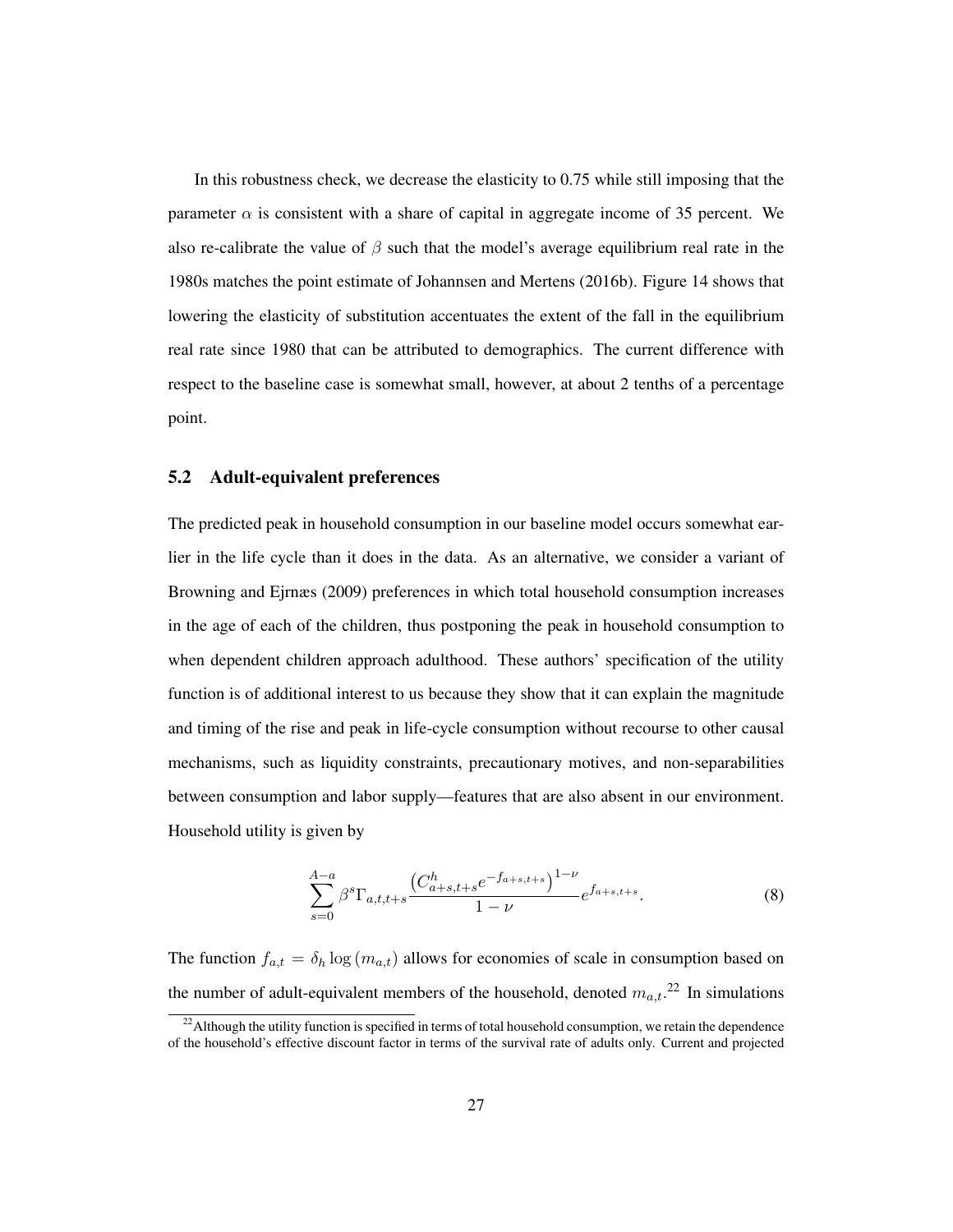not shown, we obtain results similar to our benchmark model when we use this specification of preferences with the same parameterization as Browning and Ejrnæs (2009).

## 5.3 Open-economy considerations

One limitation of our framework is that it does not incorporate international influences on the U.S. equilibrium real rate. Or, there are reasons to expect foreign developments to contribute to the determination of domestic interest rates. Notably, there is a strong correlation across real interest rates worldwide, indicating either common driving factors, strong international spillovers, or both.<sup>23</sup> In a similar vein, the global saving glut hypothesis of Bernanke (2005) posits that U.S. interest rates have felt downward pressure from an excess of global savings emanating from Asian and oil-producing economies; this hypothesis challenged the idea that the dynamics of the U.S. current account since the mid-1990s reflected primarily domestic developments. More generally, movements in U.S. financial variables are sometimes traced back to foreign economic and political developments, as has been evident during bouts of shifting global risk appetite in the wake of the financial crisis. While we do not aim to explain the effects of these foreign elements on U.S. real interest rates, it is nonetheless legitimate to ask whether open-economy considerations might affect our estimates of the contribution of demographic factors. A number of elements give us confidence that our finding that demographic factors are an economically important driver of the U.S. equilibrium real interest rate is robust to open-economy considerations.

One such element is that the United States and the world's other advanced economies are undergoing demographic transitions that are similar in terms of magnitude and timing. In the top panel of Figure 15, we show that the step down in U.S. working-age population growth since the 1970s echoes a similar pattern in OECD economies and in the world

mortality rates are rather low for the adult's child-rearing years, so that  $\Gamma_{a,t,t+1}$  remains close to one until late in life when household consumption coincides with adult consumption.

<sup>&</sup>lt;sup>23</sup>On the correlation in real interest rates across countries, see, among many contributors, Desroches and Francis (2006) and King and Low (2014).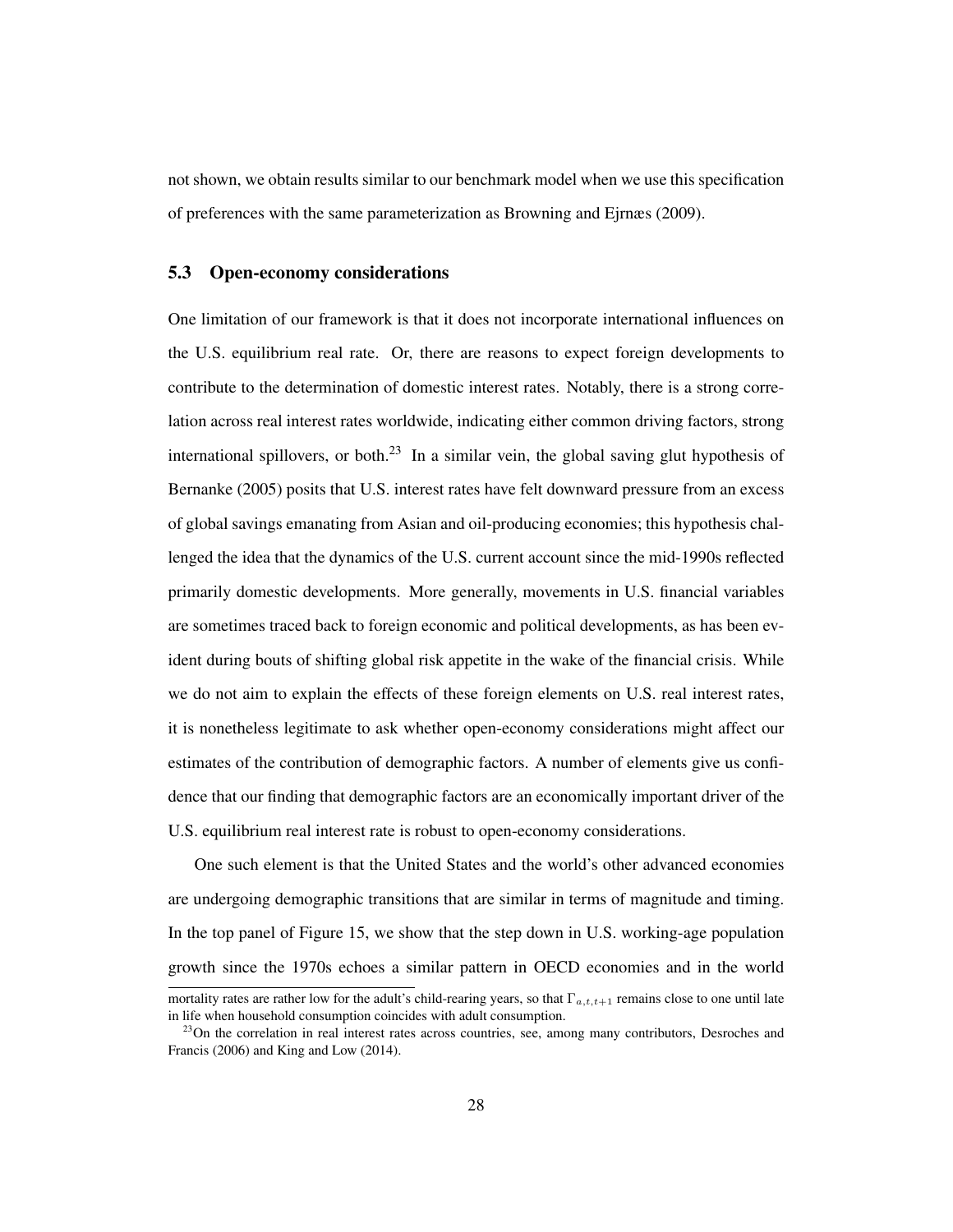more broadly. The 2000–2030 period features an especially sharp slowdown in population growth. In the bottom panel, we show that the U.S. mean life expectancy at birth has been rising in tandem with that in OECD economies. Similar gains in life expectancy at birth are observed when we include both developed and developing economies, although the level is pulled down by still markedly higher death rates in the less-developed countries.

Another element is the size and direction of international capital flows. In our model, demographic factors put downward pressure on the return on domestic capital. In an openeconomy setting with international capital mobility, a fall in the rate of return on domestic capital would, all else equal, induce domestic investors to seek investment opportunities abroad, resulting in a net capital outflow. To the extent that, in aggregate, U.S. investors have succeeded in finding investment opportunities abroad, our closed-economy estimates of the effect of demographics on the U.S. equilibrium real rate could be overestimated. However, in contrast with the prediction of a capital outflow, the U.S. current account balance has been solidly negative since the early 1980s.

A third piece of evidence is that attempts at incorporating demographics in open-economy settings do not suggest economically large differences between closed-economy and openeconomy predictions for U.S. real interest rates. In a closely-related study, Krueger and Ludwig (2007) build a multi-country OG model to explore the effects of demographics factors on the rate of return on capital. For their 2005–2080 simulation period, their model projects net declines in the U.S. real interest rate of 86 basis points under the multi-country version of their model and of 79 basis points under the closed-economy version. The difference in point estimates between versions is arguably small and, taken at face value, suggests that foreign demographic developments tend to amplify rather than to dampen the extent to which the U.S. real rate is being pressured downward by demographic developments. Our model without dependent children, which is close to the model considered by Krueger and Ludwig (2007), predicts that the equilibrium real rate will fall by 54 basis points over their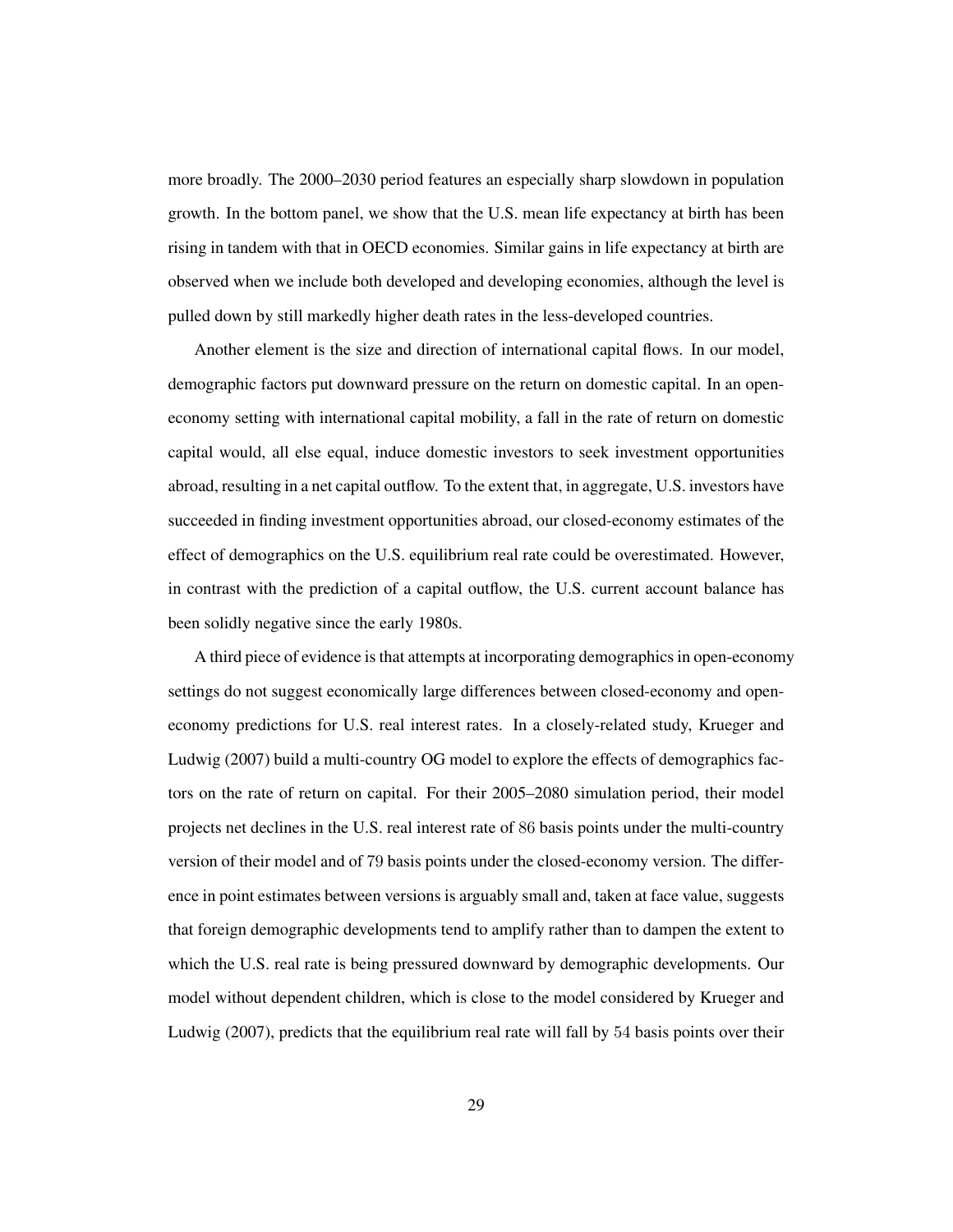sample period. By comparison, our benchmark model with dependent children predicts a net fall in the equilibrium real rate of 79 basis points.

The results of Krueger and Ludwig (2007) present a number of limitations with respect to our questions of interest. One such limitation is that Krueger and Ludwig (2007) focus on projected developments over the course of this century, in contrast with our goal of explaining movements in the equilibrium real rate and other aggregate variables over the past several decades. The initial period in their simulation period—2005—coincides with a period of historically rapid fall in the equilibrium real rate in our model. Importantly for our ability to expand our framework to a multi-country setting, foreign demographic data are generally not as detailed as the U.S. demographic data we use to calibrate our model. Moreover, the time coverage of the foreign demographic data tends to be limited, in turn restricting one's ability to study phenomena unfolding over several generations. For example, their model does not incorporate dependent children and variation in the labor supply across birth cohorts, which we found to be important for explaining the timing and magnitude of the fall in the equilibrium real rate since 1980. Similarly, their exercise leaves aside non-OECD economies for which there is a dearth of demographic data. Nonetheless, these results and the other evidence presented above, taken together, give us reasonable confidence that demographic developments have been an economically important driver of low-frequency movements in U.S. real interest rates over the past few decades.

# 6 Conclusion

In this paper, we used a calibrated OG model with a rich demographic structure to investigate the extent to which past and projected changes in U.S. family composition, life expectancy, and the labor supply have had an influence on real interest rates, GDP growth, and other macroeconomic variables. We found that these demographic factors alone account for a  $1\frac{1}{4}$  $\frac{1}{4}$ -percentage-point decline in the natural rate of interest and real GDP growth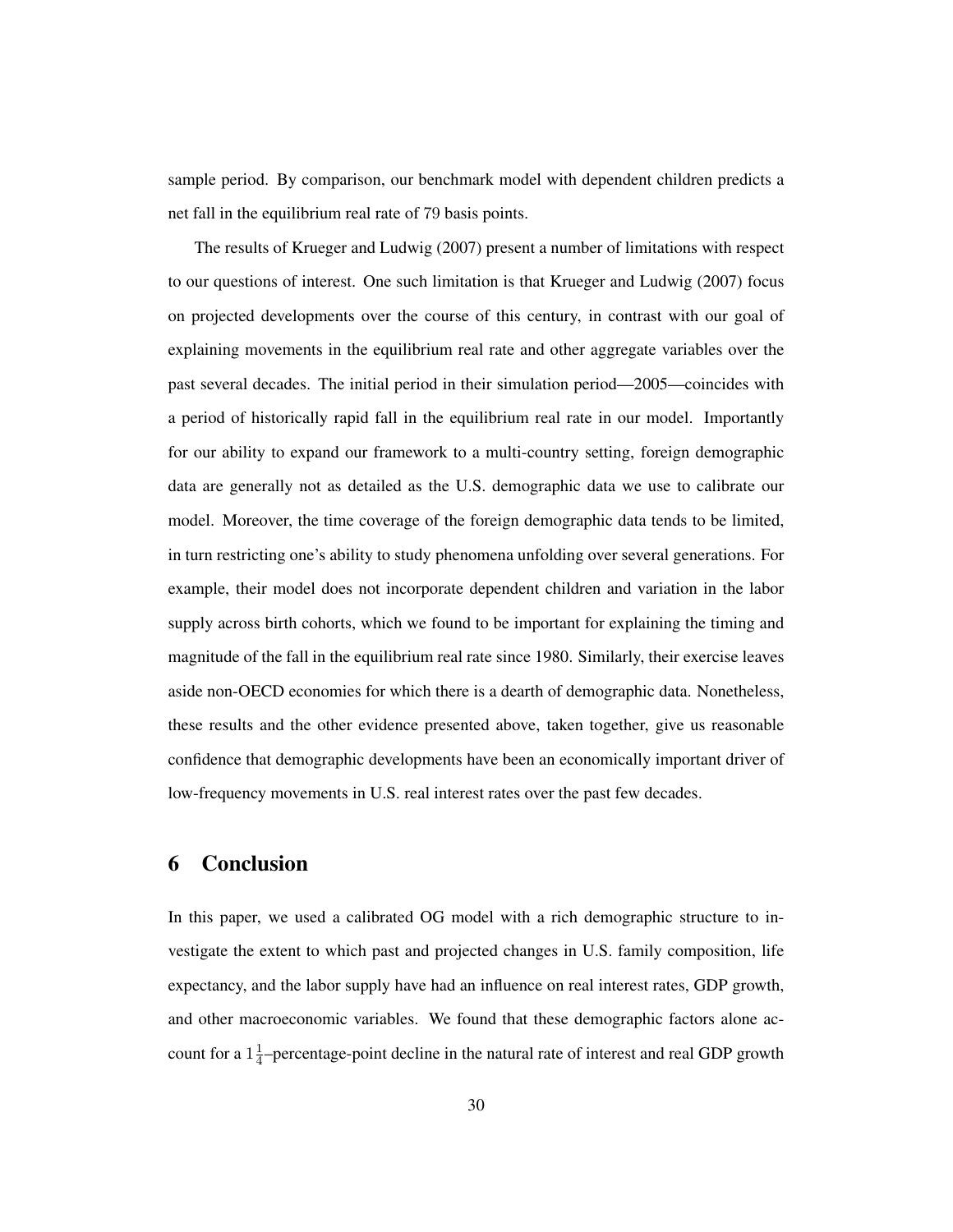since 1980—a magnitude that we argue is in line with empirical estimates. Moreover, the model is consistent with the rate of aggregate investment having slowed appreciably over that period. Looking forward, the model suggests that low interest rates, low output growth, and low investment rates are here to stay, suggesting that the U.S. economy has entered a new normal.

We believe that our results will be of interest to academics and policymakers alike. The model implies that the transition to the new normal has been especially rapid over the past decade or so because of demographic factors most-directly associated with the postwar baby boom—a phenomenon that was fully predictable—and the passing effects of the information technology boom on productivity growth. The rapidity at which our model economy has been transitioning to a new normal suggests a risk that the permanent effects of demographic factors could be misinterpreted as persistent downward pressure on the natural rate of interest and net savings stemming from the global financial crisis. Going forward, our results have implications for assessing fiscal sustainability. Moreover, the persistence of a low equilibrium real interest rate means that the scope to use conventional monetary policy to stimulate the economy during typical cyclical downturns will be more limited than it has been the case in the past for a given inflation target.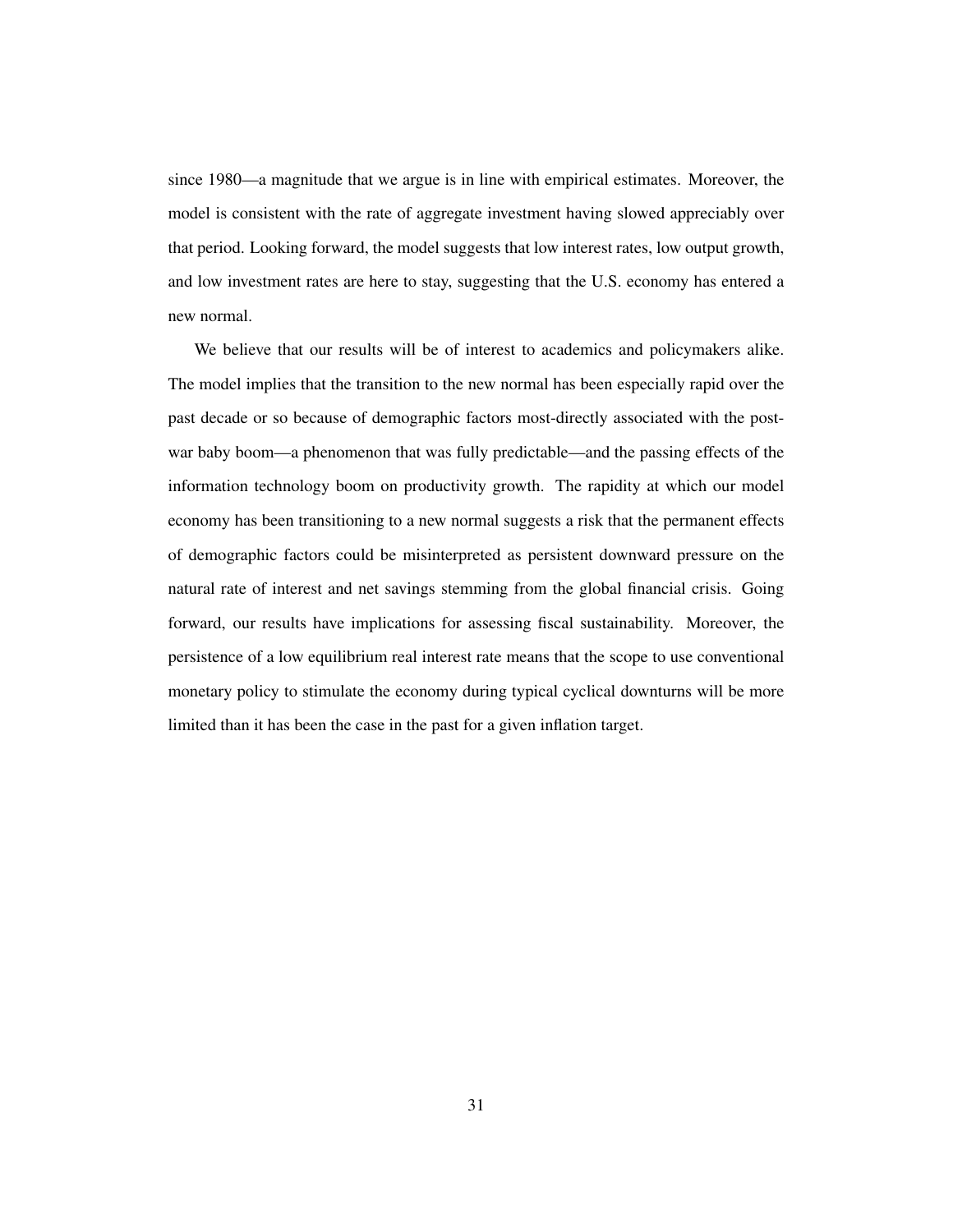# References

- Aaronson, S., T. Cajner, B. Fallick, F. Galbis-Reig, C. Smith, and W. Wascher (2014). Labor Force Participation: Recent Developments and Future Prospects. *Brookings Papers on Economic Activity 49*(2), 197–275.
- Banerjee, R., J. Kearns, and M. J. Lombardi (2015). (Why) Is Investment Weak? *BIS Quarterly Review March*.
- Bell, F. C. and M. L. Miller (2005). Life Tables for the United States Social Security, 1900– 2100. *Social Security Administration–Office of the Chief Actuary, Actuarial Study* (120).
- Bernanke, B. (2005). The Global Saving Glut and the U.S. Current Account Deficit. Speech delivered at the Sandridge Lecture of the Virginia Association of Economists, Richmond, VA, March 10.
- Browning, M. and M. Ejrnæs (2009). Consumption and Children. *The Review of Economics and Statistics 91*(1), 93–111.
- Carvalho, C., A. Ferrero, and F. Nechio (2016). Demographics and Real Interest Rates: Inspecting the Mechanism. *European Economic Review*.
- Chirinko, R. S. (2008). σ: The Long and Short of It. *Journal of Macroeconomics 30*(2), 671–686.
- Chirinko, R. S. and D. Mallick (2015). The Substitution Elasticity, Factor Shares, Long-Run Growth, and the Low-Frequency Panel Model. *CESifo Working Paper Series* (4895).
- Coile, C., K. S. Milligan, and D. A. Wise (2016). Social Security and Retirement Programs around the World: The Capacity to Work at Older Ages – Introduction and Summary. *NBER Working Paper Series No. 21939*.
- Colby, S. L. and J. M. Ortma (2015). Projections of the Size and Composition of the U.S. Population: 2014 to 2060. *United States Census: Current Population Reports P25-1143*.
- Curtis, C. C., S. Lugauer, and N. C. Mark (2015a). Demographic Patterns and Household Saving in China. *American Economic Journal: Macroeconomics 7*(2), 58–94.
- Curtis, C. C., S. Lugauer, and N. C. Mark (2015b). Demographics and Aggregate Household Saving in Japan, China, and India. *National Bureau of Economic Research Working Paper No. 21555*.
- Desroches, B. and M. Francis (2006). Global Savings, Investment, and World Real Interest Rates. *Bank of Canada Review 2006*(Winter), 3–17.
- Eggertsson, G. B., N. R. Mehrotra, and J. A. Robbins (2017, January). A model of secular stagnation: Theory and quantitative evaluation. *National Bureau of Economic Research Working Paper Series* (23093).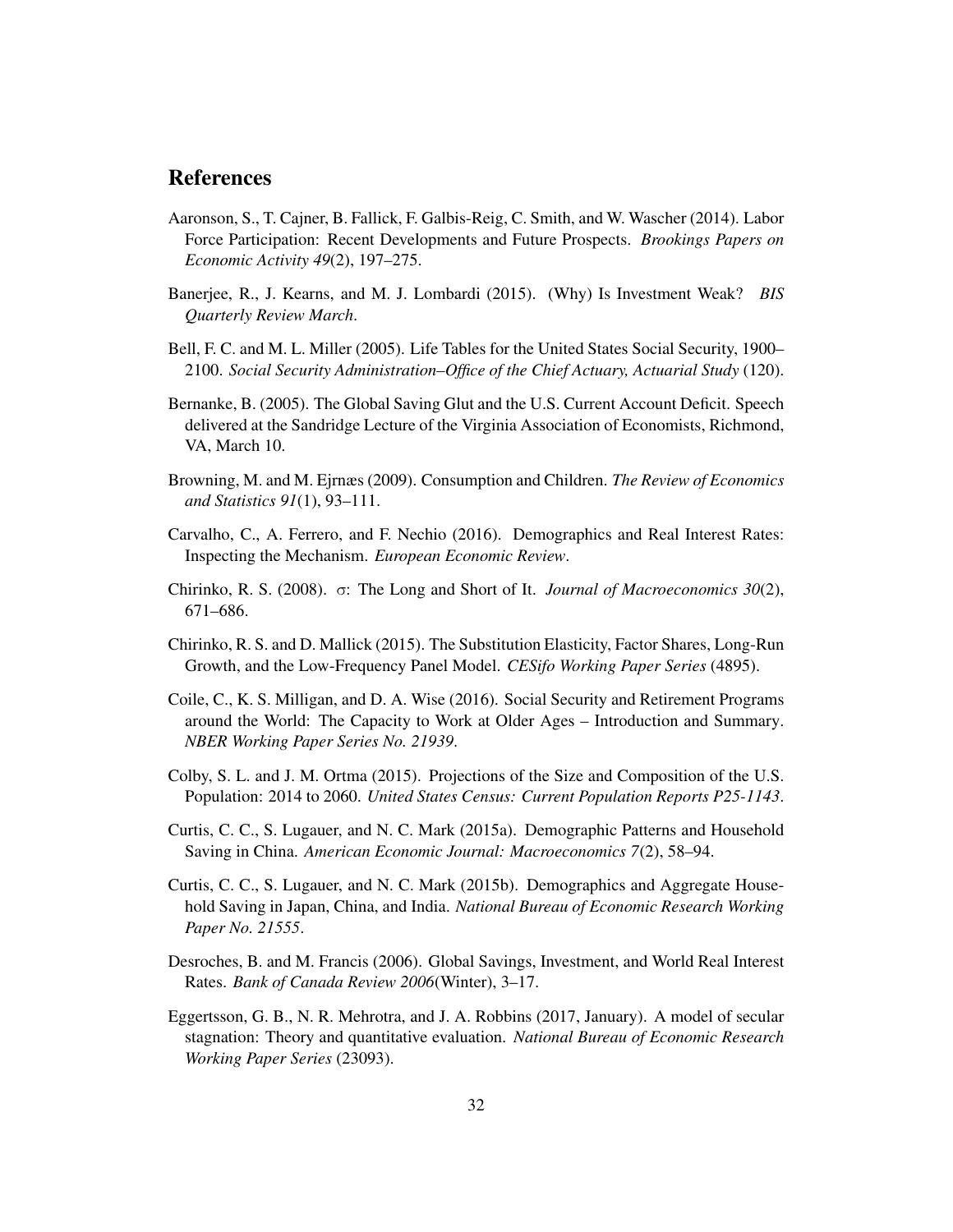- El-Erian, M. A. (2010). Navigating the New Normal in Industrial Countries. Speech, Per Jacobsson Foundation Lecture, International Monetary Fund.
- Fehr, H., G. Halder, S. Jokisch, and L. J. Kotlikoff (2003). A Simulation Model for the Demographic Transition in the OECD: Data Requirements, Model Structure and Calibration. W.E.P. - Wurzburg Economic Papers 45, University of Wurzburg, Chair for Monetary Policy and International Economics.
- Fernald, J. (2014). A Quarterly, Utilization-Adjusted Series on Total Factor Productivity. *Federal Reserve Bank of San Francisco working paper 19*.
- Fernald, J. G. (2015). Productivity and Potential Output before, during, and after the Great Recession. *NBER Macroeconomics Annual 29*(1), 1–51.
- Fernald, J. G. (2016). Reassessing Longer-Run US Growth: How Low? *SF-FRB Working Papers Series*.
- Gordon, R. J. (2015). Secular Stagnation on the Supply Side: U.S. Productivity Growth in the Long Run. *Digiworld Economic Journal* (100).
- Gordon, R. J. (2016). *The Rise and Fall of American Growth: The US Standard of Living since the Civil War*. Princeton University Press.
- Hamilton, B. E. and C. M. Cosgrove (2010). Central Birth Rates by Live-Birth Order, Current Age, and Race of Women in Each Cohort from 1911 through 1991: United States, 1960–2005. Table 1. Hyattsville, MD: National Center for Health Statistics. Released: June 30, 2010.
- Hamilton, J. D., E. S. Harris, J. Hatzius, and K. D. West (2015). The Equilibrium Real Funds Rate: Past, Present and Future. *National Bureau of Economic Research Working Paper No. 21476*.
- Hogan, H., D. Perez, and W. R. Bell (2008). Who (Really) Are the First Baby Boomers? *Joint Statistical Meetings Proceedings, Social Statistics Section*, 1009–1016.
- Holston, K., T. Laubach, and J. Williams (2016). Measuring the Natural Rate of Interest: International Trends and Determinants. Board of Governors of the Federal Reserve System.
- Ikeda, D. and M. Saito (2014). The Effects of Demographic Changes on the Real Interest Rate in Japan. *Japan and the World Economy 32*, 37–48.
- Johannsen, B. K. and E. Mertens (2016a). A Time Series Model of Interest Rates With the Effective Lower Bound. *FEDS Working Paper No. 2016–033*.
- Johannsen, B. K. and E. Mertens (2016b). The Expected Real Interest Rate in the Long Run: Time Series Evidence with the Effective Lower Bound. *FEDS Notes. Washington: Board of Governors of the Federal Reserve System*.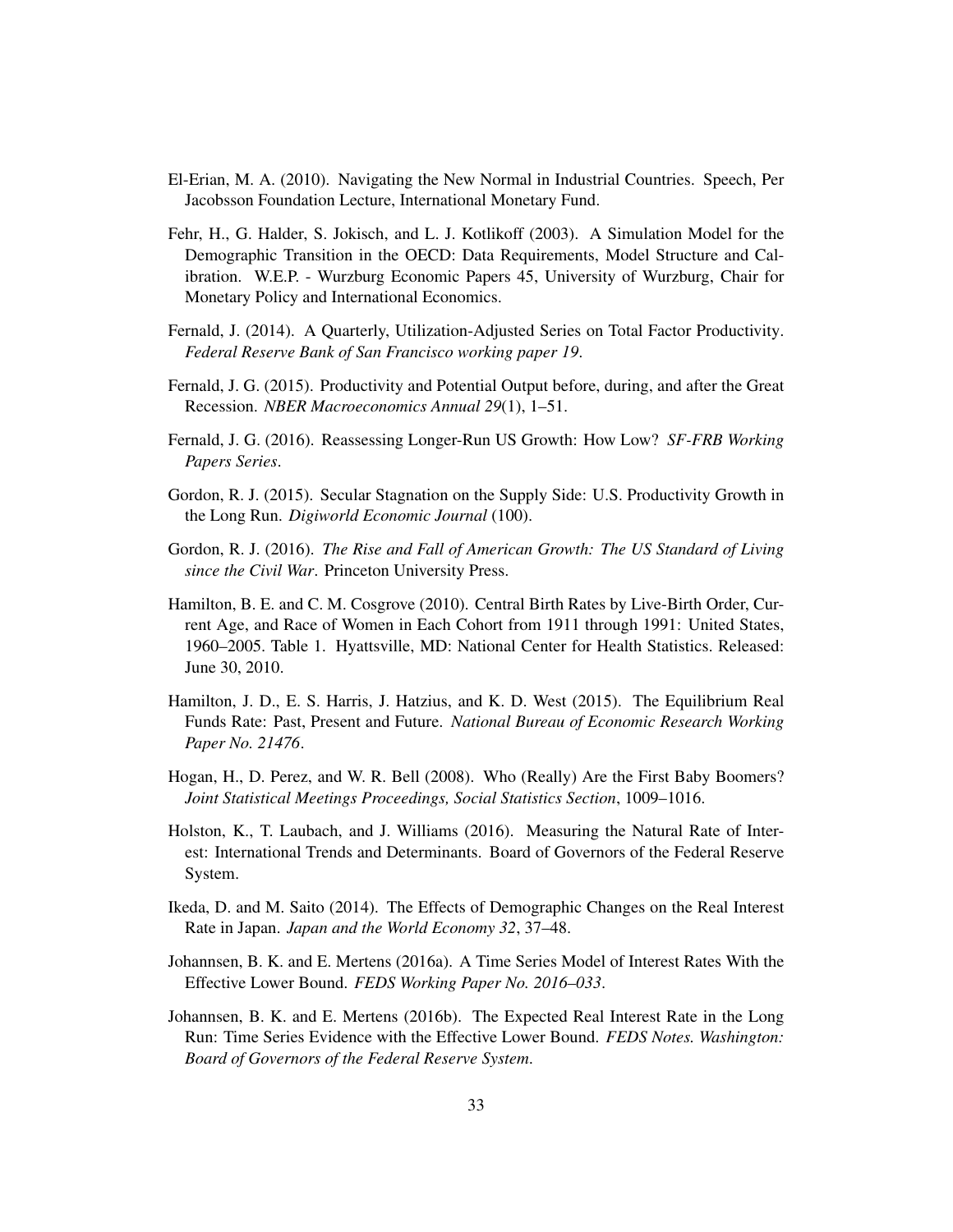- Kiley, M. T. (2015). What Can the Data Tell Us About the Equilibrium Real Interest Rate? Finance and Economics Discussion Series 2015–77, Board of Governors of the Federal Reserve System (U.S.).
- King, M. and D. Low (2014). Measuring the 'World' Real Interest Rate. *National Bureau of Economic Research: Working Paper No. 19887*.
- Krueger, D. and A. Ludwig (2007). On the Consequences of Demographic Change for Rates of Returns to Capital, and the Distribution of Wealth and Welfare. *Journal of monetary Economics 54*(1), 49–87.
- Laubach, T. and J. C. Williams (2003). Measuring the Natural Rate of Interest. *The Review of Economics and Statistics 85*(4), 1063–1070.
- Rachel, L. and T. Smith (2015). Secular Drivers of the Global Real Interest Rate. *Bank of England Working Paper*.
- Reichling, F. and K. Smetters (2015). Optimal Annuitization with Stochastic Mortality and Correlated Medical Costs. *American Economic Review 105*(11), 3273–3320.
- Rogoff, K. (2015). Debt Supercycle, Not Secular Stagnation. VOX: CEPR's Policy Portal, April 22., http://www.voxeu.org/article/debt-supercycle-not-secular-stagnation.
- Shackleton, R. (2013). Total Factor Productivity Growth in Historical Perspective. *Congressional Budget Office, Working paper 1*.
- Summers, L. H. (2014). Reflections on the 'New Secular Stagnation Hypothesis'. *Secular stagnation: Facts, causes and cures*, 27–40.
- Yaari, M. E. (1965). Uncertain Lifetime, Life Insurance, and the Theory of the Consumer. *The Review of Economic Studies 32*(2), 137–150.
- Yang, F. (2009). Consumption over the Life Cycle: How Different Is Housing? *Review of Economic Dynamics 12*(3), 423–443.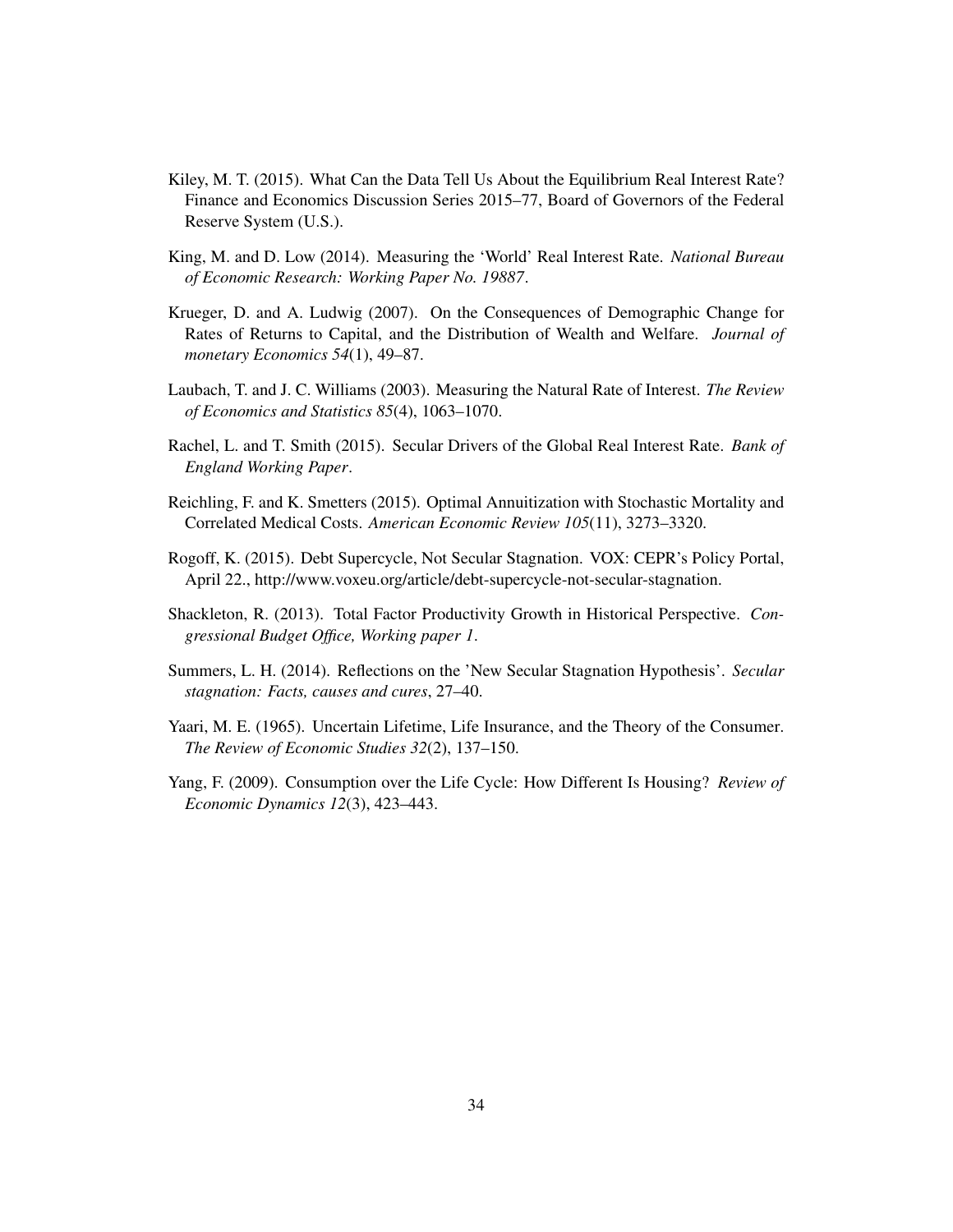

Figure 1: Expected real return on 10-year Treasury security

Source: Authors' calculation using data from FRED.

Notes: The "10-year Treasury" rate is the series GS10 in FRED. The "10-year realized inflation" rate is the annual average inflation rate of core PCE inflation. The "MSC expected inflation" rate is the answer to the question about the expected change in prices in general over the next 5 to 10 years in the Michigan Survey of Consumers.

Figure 2: Estimated/Projected survival function by year of birth



Source: Authors' interpolation of decennial mortality tables by Bell and Miller (2005).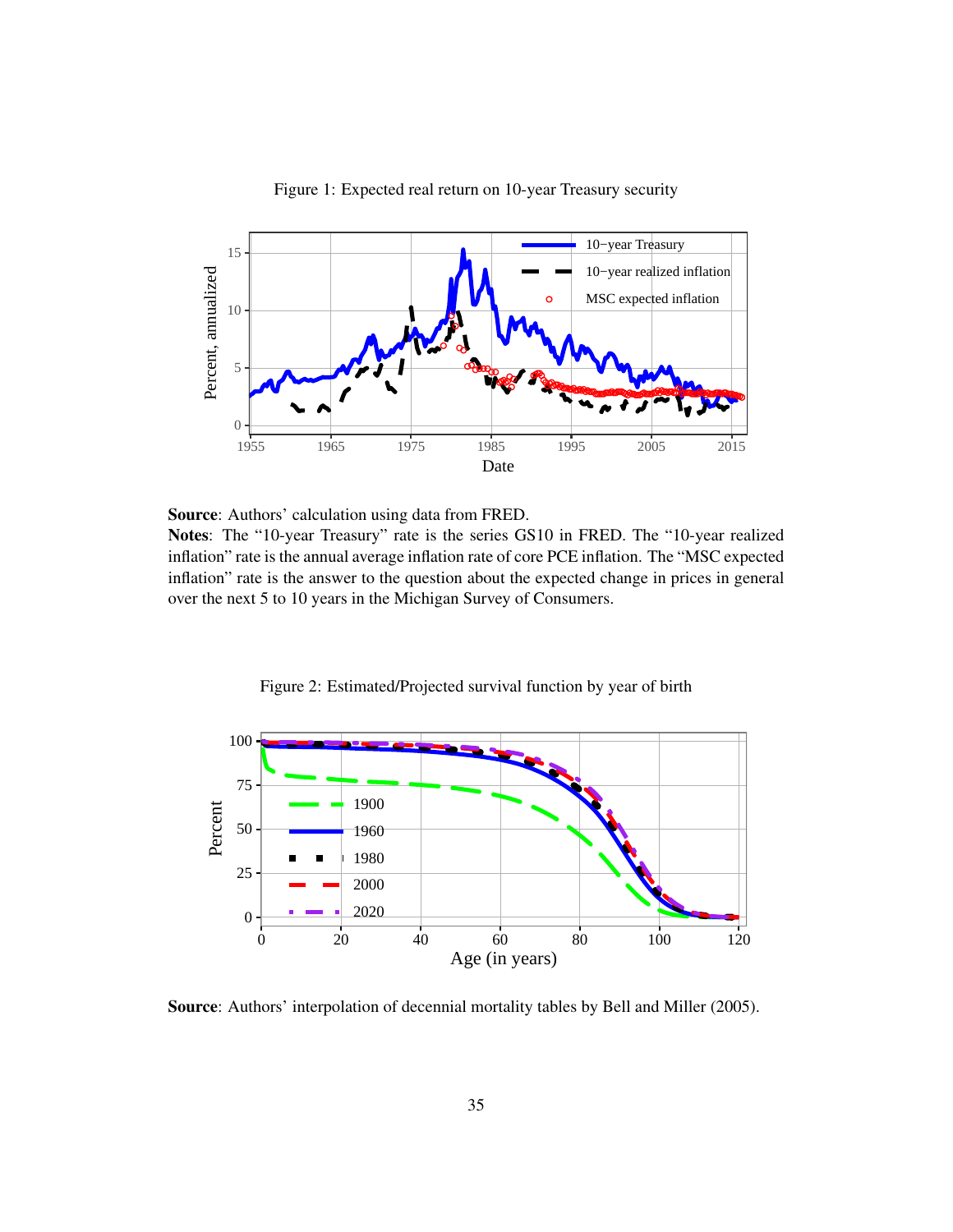

Figure 3: Annual U.S. live birth estimates and projections: 1900 to 2030

Source: Authors' calculations. Data from National Center for Health Statistics (NCHS), United Nations' *World Population Prospects: Revision 2015* (WPP), U.S. Census Bureau. Notes: We construct a historical birth series by stitching yearly estimates from the U.S. Census Bureau for 1900–1971, yearly estimates from NCHS for 1972–2014, and five-year forecasts from the WPP estimates. The solid line shows our interpolation.

Figure 4: Median age difference between men and women at time of first marriage



Source: Authors' calculations using data from the U.S. Census Bureau. Notes: Our interpolation assumes that the median age difference between men and women at the time of first marriage, averaged in 2013 and 2014, corresponds to the long-run value.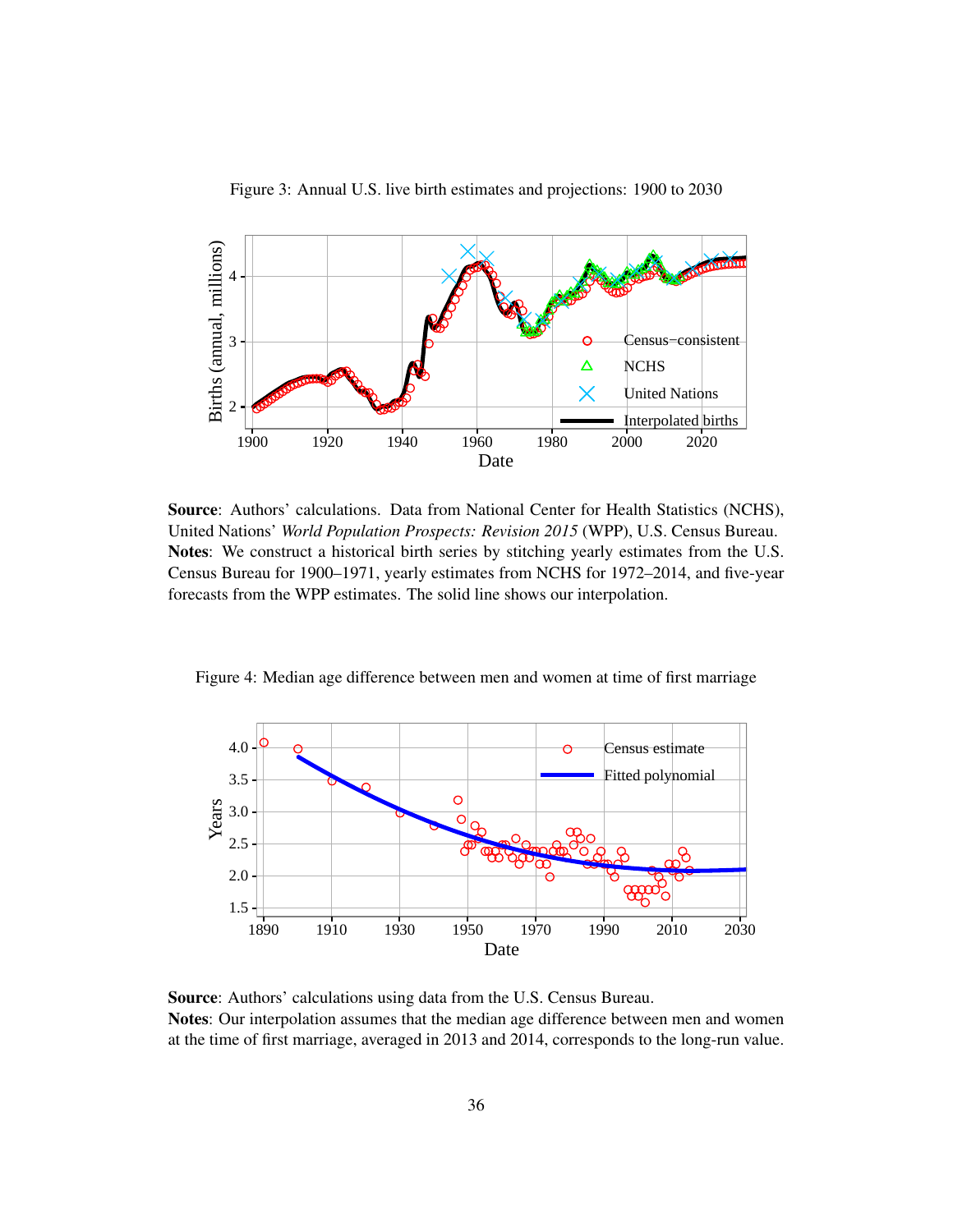

Figure 5: Share of births by age of mother (in years)

Source: Authors' calculations using U.S. data from Hamilton and Cosgrove (2010).



Figure 6: Average number of dependent children by age and cohort

Source: Authors' calculations using data from Hamilton and Cosgrove (2010), the National Center for Health Statistics, the United Nations' *World Population Prospects: Revision 2015*, and the U.S. Census Bureau.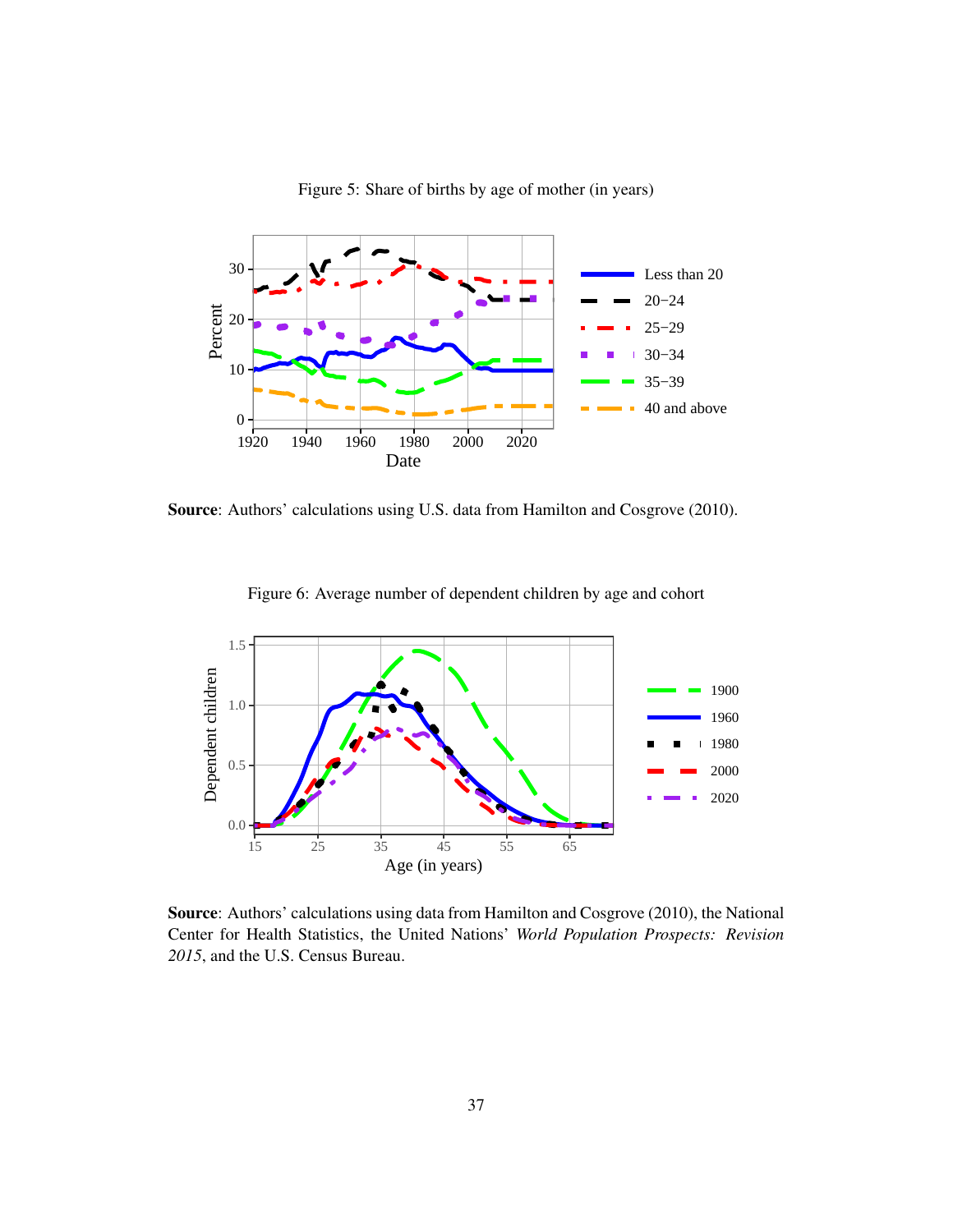

Figure 7: Employment rates by age and calendar year

Source: Authors' interpolation of historical and projected data from the BLS. Notes: The figure shows U.S. employment rates conditional on age. The historical yearly data begin in 1948. The data shown are an interpolation to a quarters of age performed using cubic splines.



Figure 8: Dynamic simulation under baseline demographics: equilibrium real rate

Source: Johannsen and Mertens (2016b) and authors' model simulations. Notes: The figure shows the short-term equilibrium real rate in dynamic simulations of our model, along with the posterior mean estimate of the expected real interest rate in the long run from Johannsen and Mertens (2016b) and 50-percent uncertainty bands.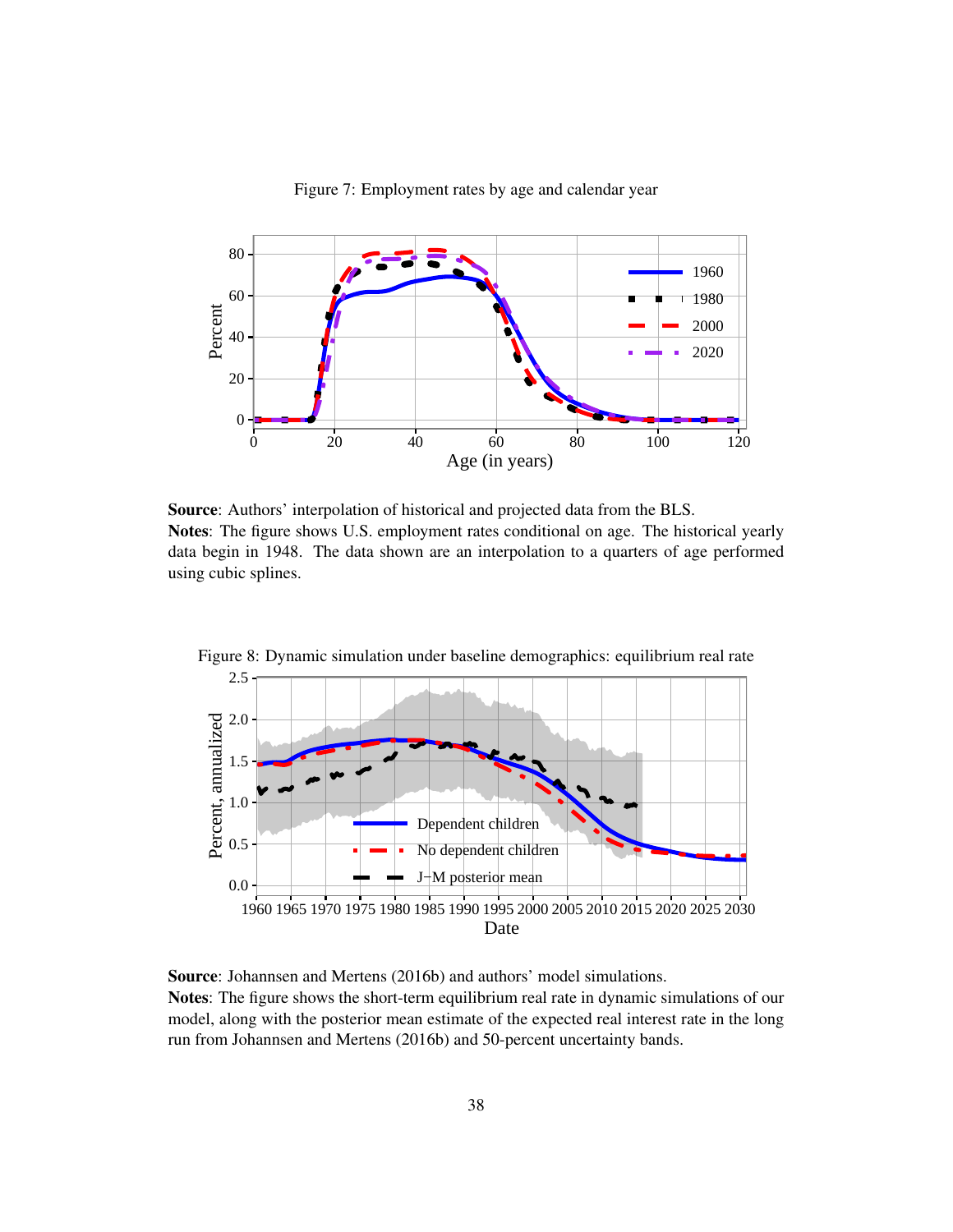

Figure 9: Dynamic simulation under baseline demographics: other variables

Source: Authors' calculations based on Bureau of Labor Statistics and Census Bureau data. Notes: The top panel shows the employment-population ratio in the data and in our model after we apply the Hodrick–Prescott filter with a Lagrange multiplier of 25,000. The bottom panel shows the number of dependent children in the model scaled by the number of full-time equivalent labor endowments. The bottom panel also shows the number of fulltime equivalent adults who are inactive scaled by the number of full-time equivalent labor endowments.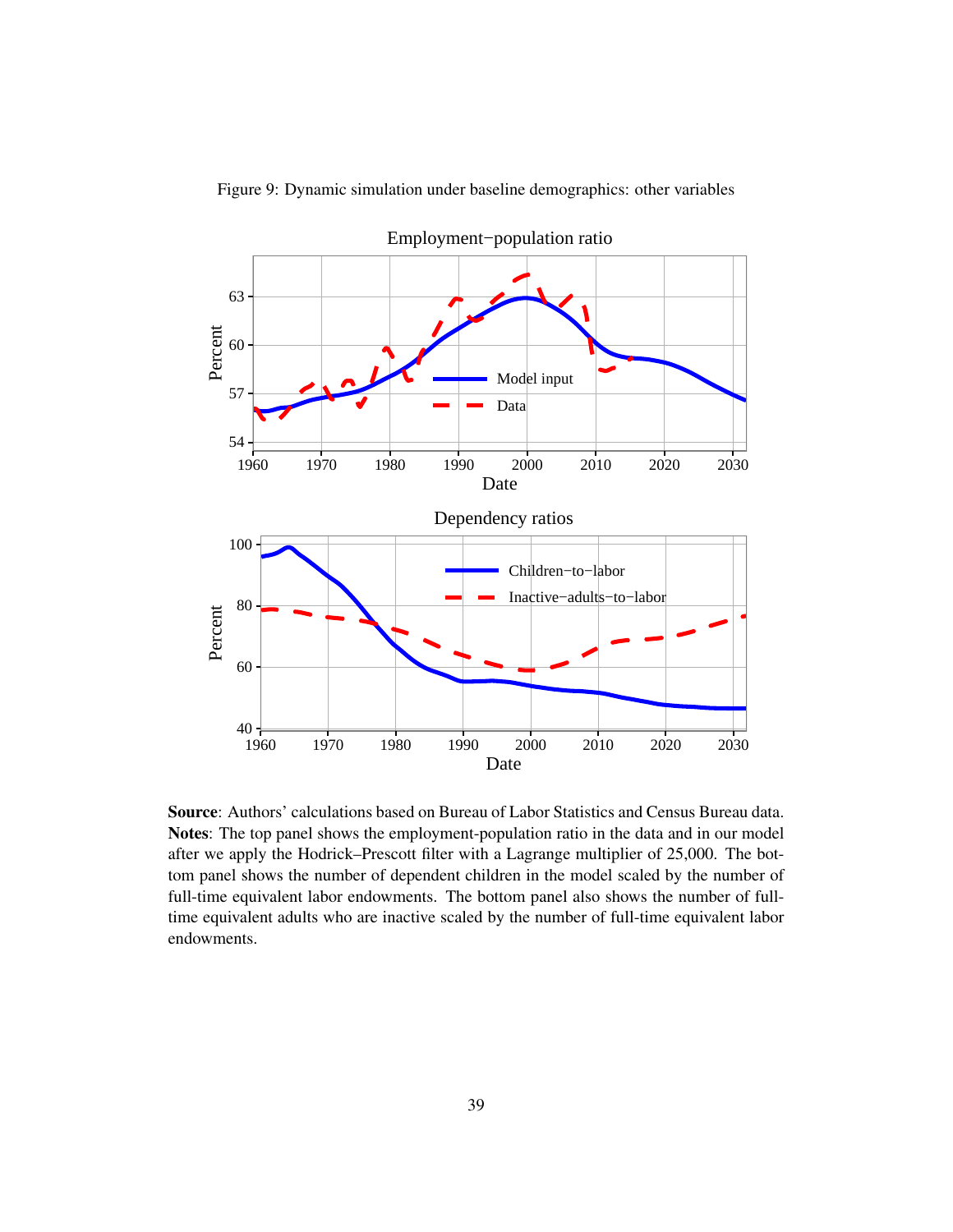

Figure 10: Dynamic simulation of real GDP growth

Source: Authors' calculations using data from the U.S. Bureau of Economic Analysis and authors' model simulations.

Notes: The figure shows real GDP growth under the baseline simulation, which has no time variation in technology growth, and the alternative scenario in which technology growth varies according to an estimate of its historical and projected trend. The figure also shows the growth rate of the trend in realized real GDP after applying the Hodrick–Prescott filter with a Lagrange multiplier of 25,000.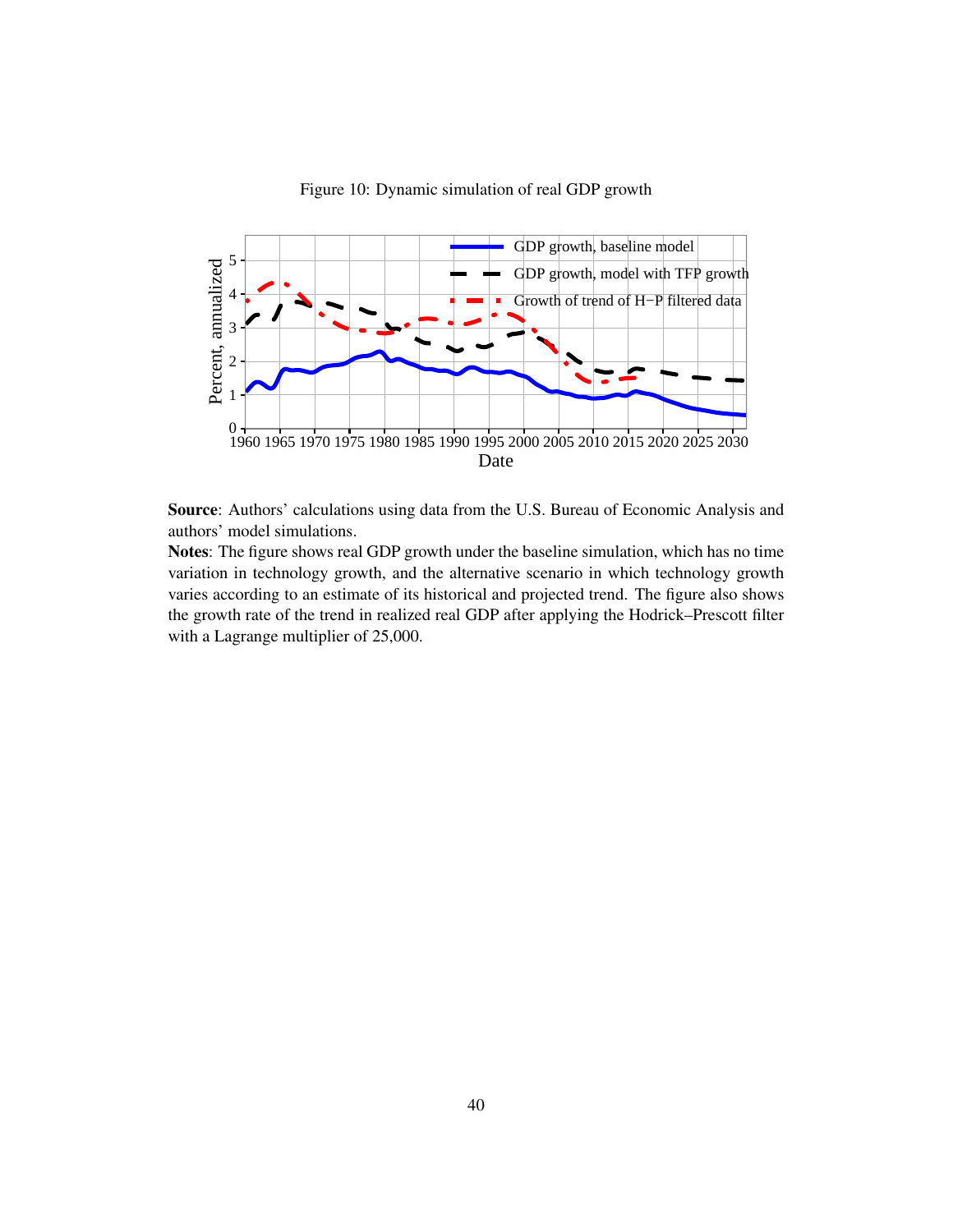

Figure 11: Dynamic simulation under baseline demographics: other variables

Source: Authors' model simulations.

Notes: The lines labeled "Dependent children" and "No dependent children" show simulation results under the assumption that representative adults receive utility from their children's consumption and receive no utility through an additive term, respectively. The natural logarithms of the real wage and the capital-labor ratio are normalized so that their levels are zero in 1960.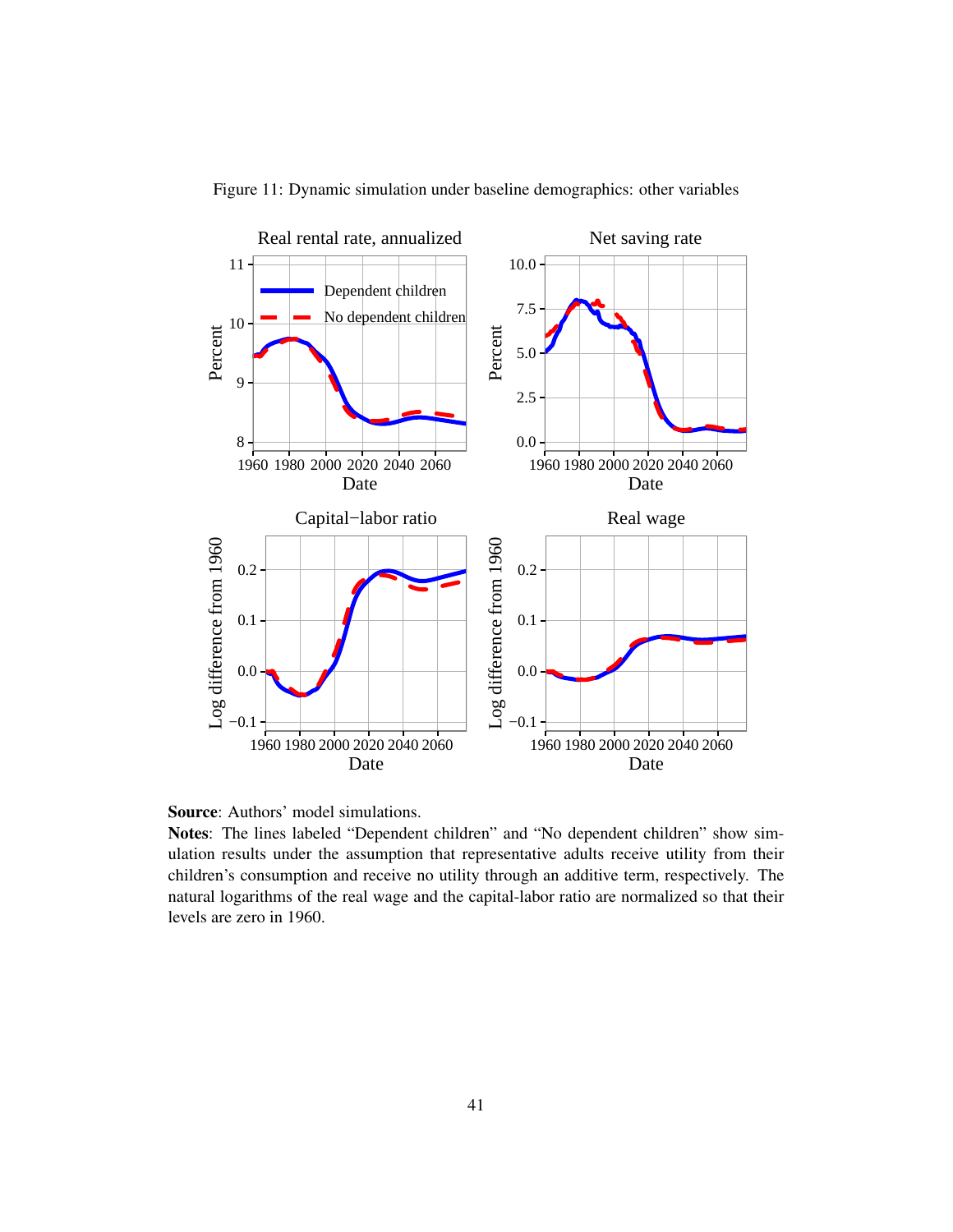

Figure 12: Equilibrium real rate with demographic variables fixed in either 1960 or 1980

Source: Johannsen and Mertens (2016b) and authors' model simulations.

Notes: The top panel shows dynamic simulations of the model in which we hold constant, first separately and then jointly, the mortality rates, fertility rates, and employmentpopulation ratios by age from 1960 onward. The bottom panel shows a similar set of alternative scenarios in which the demographic variables are held constant from 1980 onward. In all cases, all other parameters are held at their baseline values. The results are shown against the 50-percent uncertainty bands from Johannsen and Mertens (2016b).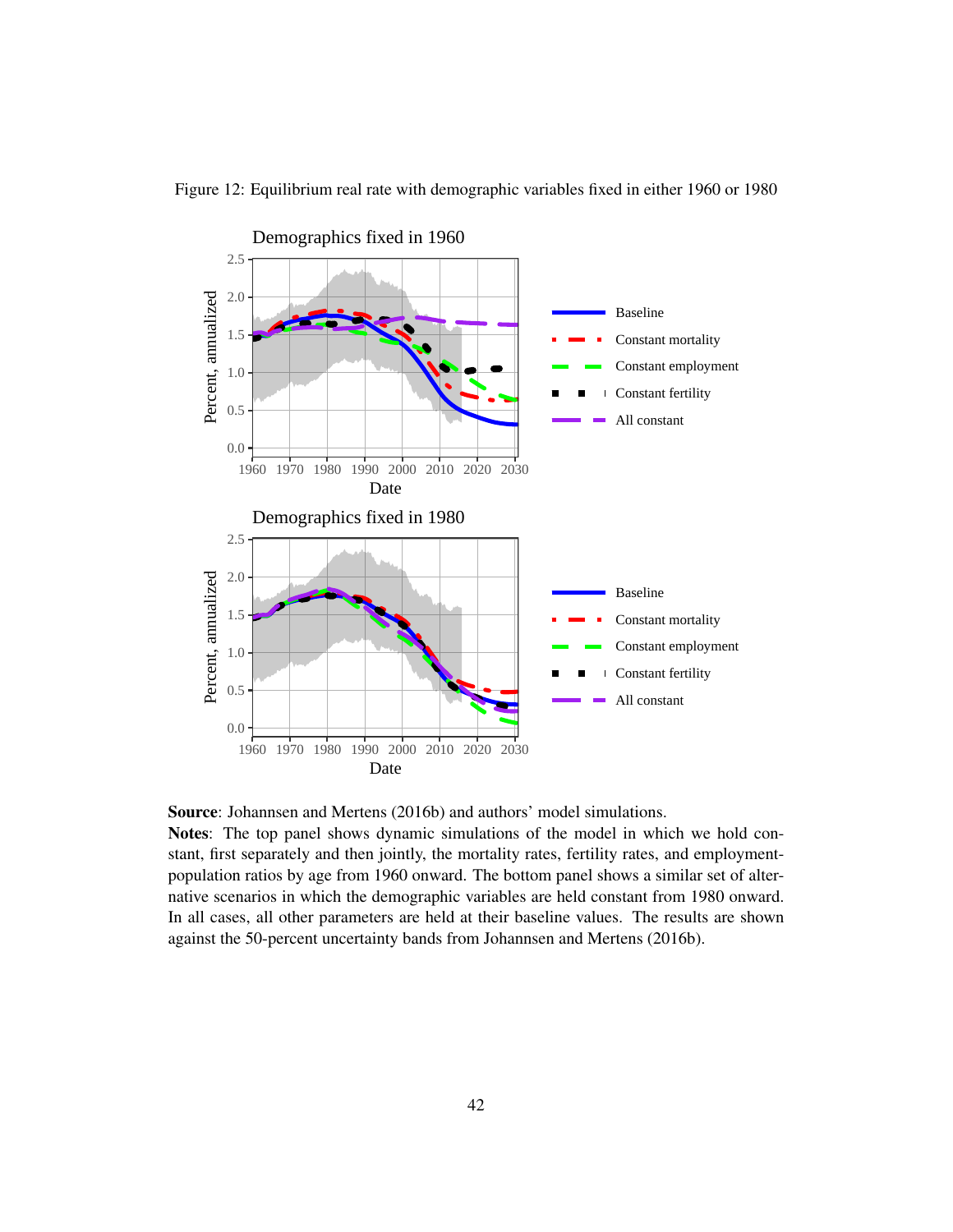

Figure 13: Real GDP growth rate with demographic variables fixed in either 1960 or 1980

Source: Authors' model simulations.

Notes: The top panel shows dynamic simulations of the model in which we hold constant, first separately and then jointly, the mortality rates, fertility rates, and employmentpopulation ratios by age from 1960 onward. The bottom panel shows a similar set of alternative scenarios in which the demographic variables are held constant from 1980 onward. In all cases, all other parameters are held at their baseline values.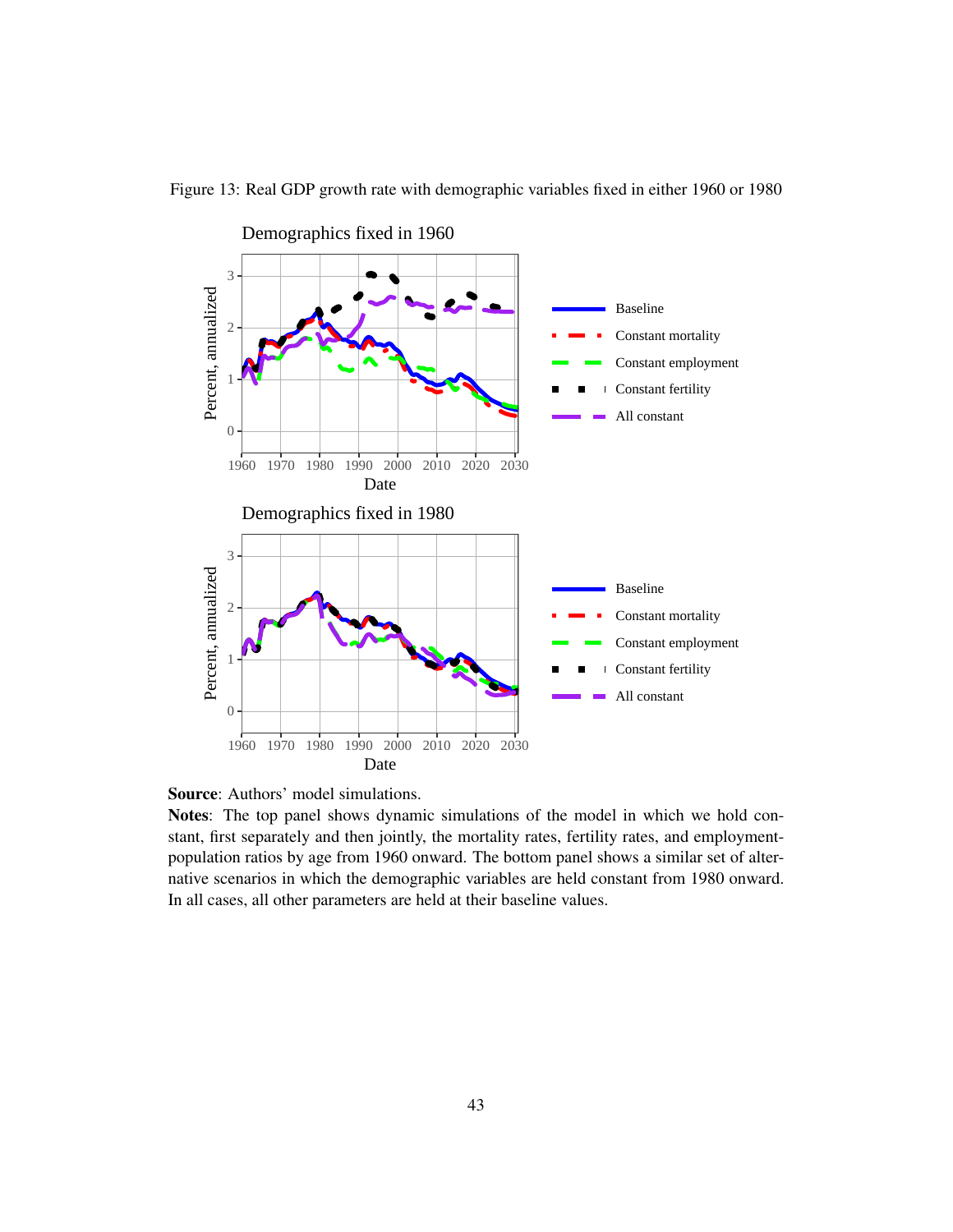

Figure 14: Real interest rate, alternative scenarios



Notes: The figure shows the equilibrium real rate under the baseline simulation, which has no time variation in technology growth, and the alternative scenario in which technology growth varies according to an estimate of its historical and projected trend. The figure also shows an alternative scenario in which the elasticity of substitution between capital and labor in the production function is set to 0.75, as opposed to 1 under the baseline simulation. The results are shown against the 50-percent uncertainty bands from Johannsen and Mertens (2016b).